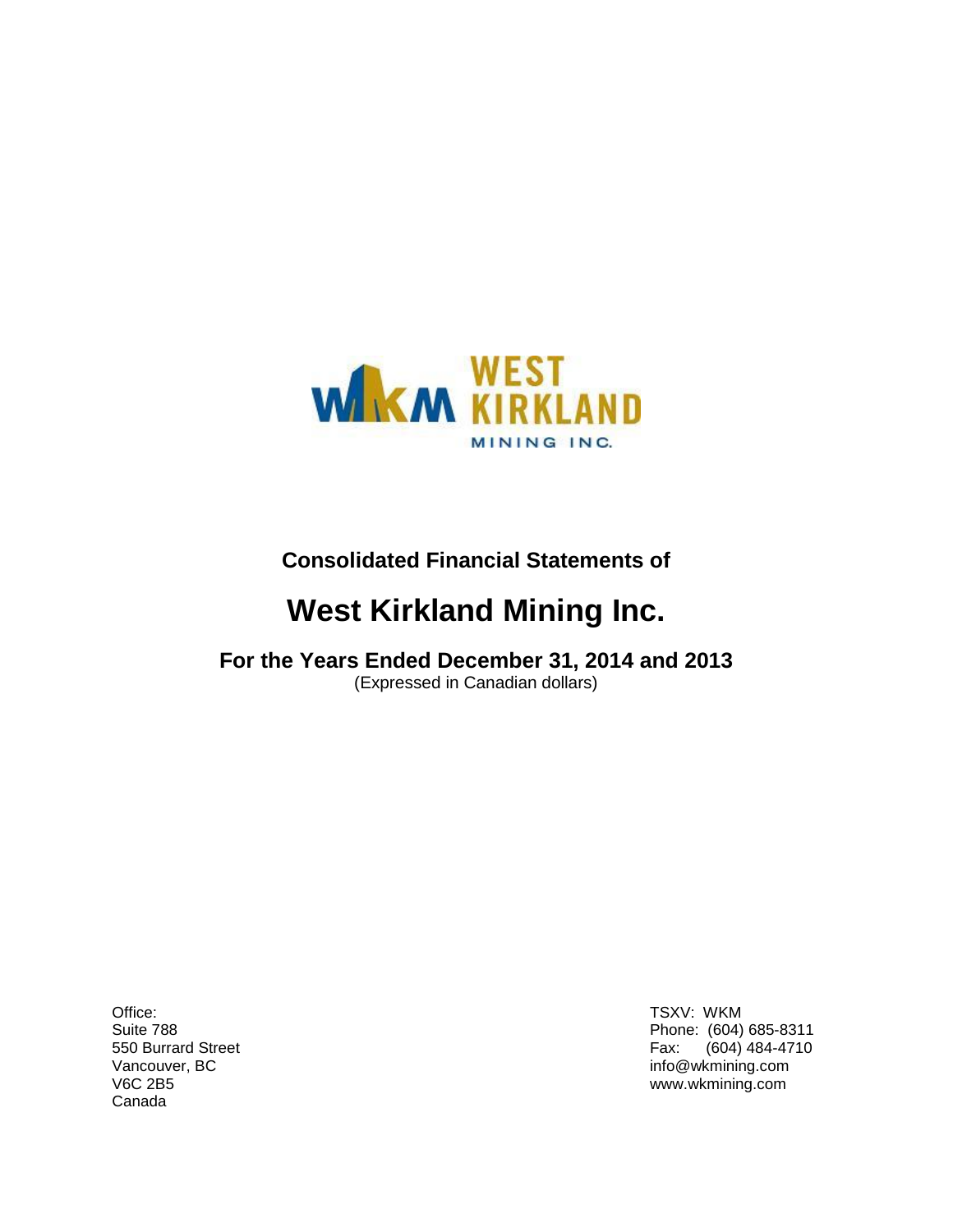Deloitte LLP 2800 - 1055 Dunsmuir Street 4 Bentall Centre P.O. Box 49279 Vancouver BC V7X 1P4 Canada

Tel: 604-669-4466 Fax: 778-374-0496 www.deloitte.ca

# **Independent Auditor's Report**

To the Shareholders of West Kirkland Mining Inc.

We have audited the accompanying consolidated financial statements of West Kirkland Mining Inc., which comprise the consolidated statements of financial position as at December 31, 2014 and December 31, 2013, and the consolidated statements of loss and comprehensive loss, consolidated statements of changes in equity and consolidated statements of cash flows for the years then ended, and a summary of significant accounting policies and other explanatory information.

## **Management's Responsibility for the Consolidated Financial Statements**

Management is responsible for the preparation and fair presentation of these consolidated financial statements in accordance with International Financial Reporting Standards, and for such internal control as management determines is necessary to enable the preparation of consolidated financial statements that are free from material misstatement, whether due to fraud or error.

### **Auditor's Responsibility**

Our responsibility is to express an opinion on these consolidated financial statements based on our audits. We conducted our audits in accordance with Canadian generally accepted auditing standards. Those standards require that we comply with ethical requirements and plan and perform the audit to obtain reasonable assurance about whether the consolidated financial statements are free from material misstatement.

An audit involves performing procedures to obtain audit evidence about the amounts and disclosures in the consolidated financial statements. The procedures selected depend on the auditor's judgment, including the assessment of the risks of material misstatement of the consolidated financial statements, whether due to fraud or error. In making those risk assessments, the auditor considers internal control relevant to the entity's preparation and fair presentation of the consolidated financial statements in order to design audit procedures that are appropriate in the circumstances, but not for the purpose of expressing an opinion on the effectiveness of the entity's internal control. An audit also includes evaluating the appropriateness of accounting policies used and the reasonableness of accounting estimates made by management, as well as evaluating the overall presentation of the consolidated financial statements.

We believe that the audit evidence we have obtained in our audits is sufficient and appropriate to provide a basis for our audit opinion.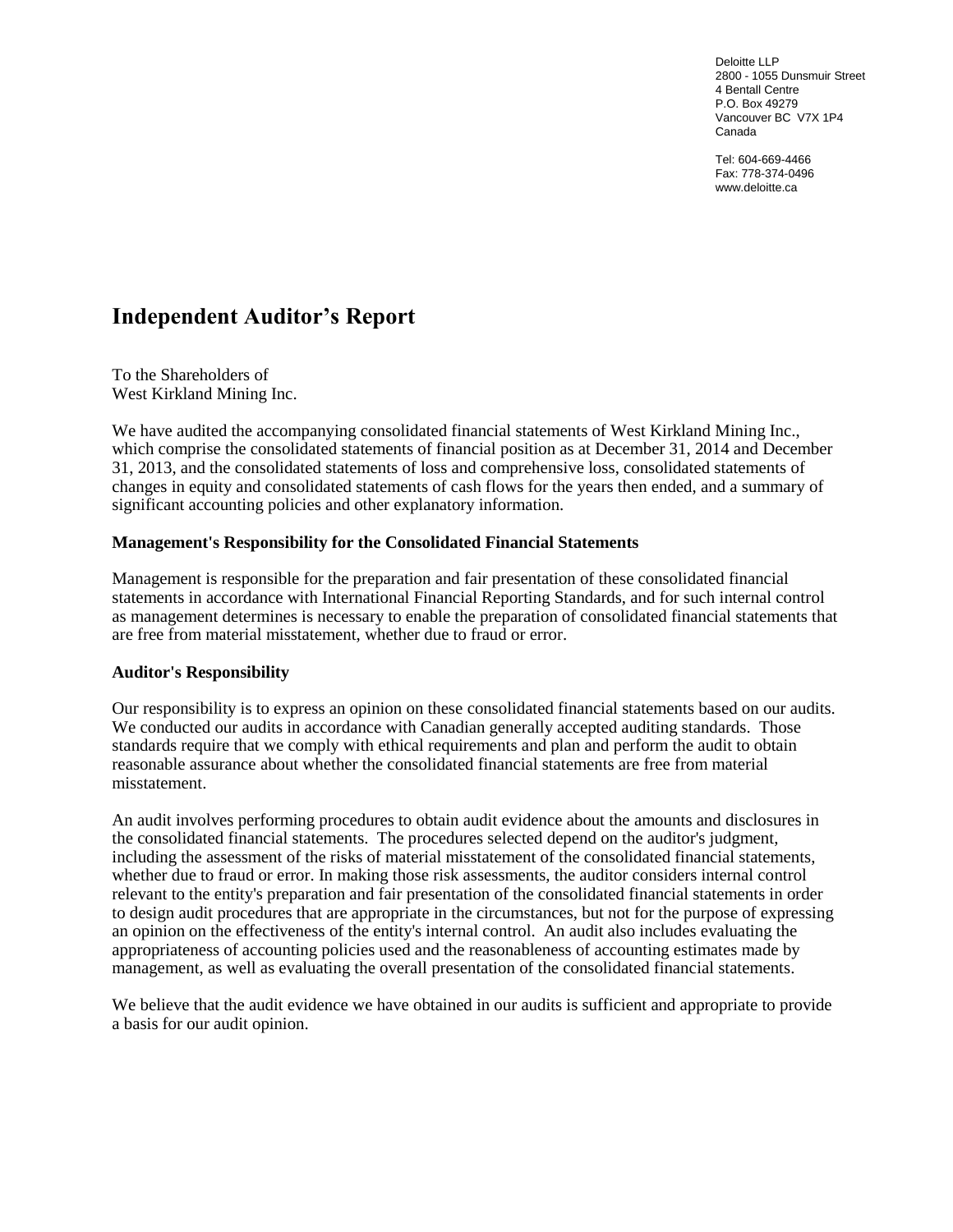### **Opinion**

In our opinion, the consolidated financial statements present fairly, in all material respects, the financial position of West Kirkland Mining Inc. as at December 31, 2014 and December 31, 2013, and its financial performance and its cash flows for the years then ended in accordance with International Financial Reporting Standards.

### **Emphasis of Matter**

Without qualifying our opinion, we draw attention to Note 1 in the consolidated financial statements which indicates that the Company incurred losses from inception and does not currently have any revenue generating operations as of December 31, 2014. These conditions, along with other matters as set forth in Note 1, indicate the existence of a material uncertainty that may cast significant doubt about the West Kirkland Mining Inc.'s ability to continue as a going concern.

# *(Signed) Deloitte LLP*

Chartered Accountants April 30, 2015 Vancouver, British Columbia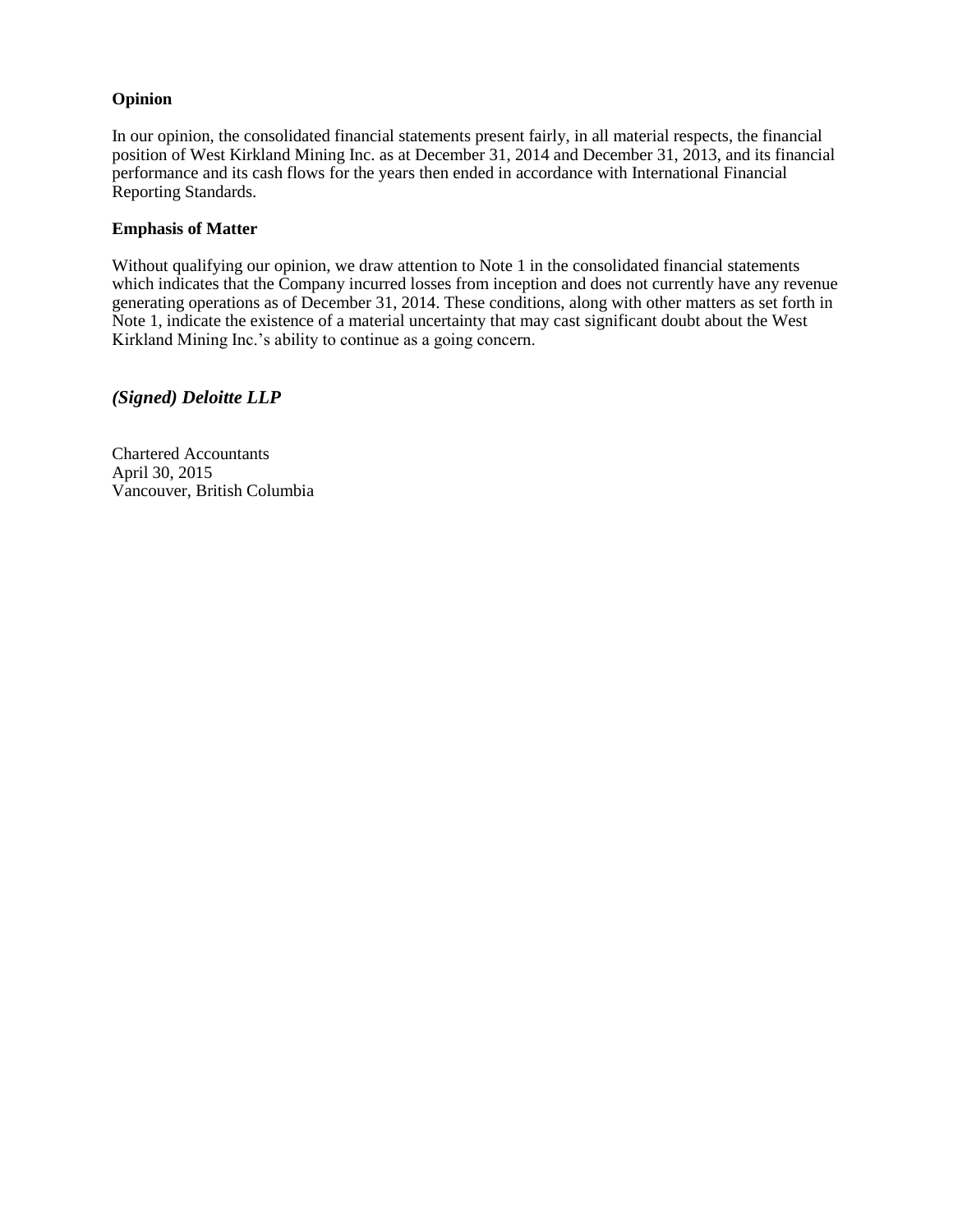# **West Kirkland Mining Inc. Consolidated Statements of Financial Position**

(Expressed in Canadian dollars)

|                                                | December 31,   | December 31,    |
|------------------------------------------------|----------------|-----------------|
|                                                | 2014           | 2013            |
|                                                |                |                 |
| <b>Assets</b>                                  |                |                 |
|                                                |                |                 |
| Current assets:                                |                |                 |
| Cash<br>\$                                     | 4,391,908      | \$<br>565,397   |
| Accounts receivable                            | 25,600         | 8,021           |
| Prepaid expenses and other                     | 106,875        | 19,268          |
|                                                | 4,524,383      | 592,686         |
|                                                |                |                 |
| Reclamation bond (Note 3)                      | 238,011        | 111,802         |
| Property and equipment (Note 4)                | 110,812        | 100,890         |
| Mineral properties (Note 5)                    | 31,033,768     | 8,198,706       |
| \$                                             | 35,906,974     | \$<br>9,004,084 |
|                                                |                |                 |
| <b>Liabilities and Equity</b>                  |                |                 |
|                                                |                |                 |
| <b>Current liabilities:</b>                    |                |                 |
| \$<br>Accounts payable and accrued liabilities | 674,544        | \$<br>443,948   |
|                                                | 674,544        | 443,948         |
|                                                |                |                 |
| Reclamation provision (Note 7)                 | 75,691         | 69,747          |
|                                                | 750,235        | 513,695         |
|                                                |                |                 |
| Equity:                                        |                |                 |
| Share capital (Note 8)                         | 49,517,633     | 22,529,977      |
| Warrant reserve (Note 8)                       | 4,418,817      | 1,450,827       |
| Share based payment reserve (Note 8)           | 1,171,921      | 514,153         |
| Foreign currency translation reserve           | 2,275,526      | 382,503         |
| <b>Deficit</b>                                 | (22, 227, 158) | (16, 387, 071)  |
|                                                | 35,156,739     | 8,490,389       |
| \$                                             | 35,906,974     | \$<br>9,004,084 |
|                                                |                |                 |

Going Concern (Note 1)

Commitments and contingencies (Note 13)

Subsequent Events (Note 15)

The accompanying notes are an integral part of these consolidated financial statements.

Approved by the Board of Directors and authorized for issue on April 30, 2015.

*/s/ "R. Michael Jones" /s/ "Kevin Falcon"*

Director **Director**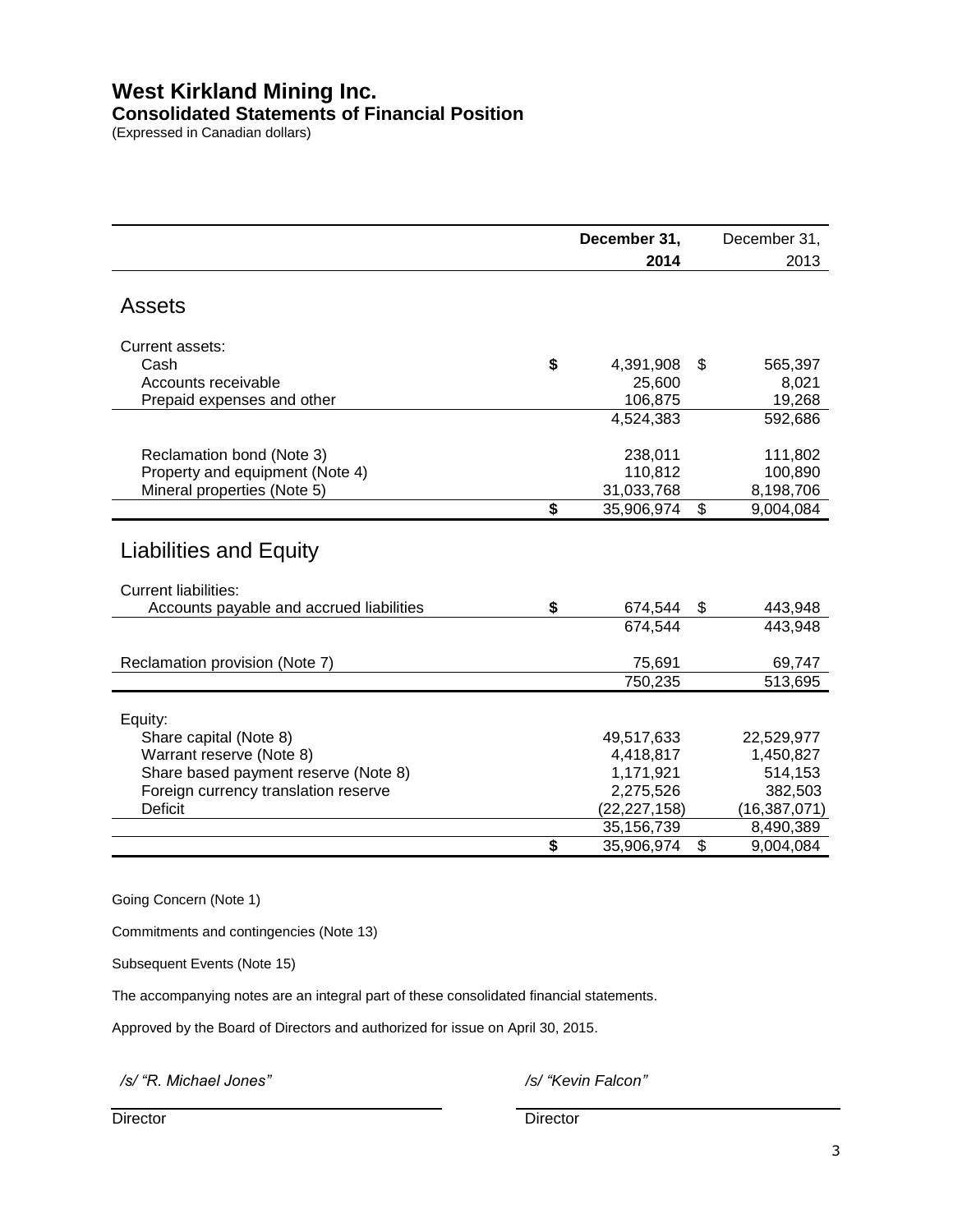# **West Kirkland Mining Inc. Consolidated Statements of Loss and Comprehensive Loss**

(Expressed in Canadian dollars)

|                                                        | Year ended                | Year ended   |
|--------------------------------------------------------|---------------------------|--------------|
|                                                        | December 31, December 31, |              |
|                                                        | 2014                      | 2013         |
|                                                        |                           |              |
| <b>Expenses</b>                                        |                           |              |
| Share-based compensation                               | \$<br>560,420             | \$<br>73,933 |
| Salaries and benefits                                  | 478,447                   | 624,772      |
| Professional fees                                      | 304,812                   | 326,275      |
| Office and general                                     | 194,110                   | 185,582      |
| Shareholder relations                                  | 163,469                   | 108,537      |
| Management and consulting fees                         | 153,645                   | 125,600      |
| Travel                                                 | 135,449                   | 47,470       |
| Rent                                                   | 123,531                   | 142,936      |
| Filing and transfer agent fees                         | 69,201                    | 22,441       |
| Property investigation costs                           | 68,747                    | 89,254       |
| Write-down of property and equipment                   |                           | 32,299       |
| Depreciation                                           | 11,083                    | 9,182        |
| Write-down of exploration projects (Note 5)            | 5,072,677                 | 5,571,275    |
| Loss from operations                                   | 7,335,591                 | 7,359,556    |
|                                                        |                           |              |
| <b>Finance and Other Income</b>                        |                           |              |
| Interest income                                        | (44, 677)                 | (4,985)      |
|                                                        |                           |              |
| Net loss before income taxes                           | 7,290,914                 | 7,354,571    |
| Deferred tax recovery (Note 14)                        |                           | (127, 273)   |
|                                                        |                           |              |
| <b>Net loss</b>                                        | 7,290,914                 | 7,227,298    |
|                                                        |                           |              |
| Item that may be subsequently reclassified to net loss |                           |              |
| Exchange differences on translating foreign operations | (1,893,023)               | (574,069)    |
|                                                        |                           |              |
| Comprehensive loss for the year                        | \$<br>5,397,891 \$        | 6,653,229    |
| Basic and diluted loss per share (Note 8)              | \$<br>$0.03$ \$           | 0.12         |
|                                                        |                           |              |
| Weighted average number of common shares outstanding:  |                           |              |
| Basic and diluted                                      | 227,265,506               | 57,961,281   |
|                                                        |                           |              |

The accompanying notes are an integral part of these consolidated financial statements.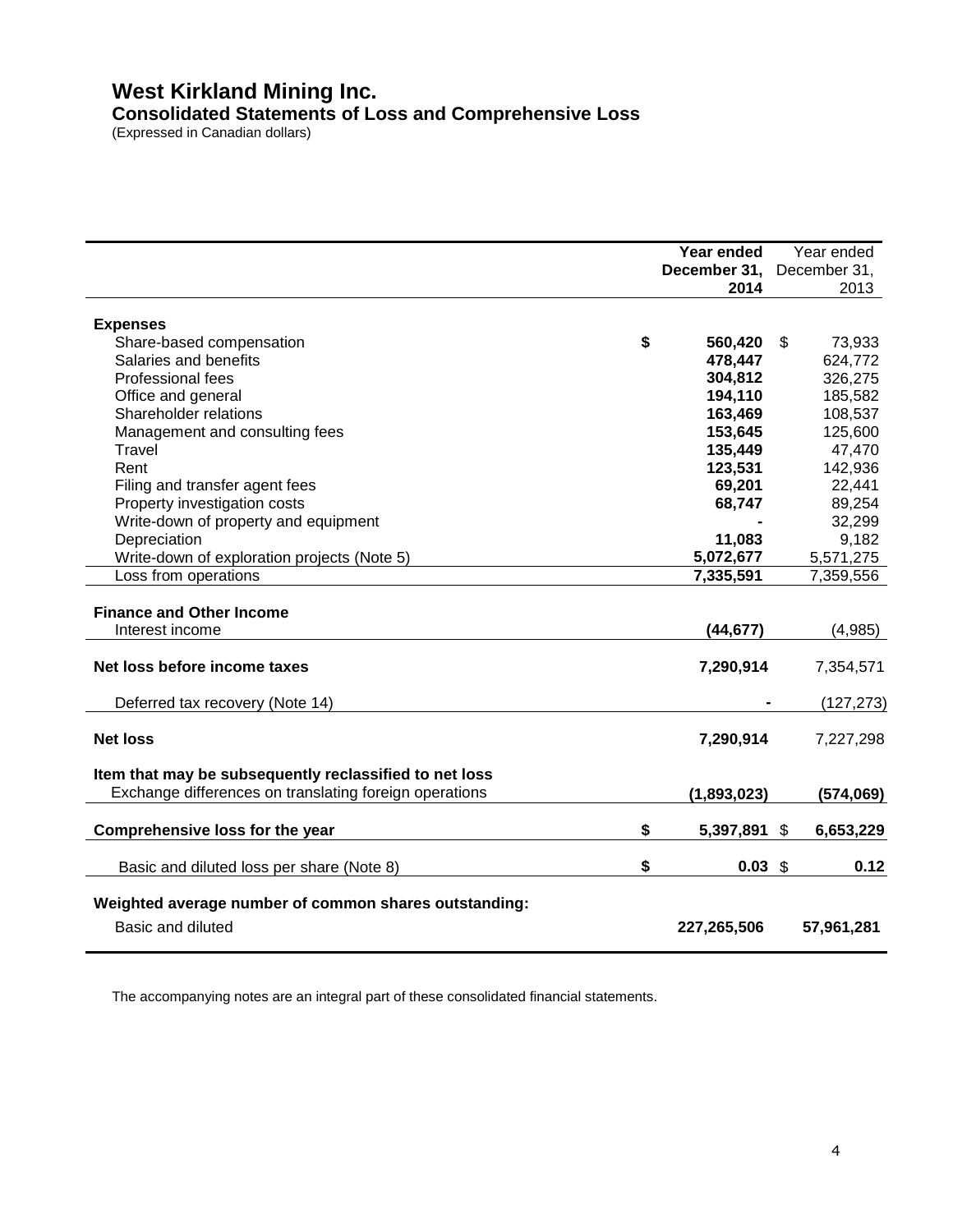# **West Kirkland Mining Inc. Consolidated Statements of Changes in Equity**

(Expressed in Canadian dollars)

|                                                                                                                                                                                                                                                                                   | <b>Share Capital</b>                  |     |                                                  | <b>Reserves</b> |                          |    |                                              |    |                                                      |  |                                           |                                                                                       |
|-----------------------------------------------------------------------------------------------------------------------------------------------------------------------------------------------------------------------------------------------------------------------------------|---------------------------------------|-----|--------------------------------------------------|-----------------|--------------------------|----|----------------------------------------------|----|------------------------------------------------------|--|-------------------------------------------|---------------------------------------------------------------------------------------|
|                                                                                                                                                                                                                                                                                   | <b>Number</b>                         |     | Amount                                           |                 | <b>Warrant Reserve</b>   |    | <b>Share Based</b><br><b>Payment Reserve</b> |    | Foreign<br>Currency<br><b>Translation</b><br>Reserve |  | <b>Deficit</b>                            | <b>Total</b>                                                                          |
| Balance at December 31, 2012                                                                                                                                                                                                                                                      | 37,893,336                            | \$. | 18,953,510                                       | \$              | 82,606                   | \$ | 520,567                                      | \$ | $(191, 566)$ \$                                      |  | $(9,240,120)$ \$                          | 10,124,997                                                                            |
| Share issuance - financing (Note 8)<br>Share issue costs (net of tax recovery if \$127,213)<br>Shares issued per property option agreement<br>Share-based compensation expense<br>Expired stock options<br>Other comprehensive income<br>Net loss<br>Balance at December 31, 2013 | 22,400,000<br>1,000,000<br>61,293,336 |     | 4,231,779<br>(765, 312)<br>110,000<br>22,529,977 |                 | 1,368,221<br>1,450,827   |    | 73,933<br>(80, 347)<br>514,153               |    | 574,069<br>382,503                                   |  | 80,347<br>(7, 227, 298)<br>(16, 387, 071) | 5,600,000<br>(765, 312)<br>110,000<br>73,933<br>574,069<br>(7, 227, 298)<br>8,490,389 |
| Share issuance - financing (Note 8)<br>Share issue costs (Note 8)<br>Share-based compensation expense<br><b>Expired warrants</b><br>Other comprehensive income<br>Net loss                                                                                                        | 232,840,833                           |     | 29,912,308<br>(2,924,652)                        |                 | 4,418,817<br>(1,450,827) |    | 657,768                                      |    | 1,893,023                                            |  | 1,450,827<br>(7, 290, 914)                | 34,331,125<br>(2,924,652)<br>657,768<br>1,893,023<br>(7, 290, 914)                    |
| Balance at December 31, 2014                                                                                                                                                                                                                                                      | 294,134,169                           |     | 49,517,633                                       |                 | 4,418,817                |    | 1,171,921                                    |    | 2,275,526                                            |  | $(22, 227, 158)$ \$                       | 35, 156, 739                                                                          |

The accompanying notes are an integral part of these consolidated financial statements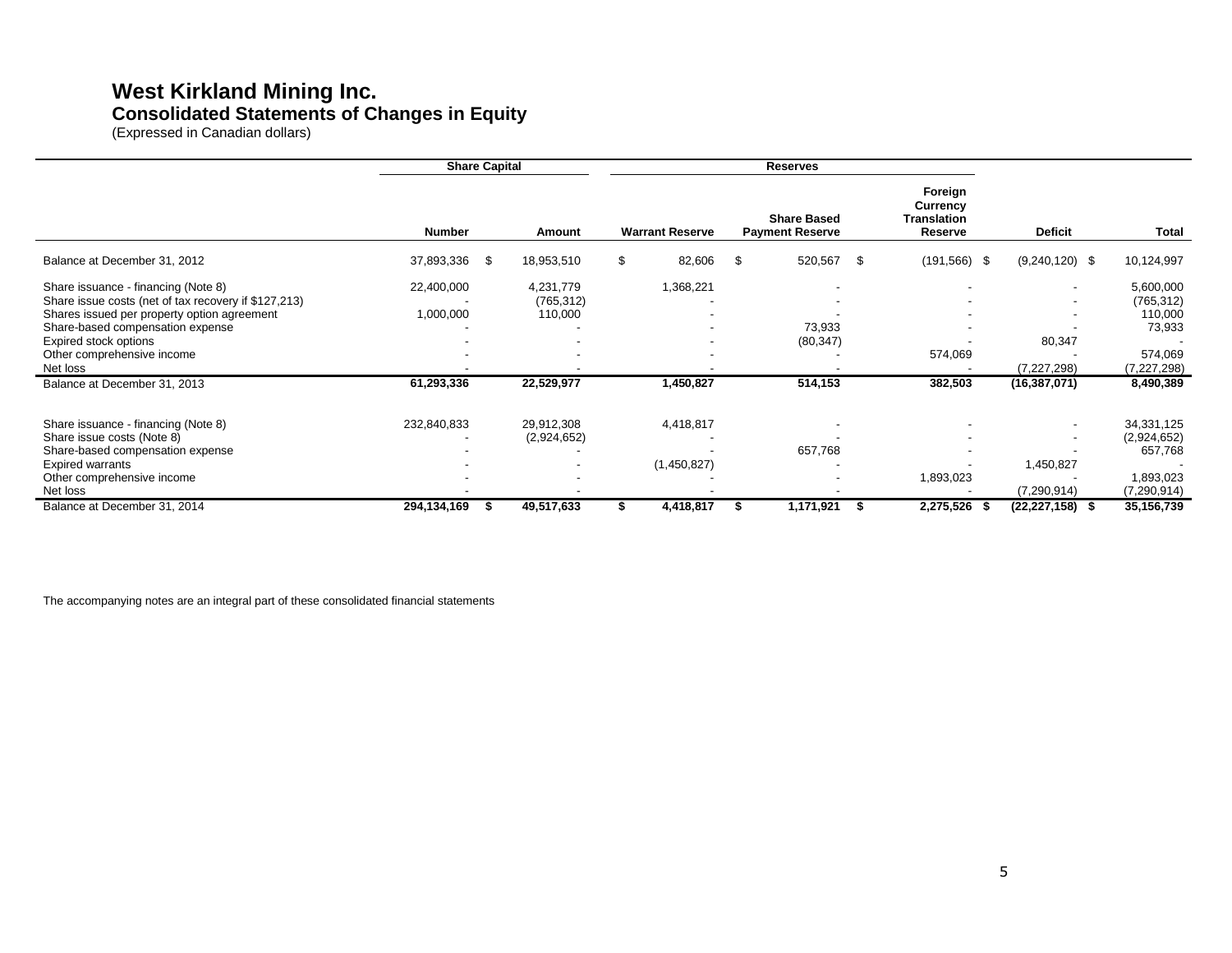## **Consolidated Statements of Cash flows**

(Expressed in Canadian dollars)

|                                                        |    | Year ended        | Year ended |                   |  |  |
|--------------------------------------------------------|----|-------------------|------------|-------------------|--|--|
|                                                        |    | December 31, 2014 |            | December 31, 2013 |  |  |
| Cash flows provided by (used in):                      |    |                   |            |                   |  |  |
| <b>Operating activities</b>                            |    |                   |            |                   |  |  |
| Net loss                                               | \$ | (7, 290, 914)     | \$         | (7,227,298)       |  |  |
| Items not involving cash:                              |    |                   |            |                   |  |  |
| Deferred tax recovery                                  |    |                   |            | (127, 273)        |  |  |
| Share-based compensation expense                       |    | 560,420           |            | 73,933            |  |  |
| Write-down of property and equipment                   |    |                   |            | 32,299            |  |  |
| Write-down of exploration projects                     |    | 5,072,677         |            | 5,571,275         |  |  |
| Depreciation                                           |    | 11,083            |            | 9,182             |  |  |
| Changes in non-cash working capital:                   |    |                   |            |                   |  |  |
| Accounts receivable                                    |    | (17, 211)         |            | 137,726           |  |  |
| Prepaid expenses and other                             |    | (83, 917)         |            | 17,273            |  |  |
| Accounts payable and accrued liabilities               |    | (187, 402)        |            | (350, 950)        |  |  |
|                                                        |    | (1,935,264)       |            | (1,863,833)       |  |  |
| <b>Investing activities</b>                            |    |                   |            |                   |  |  |
| Additions to mineral properties (Note 5)               |    | (25, 526, 220)    |            | (2,614,720)       |  |  |
| <b>Reclamation Bonds</b>                               |    | (116,065)         |            | 22,612            |  |  |
| <b>Property and Equipment</b>                          |    | (30, 159)         |            |                   |  |  |
|                                                        |    | (25, 672, 444)    |            | (2,592,108)       |  |  |
|                                                        |    |                   |            |                   |  |  |
| <b>Financing activities</b>                            |    |                   |            |                   |  |  |
| Issuance of share capital                              |    | 31,406,473        |            | 4,961,961         |  |  |
| Repayment of notes payable                             |    |                   |            | (183,078)         |  |  |
| Proceeds on sale of property and equipment             |    |                   |            | 16,402            |  |  |
|                                                        |    | 31,406,473        |            | 4,795,285         |  |  |
| Increase in cash                                       |    | 3,798,765         |            | 339,344           |  |  |
|                                                        |    |                   |            |                   |  |  |
| Effect of exchange rate changes on cash denominated in |    |                   |            |                   |  |  |
| a foreign currency                                     |    | 27,746            |            | 51,869            |  |  |
|                                                        |    |                   |            |                   |  |  |
| Cash, beginning of year                                |    | 565,397           |            | 174,184           |  |  |
| Cash, end of year                                      | Þ  | 4,391,908         | \$         | 565,397           |  |  |
|                                                        |    |                   |            |                   |  |  |
|                                                        |    |                   |            |                   |  |  |
| Supplemental disclosure of cash flow information       |    |                   |            |                   |  |  |
| Non-cash investing and financing activities:           |    |                   |            |                   |  |  |
| Depreciation capitalized to mineral properties         | \$ | 13,705            | \$         | 16,293            |  |  |
| Share-based compensation charged to mineral            |    |                   |            |                   |  |  |
| properties                                             |    | 97,348            |            |                   |  |  |
| Mineral property and deferred exploration              |    |                   |            | 162,850           |  |  |
| expenditures included in accounts payable              |    | 552,738           |            |                   |  |  |
|                                                        |    |                   |            |                   |  |  |

The accompanying notes are an integral part of these consolidated financial statements.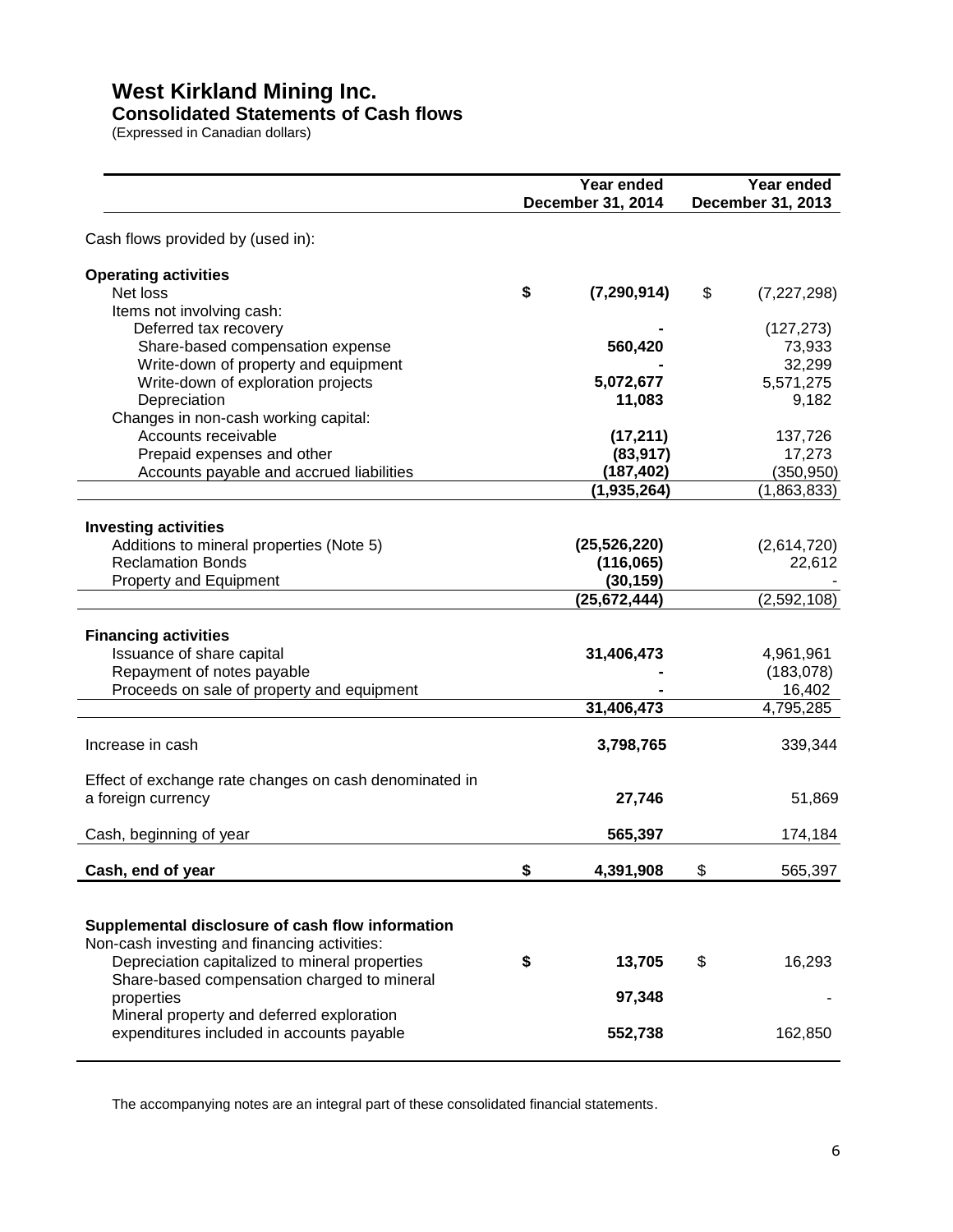### **1. Nature of Operations and Continuance of Operations**

West Kirkland Mining Inc. (formerly Anthem Ventures Capital Corp.) ("West Kirkland" or the "Company") was incorporated on April 3, 2007, under the Company Act of the Province of British Columbia, Canada. The Company was a capital pool corporation, and on May 28, 2010, completed its Qualifying Transaction as that term is defined in TSX Venture Exchange Policy 2.4. The Company acquired all of the issued and outstanding shares of WK Mining Corp. ("WK Mining") which has been accounted for as a reverse takeover that does not constitute a business combination. As a result, these consolidated financial statements reflect the financial position, financial performance and cash flows of the Company's legal subsidiaries, WK Mining and WK Mining (USA) Ltd. The address of the Company's head office is Suite 788 – 550 Burrard Street, Vancouver, BC, V6C 2B5.

The Company is an exploration company working on mineral properties it has staked or acquired, in Nevada and Utah. The Company has not yet determined whether these mineral properties contain any economically recoverable ore reserves. The Company defers all acquisition, exploration and development costs related to the properties on which it is conducting exploration. The recoverability of these amounts is dependent upon the existence of economically recoverable reserves, the ability of the Company to obtain the necessary permitting and financing to complete the development of the interests, and future profitable production, or alternatively, upon the Company's ability to dispose of its interests on a profitable basis.

These financial statements have been prepared in accordance with International Financial Reporting Standards ("IFRS") applicable to a going concern, which assume that the Company will realize its assets and discharge its liabilities in the normal course of business for the foreseeable future. Since inception to December 31, 2014, the Company has incurred cumulative losses of \$22.2 million, which may cast significant doubt regarding the Company's ability to continue as a going concern. Should the Company be unable to realize its assets and discharge its liabilities in the normal course of business, the net realizable value of its assets may be materially less than the amounts on the statements of financial position. External financing, predominantly by the issuance of equity to the public, will be sought to finance the operations of the Company; however, there is no certainty that such funds will be available at terms acceptable to the Company. These material uncertainties may cast significant doubt upon the Company's ability to continue as a going concern.

#### **2. Significant Accounting Policies**

#### *(a) Statement of Compliance*

These consolidated financial statements have been prepared in accordance with accounting policies in full compliance with IFRS and were approved by the board of directors for distribution on April 30, 2015.

#### (b) *Basis of Presentation*

These consolidated financial statements have been prepared on a historical cost basis.

The accounting policies set out below have been applied consistently to all periods presented in these consolidated financial statements, and have been applied consistently by the Company and its subsidiaries.

#### *(c) Principles of Consolidation*

These consolidated financial statements include the accounts of the Company and its wholly-owned legal subsidiary, WK Mining Corp. and its wholly-owned legal subsidiary WK Mining (USA) Ltd, both of which are controlled by the Company. Control is achieved when the Company has power over the investee; is exposed, or has rights, to variable returns from its involvement with the investee; and has the ability to use its power to affect its returns. All material intercompany transactions, balances, revenues and expenses are eliminated on consolidation.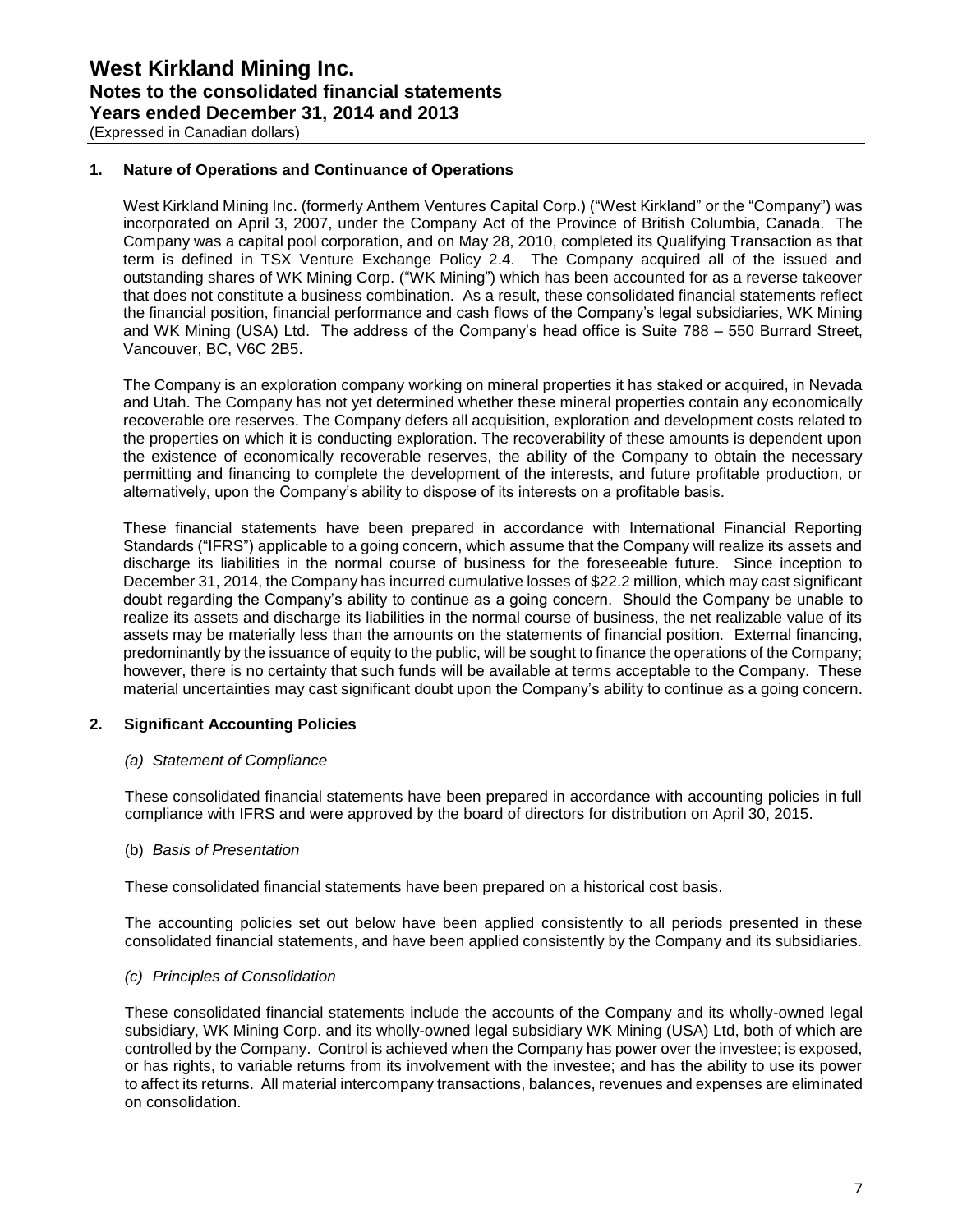### *(d) Foreign Currency*

Items included in the consolidated financial statements are measured in each entity's functional currency. Each entity's functional currency is determined by the primary environment the entity operates in. The functional currency of the Company's subsidiary, WK Mining (USA) Ltd., is the United States Dollar and the functional currency of WK Mining Corp. and the Company's Canadian operations is the Canadian Dollar.

The presentation currency of the Company is the Canadian Dollar. For the purpose of presenting the financial statements, assets and liabilities of the Company's foreign subsidiary are expressed in Canadian dollars using the closing rates at the date of the statement of financial position being presented. The exchange differences that arise on translation are recognized as a component of other comprehensive income or loss and recorded in equity as "foreign currency translation reserve". Accumulated amounts in the foreign currency translation reserve will be recognized as profit or loss in the period when the foreign operation is disposed of.

Transactions in currencies which are not the entity's functional currency are translated to the functional currency at exchange rates at the date of the transaction. At each financial position reporting date, monetary assets and liabilities that are denominated in foreign currencies are translated at the rates prevailing at the date of the statement of financial position. Non-monetary items that are measured in terms of historical costs in a foreign currency are not retranslated. Revenue and expense items are translated at average exchange rates of the reporting period.

### *(e) Property and Equipment*

Property and equipment are stated at cost and are depreciated on a declining balance basis at the following rates with one half of annual depreciation recorded in the year of acquisition:

| <b>Field Equipment</b>   | 30%        |
|--------------------------|------------|
| Leasehold Improvements   | <b>20%</b> |
| Vehicles                 | 30%        |
| <b>Computer Software</b> | 100%       |

The depreciation rates, useful lives and residual values are assessed annually.

### *(f) Exploration and Evaluation Expenditures*

The Company is in the exploration stage with respect to its investment in mineral properties and accordingly follows the practice of capitalizing all costs relating to the acquisition of, exploration for and development of mineral claims. Such costs include, but are not exclusive to, geological and geophysical studies, exploratory drilling and sampling. Capitalization of costs commences once the Company has obtained legal rights to explore a specific area. The aggregate costs related to abandoned mineral claims are charged to operations at the time of any abandonment or when it has been determined that there is evidence of a permanent impairment. An impairment charge relating to a mineral property is subsequently reversed when new exploration results or actual or potential proceeds on sale result in a revised estimate of the recoverable amount but only to the extent that this does not exceed the original carrying value of the property that would have resulted if no impairment had been recognized.

#### *(g) Development and Production Costs*

When technical feasibility and commercial viability of a property is established and the Company determines that it will proceed with development, all exploration and evaluation costs attributable to that area are reclassified to construction in progress within property and equipment or as intangible assets depending on the nature of the expenditure. If economically recoverable ore deposits are developed, the capitalized costs of the related property will be amortized using the unit-of-production method following the commencement of production.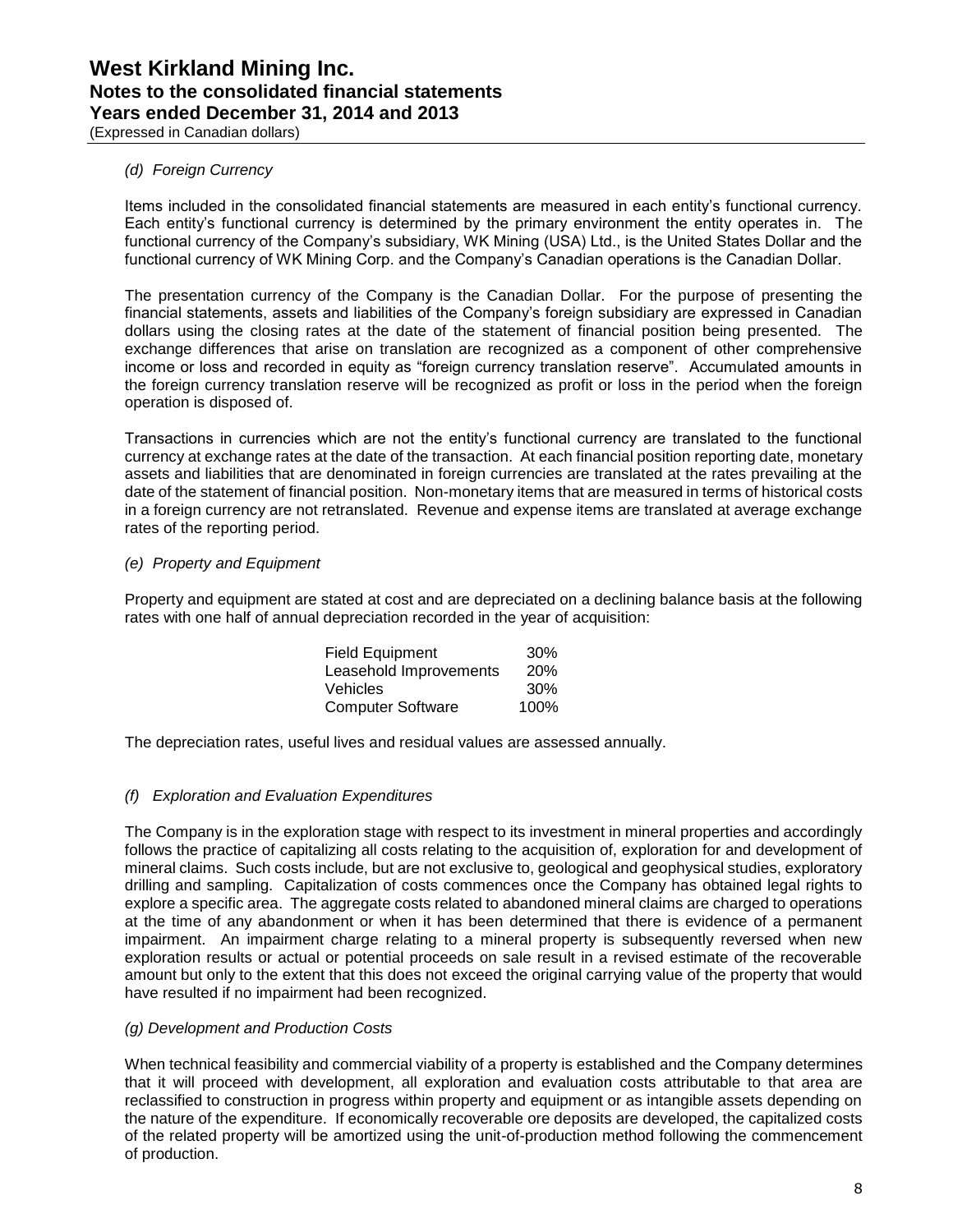(Expressed in Canadian dollars)

#### *(h) Impairment of Non-Financial Assets*

Non-financial assets are reviewed each reporting period for any indicators that the carrying amount may not be recoverable. If any such indication is present, the recoverable amount of the asset is estimated in order to determine whether an impairment exists. Where the asset does not generate cash inflows that are independent from other assets, the Company estimates the recoverable amount of the cash-generating unit to which the asset belongs. Goodwill, any intangible asset with an indefinite useful life or any intangible asset not yet available for use is tested for impairment annually and whenever there is an indication that the asset may be impaired.

An asset or cash-generating unit's recoverable amount is the higher of fair value less costs to sell and value in use. In assessing value in use, the estimated future cash inflows are discounted to their present value, using a pre-tax discount rate that reflects current market assessments of the time value of money and the risks specific to the asset for which estimates of future cash flows have not been adjusted.

If the recoverable amount of an asset or cash-generating unit is estimated to be less than its carrying amount, the carrying amount is reduced to the recoverable amount. Impairment is recognized immediately in profit or loss. Where an impairment subsequently reverses, the carrying amount is increased to the revised estimate of recoverable amount but only to the extent that this does not exceed the carrying value that would have been determined if no impairment had previously been recognized. Impairment of goodwill cannot be reversed.

Industry specific indicators for an impairment review arise typically when one of the following circumstances applies:

- Substantive expenditure on further exploration and evaluation activities is neither budgeted nor planned;
- Title to the asset is compromised;
- Adverse changes in commodity prices and markets; and
- Adverse variations in the exchange rate for the currency of operation.

#### *(i) Financial Instruments*

The Company classifies its financial instruments into one of the following categories: fair value through profit or loss ("FVTPL") (assets and liabilities), assets available-for-sale, loans and receivables, assets held-tomaturity and other financial liabilities. All financial instruments are measured at fair value on initial recognition.

Financial assets and liabilities designated as FVTPL are subsequently measured at fair value with changes in fair value recognized in net earnings. Financial assets designated as "available-for-sale" are subsequently measured at fair value with changes in fair value recognized in other comprehensive income (loss), net of tax. Transaction costs for FVTPL financial assets and liabilities are recognized in income when incurred.

Financial assets designated as "loans and receivables" or "held-to-maturity", and financial liabilities designated as "other financial liabilities" are recorded at amortized cost. Transaction costs from loans and receivables and other financial liabilities offset the carrying amount of the related financial assets or liabilities.

The Company has classified cash and accounts receivable as "loans and receivables", reclamation bonds as "assets held-to-maturity", and accounts payable, accrued liabilities and notes payable as "other financial liabilities".

### *(j) Share Capital*

Common shares are classified as equity. Incremental costs directly attributable to the issue of common shares and share options are recognized as a deduction from equity, net of any tax effects. The proceeds from the issuance of units are allocated between common shares and purchase warrants based on the relative fair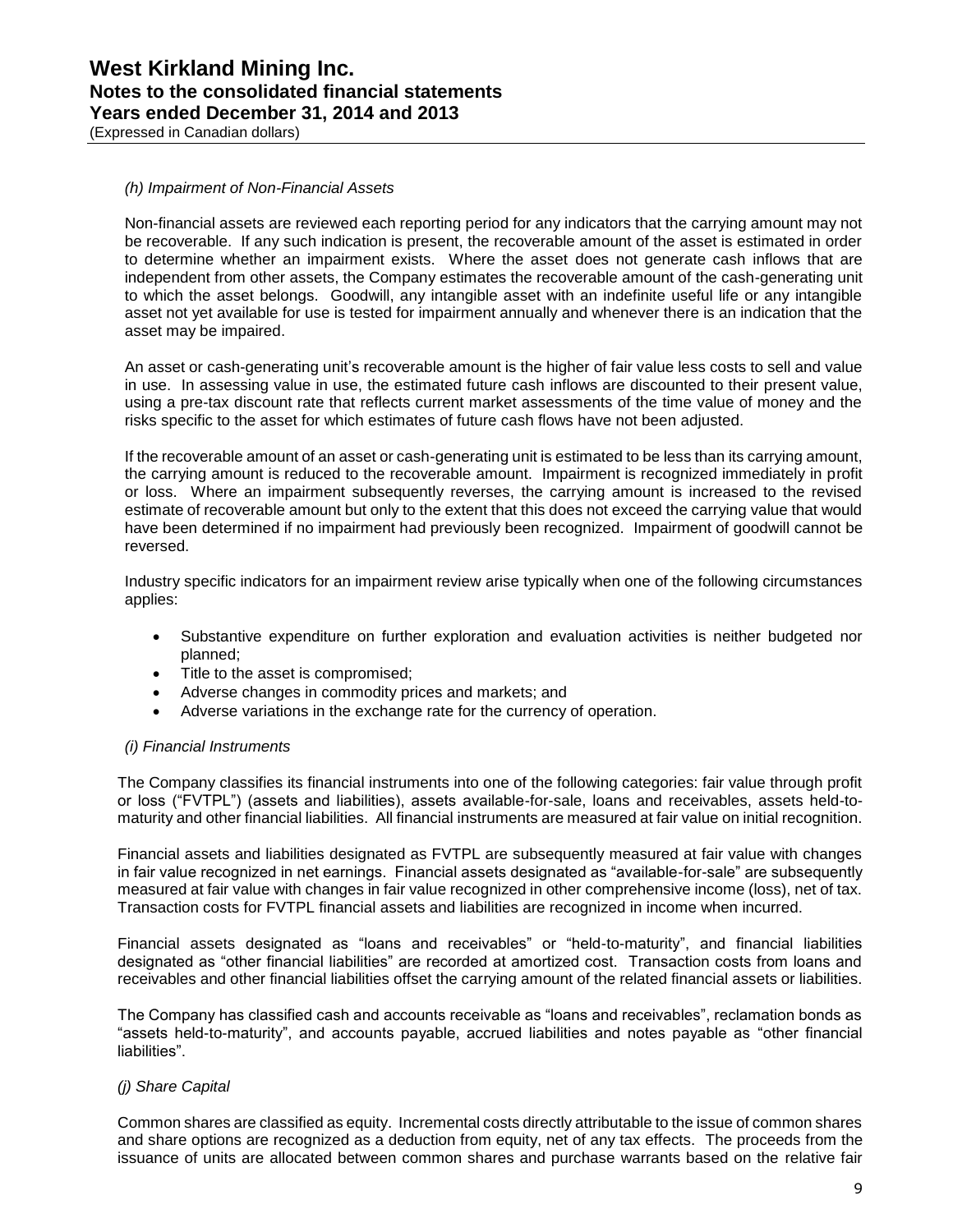(Expressed in Canadian dollars)

value method. Under this method, the proceeds are allocated to the components in proportion to their relative fair values. The market price on the date of the issuance of the shares and the market price of the publically traded warrants on their first day of trading are used to determine the relative fair values.

### *(k) Share-based Payments*

The share option plan allows the Company's board of directors to grant options to Company employees and consultants to acquire shares of the Company. The fair value of options granted to employees is measured by the Black-Scholes formula options pricing model and is recognized as a share-based compensation expense and recognized over the length of the vesting period of each tranche, while the corresponding amount is recognized in the share-based payments reserve. Compensation expense for share-based payments to non-employees is measured at the fair value of the service provided. At each financial reporting date, the number of options recognized as an expense is adjusted to reflect the number of options actually expected to vest going forward. Upon cancellation or expiry the fair value of the applicable options is transferred to deficit. An individual is classified as an employee when they are an employee for legal purposes, or primarily performing services similar to the services that would be provided by a legal employee.

#### *(l) Revenue*

Revenue will be recorded when the fair value of the consideration is received or receivable and will be recognized to the extent that it is probable that the economic benefits will flow to the Company and when the revenue can be reliably measured.

Interest income is recognized monthly as earned.

#### *(m) Loss Per Share*

Basic loss per share is calculated by dividing the loss attributable to common shareholders of the Company by the weighted average number of common shares outstanding during the period. Diluted loss per share is determined by adjusting the loss attributable to common shareholders and the weighted average number of common shares outstanding for the effects of dilutive instruments such as options granted to employees. During the years ended December 31, 2014 and 2013 all outstanding share options and warrants were antidilutive.

#### *(n) Income Taxes*

Income tax expense comprises current and deferred income taxes. Income tax expense is recognized in profit and loss except to the extent that it relates to items recognized directly in equity or other comprehensive income, in which case it is recognized in equity or other comprehensive income.

Current tax is the expected tax payable on the taxable income for the year, using tax rates enacted or substantively enacted at the reporting date, and any adjustment to tax payable in respect of previous years.

Deferred taxes are recorded using the liability method. Deferred tax assets and liabilities are recognized for future tax consequences attributable to unused tax losses and unused tax credits and differences between the financial statement carrying amounts of existing assets and liabilities and their respective tax bases. The following temporary differences are not provided for: initial recognition of goodwill; the initial recognition of assets or liabilities in a transaction that affects neither accounting nor taxable loss and is not a business combination; and differences relating to investments in subsidiaries to the extent that they will probably not reverse in the foreseeable future. Deferred tax assets and liabilities are measured using the enacted or substantively enacted tax rates expected to apply when the asset is realized or the liability settled.

A deferred tax asset is recognized to the extent that it is probable that future taxable profits will be available against which the unused tax losses and unused tax credits and temporary differences can be utilized. Deferred tax assets are reviewed at each reporting date and are reduced to the extent that it is no longer probable that the related tax benefit will be realized.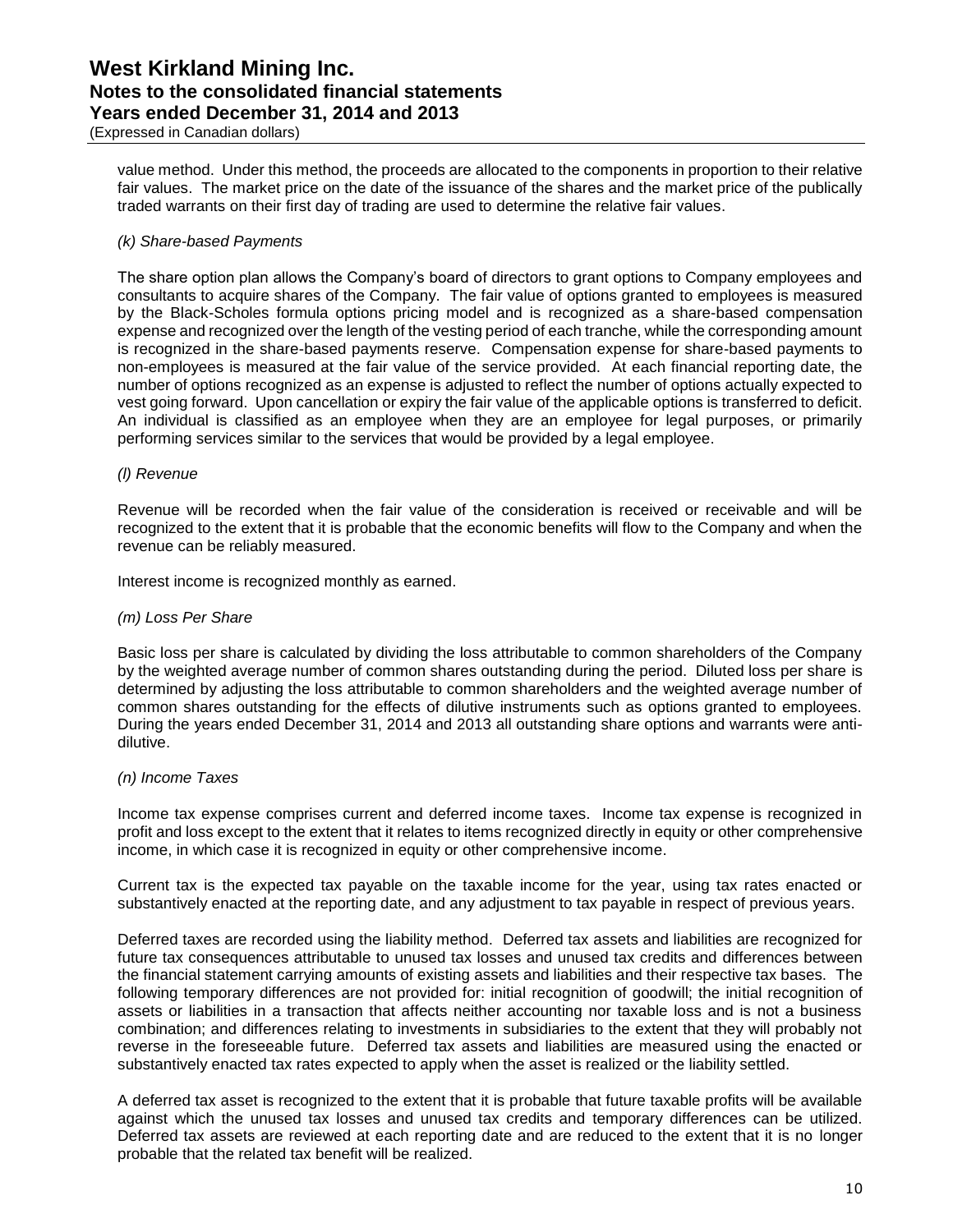(Expressed in Canadian dollars)

Flow-through shares are a unique Canadian tax incentive which transfers the tax benefit of certain exploration expenditures to shareholders who funded these expenditures through related share issuances. The Company has adopted a policy whereby the premium paid for flow-through shares in excess of the market value of the shares without the flow-through features at the time of issue is credited to other liabilities and included in other income when both the qualifying expenditures have been made and the expenditures have been renounced. The recognition of a deferred tax liability upon renunciation of the flow-through expenditures is recorded as income tax expense in the period of renunciation.

#### *(o) Restoration, Rehabilitation and Environmental Obligations*

An obligation to incur restoration, rehabilitation and environmental costs arises when the environmental disturbance is caused by the exploration or development of a mineral property interest. Such costs arising from the decommissioning of plant and other site preparation work, discounted to their net present value, are provided for and capitalized at the start of each project to the carrying amount of the asset, along with a corresponding liability as soon as the obligation to incur such costs arises. The timing of the actual rehabilitation expenditure is dependent on a number of factors such as the life and nature of the asset, the operation license conditions and, when applicable, the environment in which the mine operates.

Discount rates using a pre-tax rate that reflects the time value of money are used to calculate the net present value. These costs are charged against profit or loss over the economic life of the related asset, through amortization using the unit-of-production method. The corresponding liability is progressively increased as the effect of discounting unwinds creating an expense in profit or loss.

Decommissioning costs are also adjusted for changes in estimates. Those adjustments are accounted for as a change in the corresponding capitalized cost, except where a reduction in costs is greater than the unamortized capitalized cost of the related assets, in which case the capitalized cost is reduced to nil and the remaining adjustment is recognized in profit or loss.

The operations of the Company have been, and may in the future be, affected from time to time in varying degrees by changes in environmental regulations, including those for site restoration costs. Both the likelihood of new regulations and their overall effect upon the Company are not predictable.

#### *(p) Measurement Uncertainties*

#### i) Resource estimates

The Company relies on appropriately qualified persons to estimate mineral resources. The information relating to the geological data on the size, depth and shape of the ore body requires complex geological judgments to interpret the data. Changes in the indicated and inferred mineral resources estimates may impact the carrying value of the mining properties.

#### ii) Share-based payments

The Company follows accounting guidelines in determining the fair value of share-based compensation. The computed amount is not based on historical cost, but is derived based on subjective assumptions input into an option pricing model. The model requires that management make forecasts as to future events, including estimates of the average future period of issued stock options before exercise, expiry or cancellation; future volatility of the Company's share price in the life of the options (using historical volatility as a reference); and the appropriate risk-free rate of interest. Share-based compensation also incorporates an expected forfeiture rate. The expected forfeiture rate is estimated annually based on historical forfeiture rates and expectations of future forfeiture rates.

The resulting value calculated is not necessarily the value that the holder of the options could receive in an arm's length transaction, given that there is no market for the options and they are not transferable.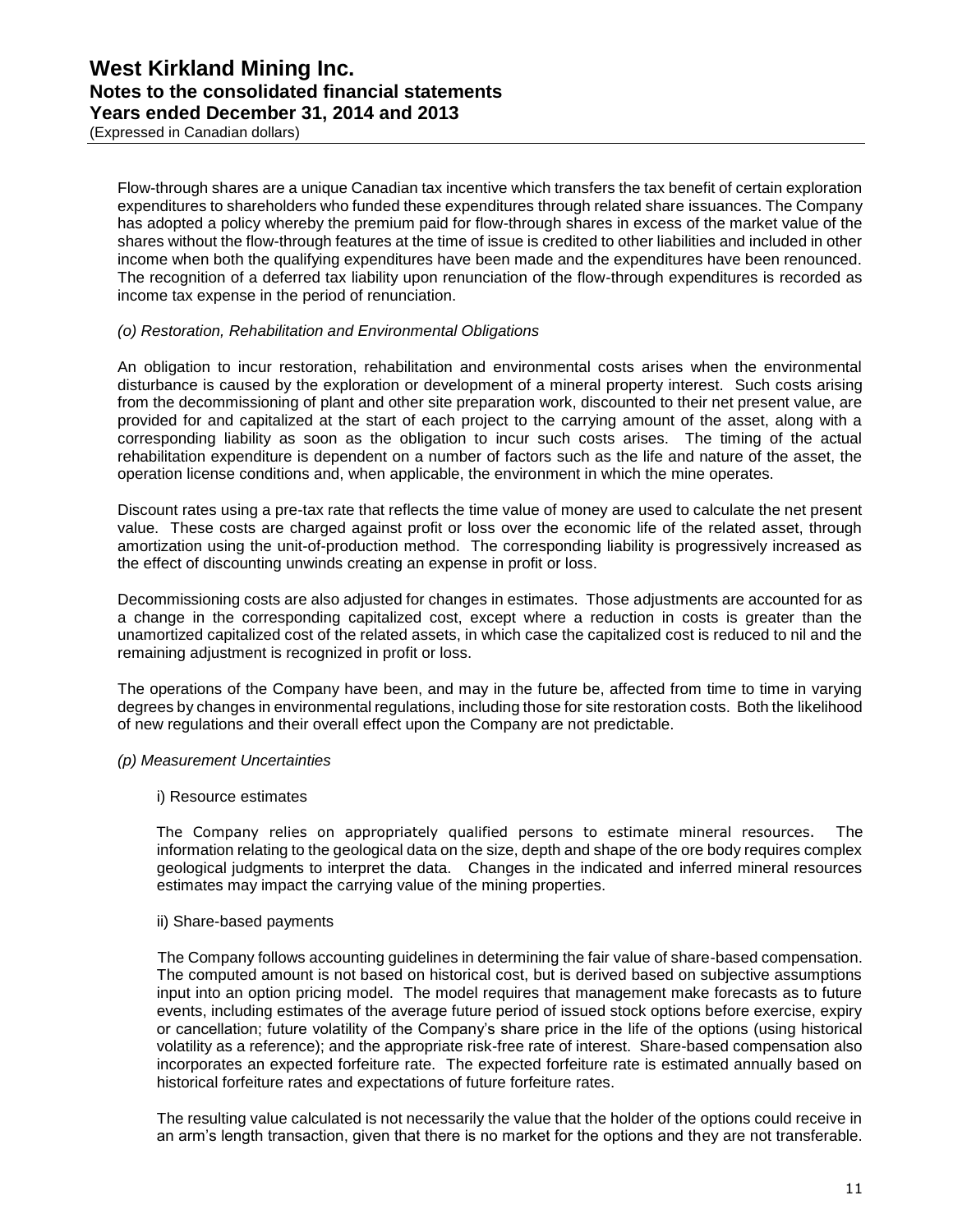It is management's view that the value derived is highly subjective and dependent entirely upon the input assumptions made.

iii) Deferred income taxes

Judgment is required in determining whether deferred tax assets are recognized on the statement of financial position. Deferred tax assets, including those arising from unutilized tax losses, require management to assess the likelihood that the Company and/or its subsidiaries will generate taxable earnings in future periods, in order to utilize recognized deferred tax assets. Estimates of future taxable income are based on forecast cash flows from operations and the application of existing tax laws in each jurisdiction. To the extent that future cash flows and taxable income differ significantly from estimates, the ability of the Company and/or its subsidiaries to realize the net deferred tax assets recorded at the statement of financial position date could be impacted. Additionally, future changes in tax laws in the jurisdictions in which the Company and its subsidiaries operate could limit the ability of the Company to obtain tax deductions in future periods.

iv) Impairment of mineral properties

The Company assesses its mineral properties quarterly to determine whether any indication of impairment exists. Where an indicator of impairment exists, a formal estimate of the recoverable amount is made, which is considered to be the higher of the fair value less costs to sell and value in use. These assessments require the use of estimates and assumptions such as long-term commodity prices, discount rates, future capital requirements, exploration potential and operating performance.

#### *(q) Significant Accounting Judgments*

The critical judgments that the Company's management has made in the process of applying the Company's accounting policies, apart from those involving estimations (Note 2(p)), that have the most significant effect on the amounts recognized in the Company's consolidated financial statements are related to the economic recoverability of the mineral properties, the determination of functional currency for the Company and its subsidiaries and the assumption that the Company will continue as a going concern.

#### *(r) New Accounting Standards and Interpretations*

The following standards became effective for annual periods beginning on or after January 1, 2014. The Company adopted these standards and they did not have a material impact on its consolidated financial statements.

*IFRIC 21 Levies* - is an interpretation on *IAS 37, Provisions, Contingent Liabilities and Contingent Assets*, with respect to the accounting for levies imposed by governments. IAS 37 sets out criteria for the recognition of a liability, one of which is the requirement for the entity to have a present obligation as a result of a past event. The interpretation clarifies that the obligating event is the activity described in the relevant legislation that triggers the payment of the levy;

*IAS 36 Impairment of Assets* - The International Accounting Standards Board ("IASB") published amendments to the disclosures required by IAS 36, when the recoverable amount is determined based on fair value less costs of disposal; and

*IAS 32 Financial Instruments* – The IASB published amendments to IAS 32 to provide clarifications on the requirements for offsetting financial assets and financial liabilities to the balance sheet.

#### *(s) Recent Accounting Pronouncements*

The Company has reviewed new accounting pronouncements that have been issued but are not yet effective. These include: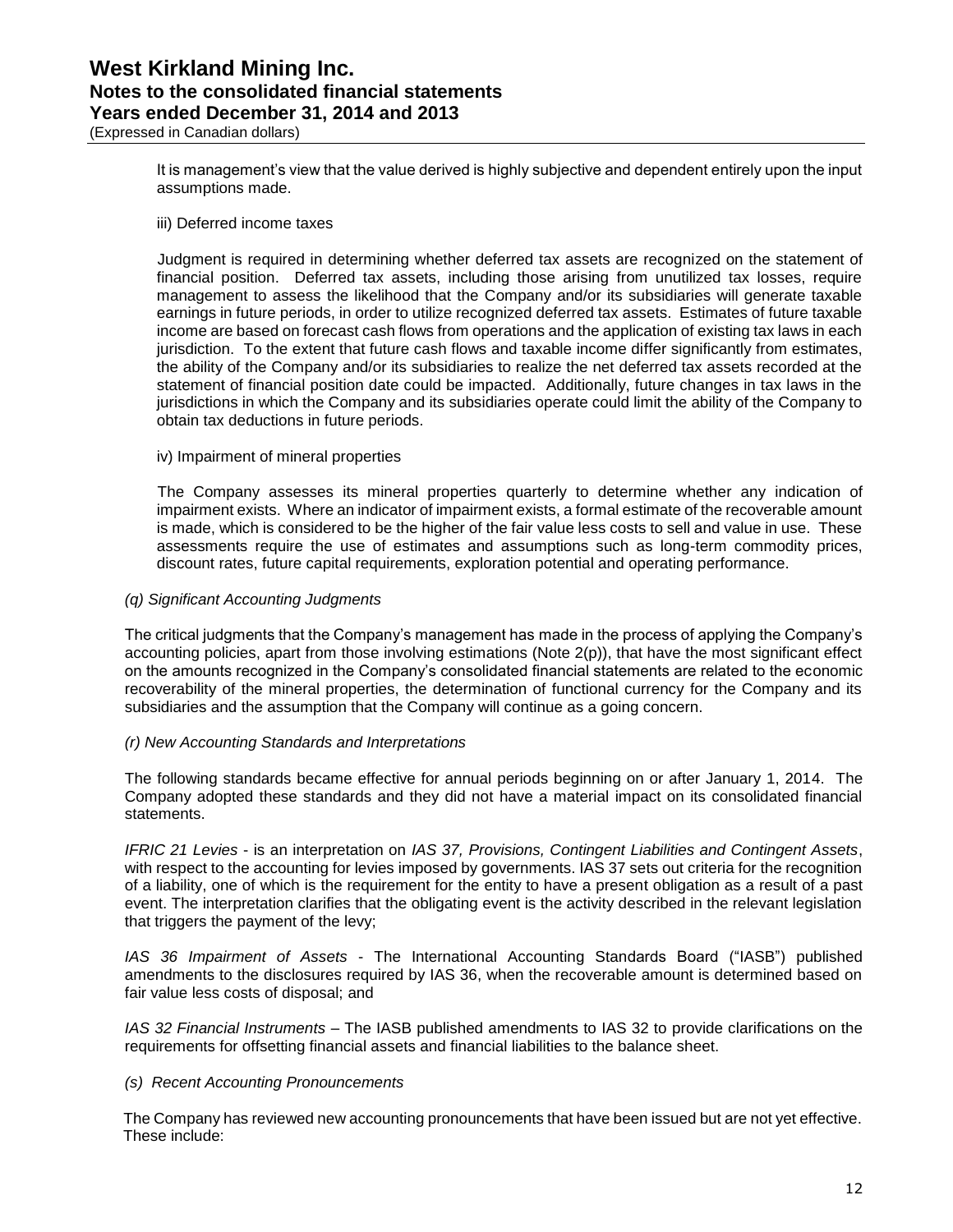(Expressed in Canadian dollars)

*IFRS 9 Financial Instruments*, which replaces the current standard, IAS 39 *Financial Instruments*: *Recognition and Measurement*. The new standard replaces the current classification and measurement criteria for financial assets and liabilities with only two classification categories: amortized cost and fair value. In February 2014, the IASB tentatively determined that the revised effective date for IFRS 9 would be January 1, 2018. The Company has not early adopted this standard and is currently evaluating the impact this standard may have on its consolidated financial statements.

*IFRS 15 Revenue from Contracts with Customers*. The final standard on revenue from contracts with customers was issued on May 8, 2014 and is effective for annual reporting periods beginning after January 1, 2017 for public entities with early application permitted. Entities have the option of using either a full retrospective or a modified retrospective approach to adopt the guidance. The Company is currently evaluating the impact this standard may have on its consolidated financial statements.

### **3. Reclamation Bond**

The Company's US subsidiary, WK Mining (USA) Ltd. ("WK Mining (USA)"), has posted a total statewide bond of \$179,816 (US\$155,000) to the Bureau of Land Management (the "BLM") in the state of Nevada for disturbance of ground required to complete exploration work on projects in Nevada under the jurisdiction of the BLM. US\$61,400 was included in the purchase of Hasbrouck and Three Hills and the Company increased the bond by a further US\$38,600 bringing the Company's total BLM bond increase in the year to US\$100,000. This bond is applicable to work done on any property in Nevada and the funds are held in the State of Nevada's reclamation performance bond pool. The Company transferred permits associated with the Hasbrouck and Three Hills project into the Company's name.

WK Mining (USA) has also posted a statewide bond of \$58,005 (US\$50,000) to the Division of Oil, Gas and Mining of Utah ("DOGM") for disturbance of ground required to complete exploration work on the TUG Project. This is applicable to work done on any property in Utah under the jurisdiction of the BLM or DOGM. The funds are held in the State of Utah's reclamation performance bond pool. They are held in an interest bearing account and will be returned with interest when the projects are successfully reclaimed. Total interest of \$190 (US\$164) has been earned on this bond.

#### **4. Property and Equipment**

The Company holds the following property and equipment at December 31, 2014 and 2013: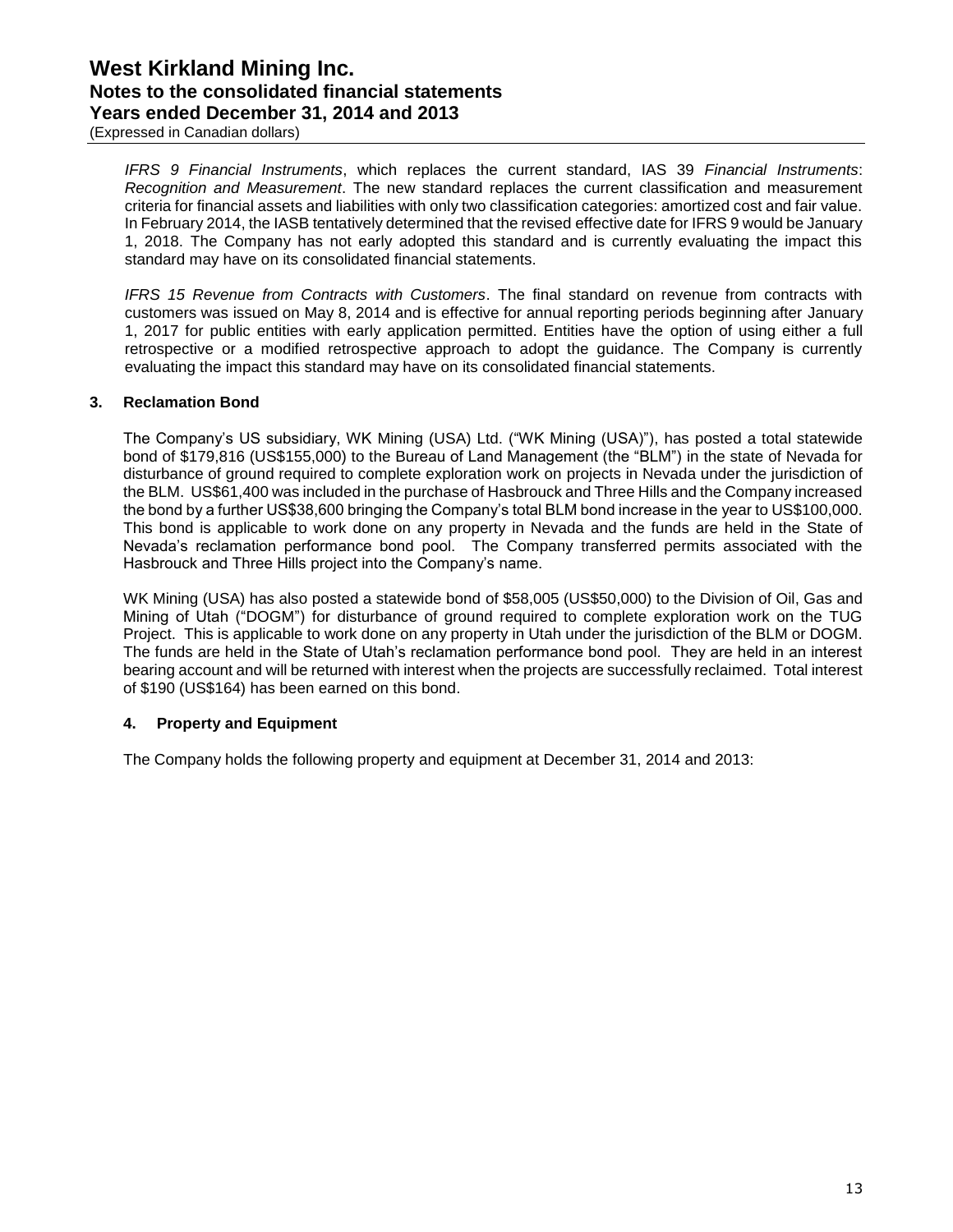# **Notes to the consolidated financial statements**

**Years ended December 31, 2014 and 2013**

(Expressed in Canadian dollars)

|                                    |               | <b>Field</b>     | Leasehold           |                 |              |
|------------------------------------|---------------|------------------|---------------------|-----------------|--------------|
| Cost                               | <b>Bridge</b> | <b>Equipment</b> | <b>Improvements</b> | <b>Vehicles</b> | <b>Total</b> |
| Balance December 31, 2012          | \$53,460      | \$<br>56,162     | \$<br>5,226         | \$89,018        | \$203,866    |
| Additions                          |               |                  | 51,703              |                 | 51,703       |
| Disposals and write-downs          | (53, 460)     |                  | (5,226)             | (8, 874)        | (67, 560)    |
| Foreign exchange movement          |               | 3,207            |                     | 5,534           | 8,741        |
| Balance December 31, 2013          |               | 59,369           | 51,703              | 85,678          | 196,750      |
| <b>Additions</b>                   |               | 27,895           | 3,851               |                 | 31,746       |
| Foreign exchange movement          |               | 4,505            |                     | 7,774           | 12,279       |
| <b>Balance December 31, 2014</b>   | \$            | \$<br>91,769     | \$<br>55,554        | \$93,452        | \$240,775    |
|                                    |               |                  |                     |                 |              |
| <b>Accumulated Depreciation</b>    |               |                  |                     |                 |              |
| Balance December 31, 2012          | \$6,161       | \$<br>33,812     | \$<br>2,815         | \$37,676        | \$80,464     |
| Additions                          |               | 7,104            | 3,078               | 15,293          | 25,475       |
| <b>Disposals</b>                   | (6, 161)      |                  | (2, 815)            | (5,218)         | (14, 194)    |
| Foreign exchange movement          |               | 1,873            |                     | 2,242           | 4,115        |
| Balance December 31, 2013          |               | 42,789           | 3,078               | 49,993          | 95,860       |
| <b>Additions</b>                   |               | 6,762            | 7,936               | 11,677          | 26,375       |
| Foreign exchange movement          |               | 3,191            |                     | 4,537           | 7,728        |
| <b>Balance December 31, 2014</b>   | \$<br>٠       | \$<br>52,742     | \$<br>11,014        | \$66,207        | \$129,963    |
|                                    |               |                  |                     |                 |              |
| Carrying amount, December 31, 2014 | \$            | \$<br>39,027     | \$<br>44,540        | \$27,245        | \$110,812    |
|                                    |               |                  |                     |                 |              |
| Carrying amount, December 31, 2013 | \$            | \$<br>16,580     | \$<br>48,625        | \$35,685        | \$100,890    |

During the years ended December 31, 2014 and 2013 the Company capitalized depreciation of \$13,705 and \$16,293 respectively to mineral properties.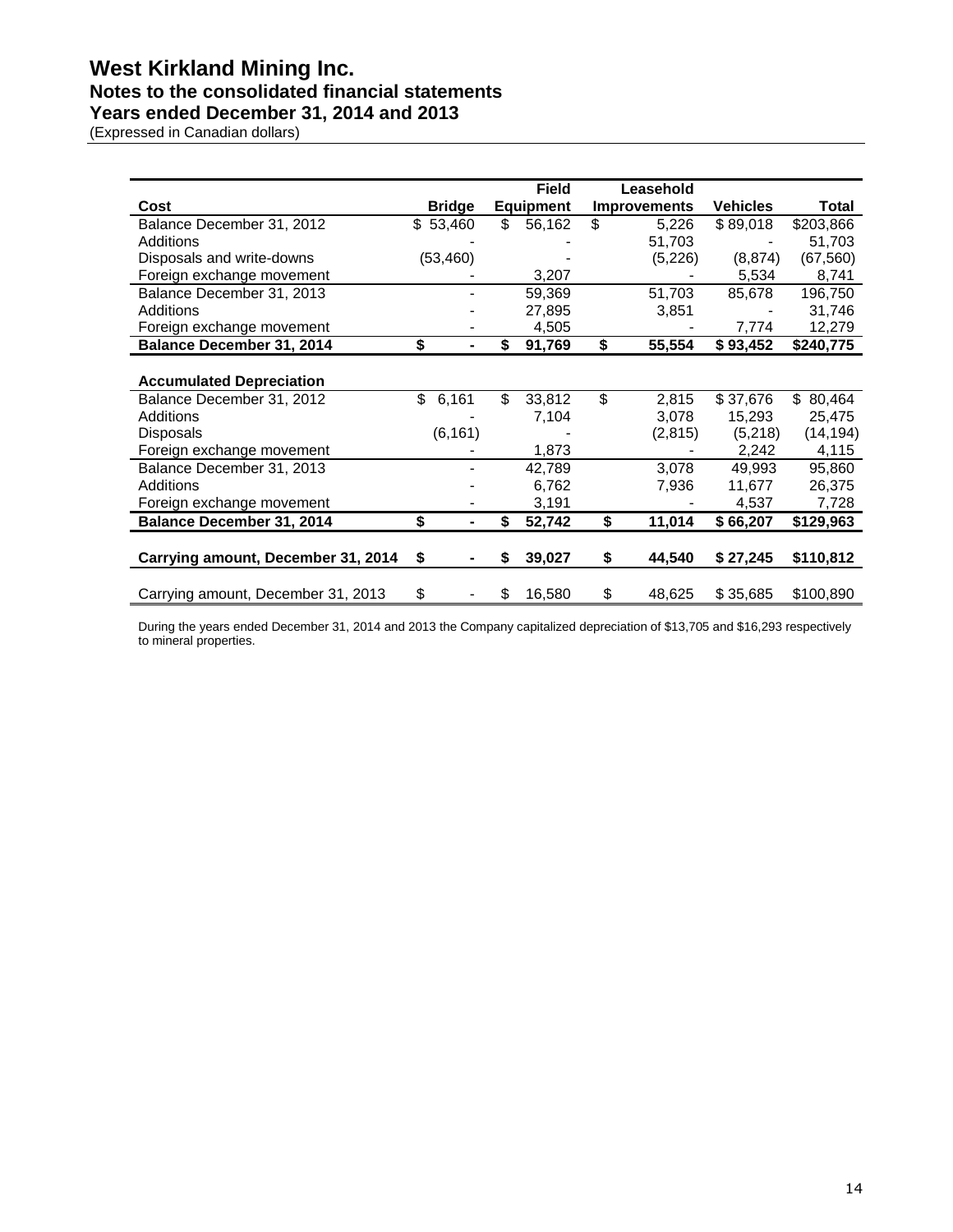# **Notes to the consolidated financial statements**

**Years ended December 31, 2014 and 2013**

(Expressed in Canadian dollars)

## **5. Mineral Properties**

|                                                      |                |                          |                          |                     |                          |               |               | Hasbrouck                    |                             |             |
|------------------------------------------------------|----------------|--------------------------|--------------------------|---------------------|--------------------------|---------------|---------------|------------------------------|-----------------------------|-------------|
|                                                      |                | <b>Kirkland</b>          |                          | <b>Fronteer</b>     |                          |               |               | & Three                      |                             |             |
|                                                      |                | Lake                     |                          | & TUG               |                          | Rubicon       |               | Hills                        |                             | Total       |
| <b>Acquisition costs of mineral rights</b>           |                |                          |                          |                     |                          |               |               |                              |                             |             |
| Balance December 31, 2012                            | \$             | 195,063                  | \$                       | 87,727              | \$                       | 112,681       | \$            |                              | \$                          | 395,471     |
| Incurred during the year                             |                | 26,501                   |                          | 8,918               |                          | 120,285       |               |                              |                             | 155,704     |
| Write-down                                           |                | (221, 564)               |                          | (75, 856)           |                          |               |               |                              |                             | (297, 420)  |
| Foreign exchange movement                            |                |                          |                          | 4,564               |                          | 7,780         |               |                              |                             | 12,344      |
| Balance December 31, 2013                            | \$             |                          | \$                       | 25,353              | $\overline{\mathcal{S}}$ | 240,746       | $\mathsf{\$}$ |                              | \$                          | 266,099     |
| <b>Deferred exploration costs</b>                    |                |                          |                          |                     |                          |               |               |                              |                             |             |
| Balance December 31, 2012                            | $\mathfrak{S}$ | 2,895,688                | \$                       | 5,689,038           | \$                       | 2,064,236     | \$            |                              | \$                          | 10,648,962  |
| Engineering                                          |                |                          |                          | 397,331             |                          |               |               |                              |                             | 397,331     |
| Permitting                                           |                |                          |                          | 264,888             |                          |               |               |                              |                             | 264,888     |
| Drilling - exploration                               |                | 26,135                   |                          | 175,209             |                          | 661,217       |               |                              |                             | 862,561     |
| Salaries and Wages                                   |                | 39,188                   |                          | 104,685             |                          | 117,605       |               |                              |                             | 261,478     |
| Other                                                |                | 14,604                   |                          | 183,070             |                          | 11,922        |               |                              |                             | 209,596     |
| Write-down                                           |                | (2,975,615)              |                          | (2,298,240)         |                          |               |               |                              |                             | (5,273,855) |
| Foreign exchange movement                            |                |                          |                          | 419,108             |                          | 142,538       |               | $\qquad \qquad \blacksquare$ |                             | 561,646     |
| Balance December 31, 2013                            | \$             | $\overline{\phantom{a}}$ | \$                       | 4,935,089           | \$                       | 2,997,518     | \$            | $\blacksquare$               | \$                          | 7,932,607   |
| Total December 31, 2013                              | \$             |                          | $\overline{\mathcal{S}}$ | 4,960,442           | \$                       | 3,238,264     | \$            | $\blacksquare$               | $\overline{\boldsymbol{s}}$ | 8,198,706   |
|                                                      |                |                          |                          |                     |                          |               |               |                              |                             |             |
|                                                      |                |                          |                          |                     |                          |               |               |                              |                             |             |
| <b>Acquisition costs of mineral rights</b>           |                |                          |                          |                     |                          |               |               |                              |                             |             |
| Balance December 31, 2013                            | \$             |                          | \$                       | 25,353              | \$                       | 240,746       | \$            |                              | \$                          | 266,099     |
| Incurred during the year                             |                |                          |                          |                     |                          |               |               | 23,525,321                   |                             | 23,525,321  |
| Write-down                                           |                |                          |                          |                     |                          | (253, 512)    |               |                              |                             | (253, 512)  |
| Foreign exchange movement                            |                |                          |                          | 1,569               |                          | 12,766        |               |                              |                             | 14,335      |
| Balance December 31, 2014                            | \$             |                          |                          |                     |                          |               |               |                              |                             |             |
|                                                      |                | $\mathbf{r}$             | \$                       | $\overline{26,922}$ | $\overline{\mathcal{S}}$ |               | \$            | 23,525,321                   | $\overline{\mathbf{s}}$     | 23,552,243  |
|                                                      |                |                          |                          |                     |                          |               |               |                              |                             |             |
| <b>Deferred exploration costs</b>                    |                |                          |                          |                     |                          |               |               |                              |                             |             |
| Balance December 31, 2013                            | \$             |                          | \$                       | 4,935,089           | \$                       | 2,997,518     | \$            |                              | \$                          | 7,932,607   |
| Engineering                                          |                |                          |                          |                     |                          |               |               | 1,110,842                    |                             | 1,110,842   |
| Permitting                                           |                |                          |                          |                     |                          |               |               | 601,963                      |                             | 601,963     |
| Drilling - non exploration                           |                |                          |                          |                     |                          |               |               | 734,719                      |                             | 734,719     |
| Drilling - exploration                               |                |                          |                          |                     |                          |               |               | 540,671                      |                             | 540,671     |
| Salaries and Wages                                   |                |                          |                          |                     |                          |               |               | 437,223                      |                             | 437,223     |
| Other                                                |                |                          |                          | 111,167             |                          |               |               | 363,748                      |                             | 474,915     |
| Write-down                                           |                |                          |                          | (1,662,697)         |                          | (3, 156, 468) |               |                              |                             | (4,819,165) |
| Foreign exchange movement                            |                |                          |                          | 308,800             |                          | 158,950       |               |                              |                             | 467,750     |
| Balance December 31, 2014<br>Total December 31, 2014 | \$<br>\$       | $\blacksquare$           | \$<br>\$                 | 3,692,359           | \$<br>\$                 |               | \$<br>\$      | 3,789,166<br>27,314,487      | \$<br>\$                    | 7,481,525   |

### **(a) Hasbrouck and Three Hills**

On January 24, 2014, the Company signed a binding letter agreement with Allied Nevada Gold Corp. ("ANV") to acquire ANV's Hasbrouck and Three Hills properties for consideration of up to US\$30,000,000. The Company was required to pay an aggregate of US\$20,000,000 to acquire a 75% interest in the properties with a US\$500,000 non-refundable cash deposit made upon execution of the letter agreement. The additional US\$19,500,000 was paid April 23, 2014 at which time the Company purchased a 75% interest in the properties. The Company has the option to pay an additional US\$10,000,000 to ANV within 30 months of April 23, 2014 in accordance with the terms and conditions of the letter agreement, where it will acquire the remaining 25% interest in the properties. If the Company does not make the additional payment to ANV, or if the Company offers the payment and ANV chooses to decline the payment, the properties shall be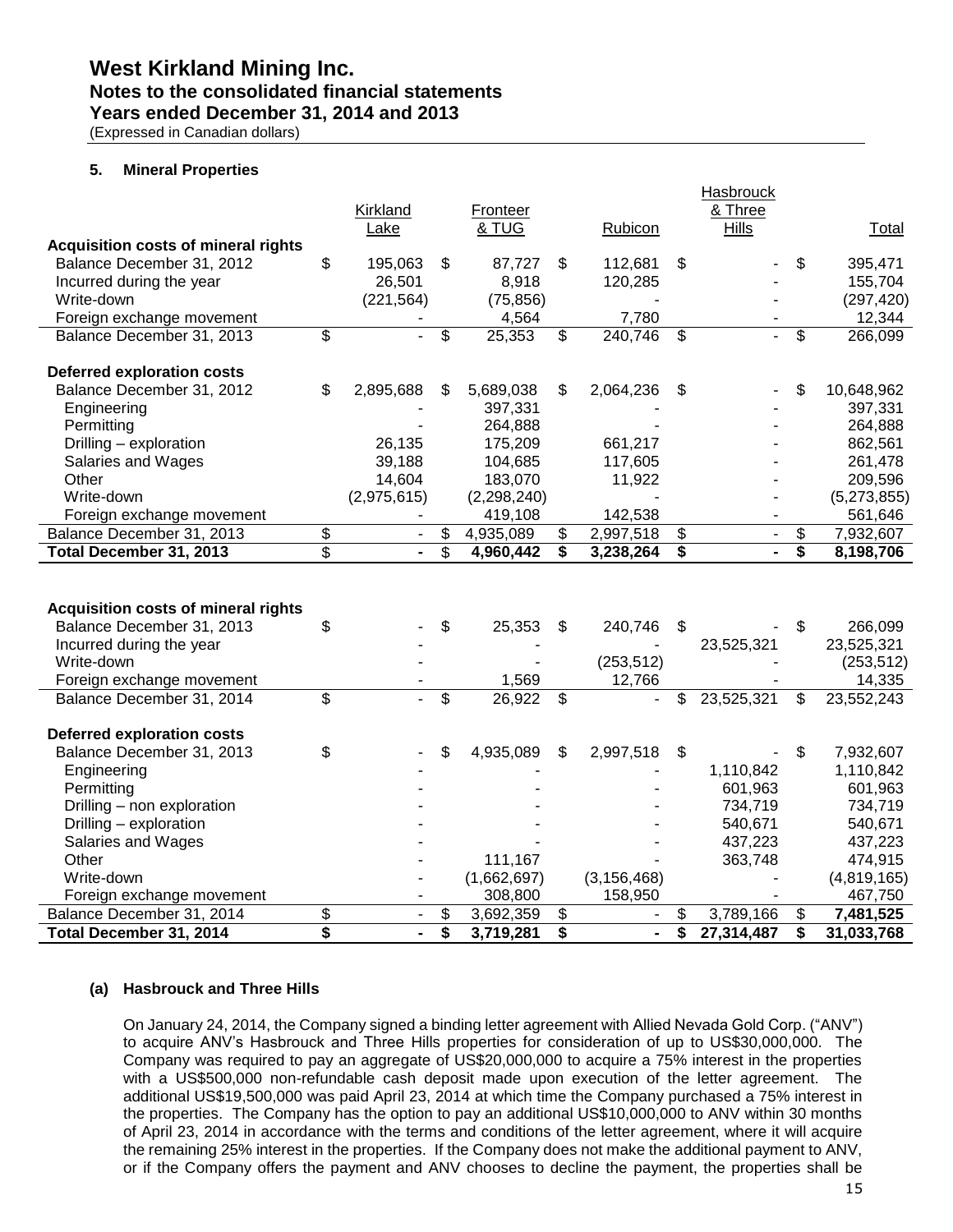(Expressed in Canadian dollars)

transferred into a joint venture with the Company retaining a 75% interest in the joint venture and ANV retaining a 25% interest. On March 10, 2015 ANV filed for Chapter 11 bankruptcy protection. Please see subsequent events (Note 15) for further details.

### **(b) Fronteer / TUG**

On December 14, 2010, the Company entered into an agreement with Fronteer Gold Inc. ("Fronteer") to option 11 properties which total approximately 234 km<sup>2</sup> in north eastern Nevada and Utah. On February 3, 2011 Fronteer was acquired by Newmont Mining Corporation ("Newmont"). The acquisition of Fronteer had no effect on the agreement with the Company. Under the agreement the Company had the option of earning a 60% interest on any of the properties by spending an aggregate \$4,000,000 over two years or completing a pre-feasibility study on any designated property. The Company earned a 60% interest in the TUG property. All other Fronteer properties except TUG were written off at December 31, 2013. At year end, the Company wrote down the capitalized mineral property costs related to TUG of \$1.7 million to a carrying value of \$3.7 million due to continued depressed commodity prices.

#### **(c) Rubicon**

On June 23, 2011, the Company entered into an agreement with Rubicon Minerals Corporation ("Rubicon") to option 909 km<sup>2</sup> in northeastern Nevada by spending US\$15,000,000 over four years. During the year the Company chose to focus on other properties and all deferred acquisition and exploration costs were written off. As the minimum yearly spend requirements were not fulfilled the agreement has now officially lapsed and the Company retains no interest in these properties.

#### **6. Notes Payable**

On December 18, 2012, the Company entered into a loan agreement in the principal amount of \$90,000 with a director of the Company, and a second loan agreement, also in the principal amount of \$90,000 with a company controlled by a director of the Company. Interest on both notes accrued at a rate of 12% per annum from the date of advance, compounded annually. The loans were repaid on February 8, 2013, including accumulated interest of \$3,078.

#### **7. Reclamation Provision**

The reclamation provision represents the estimated costs required to provide adequate restoration and rehabilitation of drilling activities in Nevada and Utah. The Company measures the reclamation costs at fair value, which is based on the net present value of future cash expenditures upon reclamation of drilling sites and related lands. Reclamation costs are capitalized to mineral properties and will be amortized over the life of the related mine once the mine commences commercial production.

As at December 31, 2014, the provision of \$75,691, (2013 – \$69,747) for reclamation cost obligations has been adjusted to reflect risk. The estimate has been discounted at its present value at a rate of approximately 1.38% per annum (2013 – 0.13%) being an estimate of the long-term, risk-free, pre-tax cost of borrowing. The undiscounted balance of the reclamation provision is \$71,926 at December 31, 2014 (2013 – \$69,837) and is expected to be incurred between 2015 and 2024.

#### **8. Share Capital**

The authorized share capital consists of an unlimited number of common shares without par value.

At December 31, 2014 the Company had 294,134,169 shares outstanding.

In April and May 2014 the Company closed a fully marketed prospectus offering of units of the Company, including the exercise of an overallotment option, and a concurrent non-brokered private placement, for a total of 220,940,833 units at a price of \$0.15 each for aggregate gross proceeds of \$33.1 million. Each unit in the offerings consisted of one common share of the Company and one common share purchase warrant exercisable for one common share at a price of \$0.30 at any time prior to April 17, 2019. Including legal fees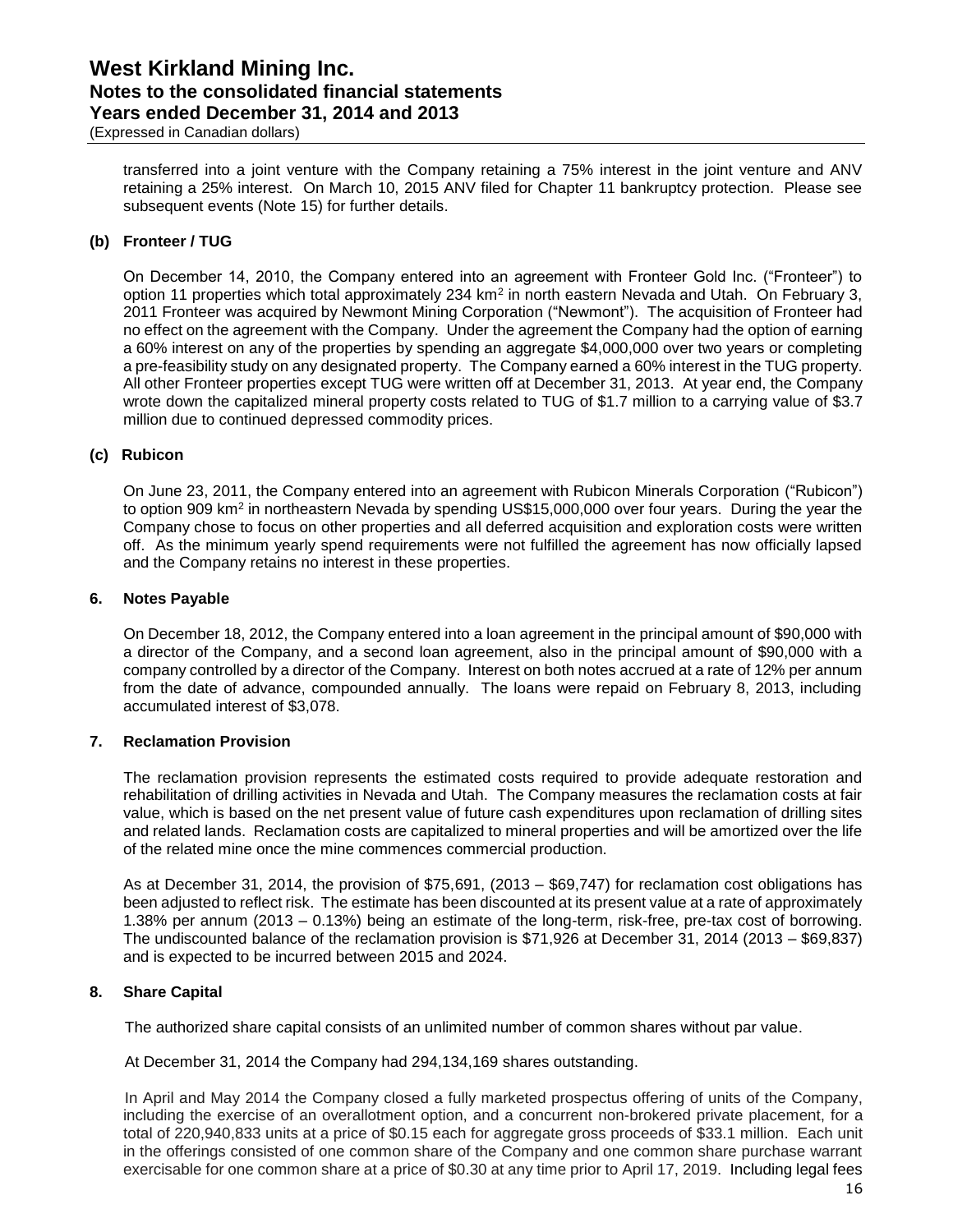(Expressed in Canadian dollars)

and a cash commission paid to brokers representing 6% of the gross proceeds raised, the cost of the offerings to the Company was approximately \$2.9 million.

On January 29 and 31, 2014, the Company closed the first and second tranche of a non-brokered private placement of 11,900,000 common shares of the Company at a price of \$0.10 per share for gross proceeds of \$1,190,000. The brokers received a cash commission of \$43,500.

On February 7, 2013 the Company completed a brokered, best efforts private placement of 22,400,000 units of the Company at a price of \$0.25 per unit for gross proceeds of \$5,600,000. The units consisted of one common share and one common share purchase warrant that entitled the holder to purchase one common share of the Company at a price of \$0.40 for a period of 12 months after the closing date. The value of the warrants was estimated using the Black-Scholes pricing model. Further details of the assumptions used are below under "*Warrant Reserve*". The brokers received a cash commission of \$392,000 representing 7% of the gross proceeds raised plus additional fees.

### *Warrant Reserve*

|                                  | Number of warrants |   | Amount      |    | Weighted<br>Average<br><b>Exercise Price</b> |
|----------------------------------|--------------------|---|-------------|----|----------------------------------------------|
| <b>Balance December 31, 2012</b> | 2,414,301          | S | 82.606      | \$ | 0.60                                         |
| Warrants issued                  | 22,400,000         |   | 1,368,221   |    | 0.40                                         |
| <b>Balance December 31, 2013</b> | 24,814,301         |   | 1,450,827   | S  | 0.42                                         |
| Warrants expired                 | (24, 814, 301)     |   | (1,450,827) | \$ | 0.42                                         |
| Warrants issued                  | 220,940,833        |   | 4,418,817   |    | 0.30                                         |
| <b>Balance December 31, 2014</b> | 220,940,833        |   | 4,418,817   | S  | 0.30                                         |

During the year ended December 31, 2014 a total of 24,814,301 share purchase warrants were cancelled at a fair value amount of \$1,450,827. The fair value of these options was transferred from warrant reserve to deficit.

During the year ended December 31, 2014 the Company issued 220,940,833 warrants. These warrants were issued pursuant to the fully marketed prospectus offering and non-brokered private placement that both closed in April and May of 2014. Each warrant is exercisable for one common share at a price of \$0.30 at any time prior to April 17, 2019. The \$4,418,817 fair value of these warrants was estimated using the relative fair value method using the share price on the date of issue of the shares and the warrant price from the first day of public trading.

During the year ended December 31, 2013, the Company issued 22,400,000 warrants in connection with a private placement completed on February 7, 2013. Each warrant was exercisable at \$0.40 per warrant for one common share of the Company for a period of one year. These warrants expired unexercised in 2014. The \$1,368,221 fair value of these warrants was estimated using the Black-Scholes pricing model as the warrants were not publically traded with the following weighted average assumptions:

| Expected life                                  | 1.0 years |
|------------------------------------------------|-----------|
| Risk-free interest rate                        | $1.16\%$  |
| Expected volatility                            | 91%       |
| Expected dividends                             | ۰         |
| Weighted average fair value of warrant granted | \$0.06    |

#### *Share based payment reserve*

The Company established a stock option plan (the "Plan") on May 1, 2007, whereby options can be granted to directors, officers, employees and consultants at the discretion of the Board of Directors. The number of options that can be granted is limited to 10% of the total shares issued and outstanding.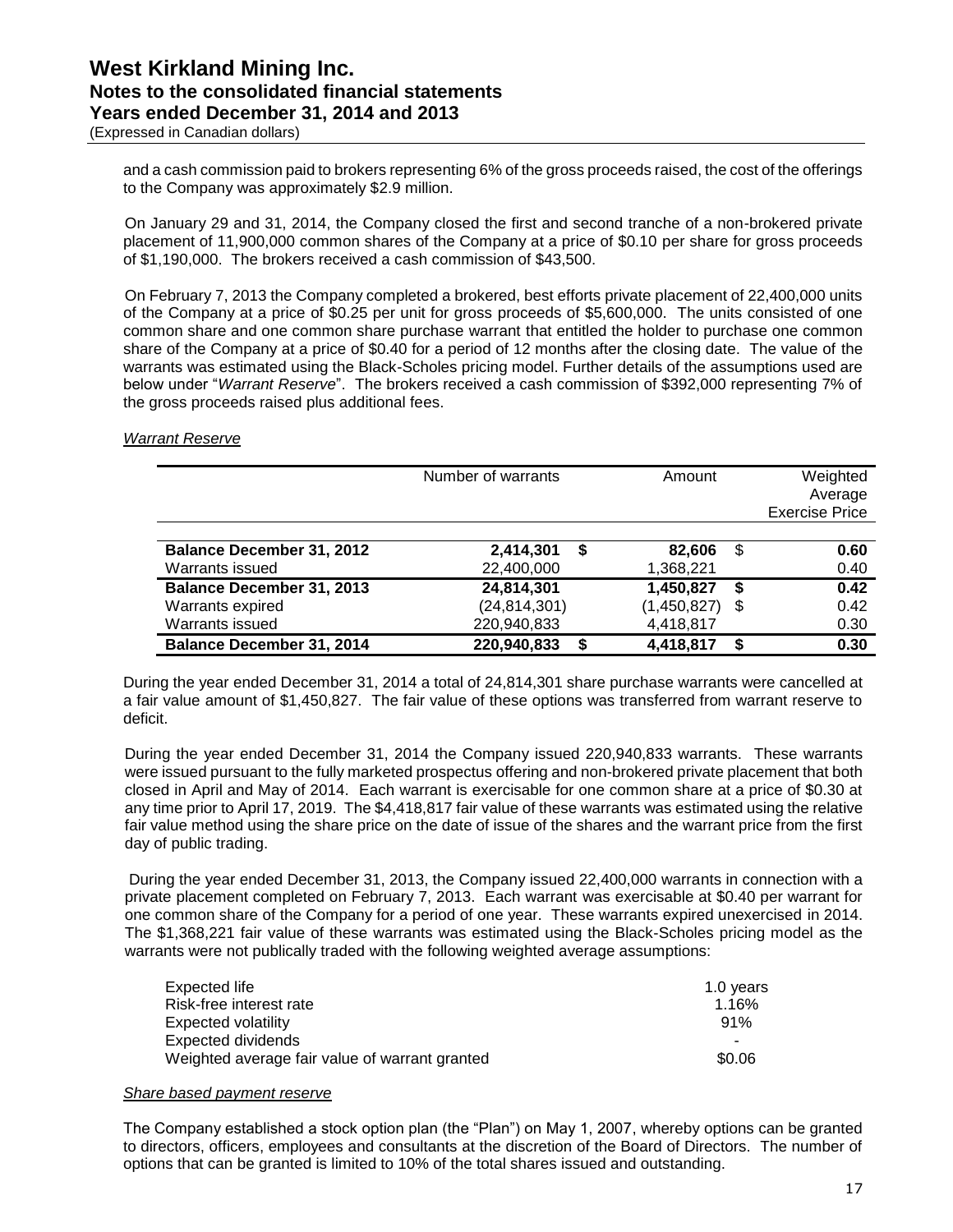| Exercise Price | Number Outstanding at<br>December 31, 2014 | <b>Weighted Average</b><br><b>Remaining Contractual</b><br>Life (Years) | Number Exercisable at<br>December 31, 2014 |
|----------------|--------------------------------------------|-------------------------------------------------------------------------|--------------------------------------------|
| \$1.15         | 125,000                                    | 0.75                                                                    | 125,000                                    |
| \$1.10         | 210,000                                    | 1.70                                                                    | 210,000                                    |
| \$1.00         | 100,000                                    | 1.88                                                                    | 100,000                                    |
| \$0.90         | 100,000                                    | 0.42                                                                    | 100,000                                    |
| \$0.60         | 865,000                                    | 0.41                                                                    | 865,000                                    |
| \$0.22         | 500,000                                    | 3.18                                                                    | 500,000                                    |
| \$0.15         | 7,500,000                                  | 4.48                                                                    | 7,500,000                                  |
|                | 9,400,000                                  | 3.86                                                                    | 9,400,000                                  |

The following table summarizes the Company's outstanding share options:

The weighted average remaining contractual life of the options outstanding at December 31, 2014 is 3.86 years.

The following table summarizes the Company's share based payment reserve:

| <b>Balance December 31, 2012</b> | 520.567   |
|----------------------------------|-----------|
| Share compensation expense       | 73.933    |
| Share options cancelled          | (80, 347) |
| <b>Balance December 31, 2013</b> | 514,153   |
| Share compensation expense       | 657.768   |
| <b>Balance December 31, 2014</b> | 1,171,921 |

For the year ended December 31, 2014, 7,500,000 share options were granted to various employees, consultants and directors associated with the Company. Each share option is exercisable at a price of \$0.15 for a period of five years and vests immediately. The Company expensed \$560,420 and capitalized \$97,348 to the Hasbrouck/Three Hills property related to these options. At the grant dates the Black Scholes model was used to value these options using the following weighted average assumptions:

| Expected life                      | 5 years |
|------------------------------------|---------|
| Risk-free interest rate            | 1.47%   |
| $Expected$ volatility <sup>1</sup> | .90%    |
| Expected dividends                 | -       |

<sup>1</sup>Expected volatility is based on the trading history of the Company. Given the limited trading history for the Company, this volatility was then compared to the historical volatility of a peer group of companies with a similar corporate structure and operating in similar regions as the Company. The Company's expected volatility is similar to a comparable peer group.

On March 6, 2013, 500,000 share options were granted to an officer of the Company. Each share option is exercisable at a price of \$0.22 per share for a period of five years and vests immediately. The Company expensed \$73,933 related to these options and used the Black-Scholes model to determine the grant date fair value using the following assumptions:

| Expected life                    | 5 years |
|----------------------------------|---------|
| Risk-free interest rate          | 0.97%   |
| Expected volatility <sup>1</sup> | 86%     |
| Expected dividends               |         |

<sup>1</sup>Expected volatility is based on the trading history of the Company. Given the limited trading history for the Company, this volatility was then compared to the historical volatility of a peer group of companies with a similar corporate structure and operating in similar regions as the Company. The Company's expected volatility is similar to a comparable peer group.

During the year ended December 31, 2013 195,000 share options were cancelled valued at \$80,347. The fair value of these options was transferred from share based payment reserve to deficit.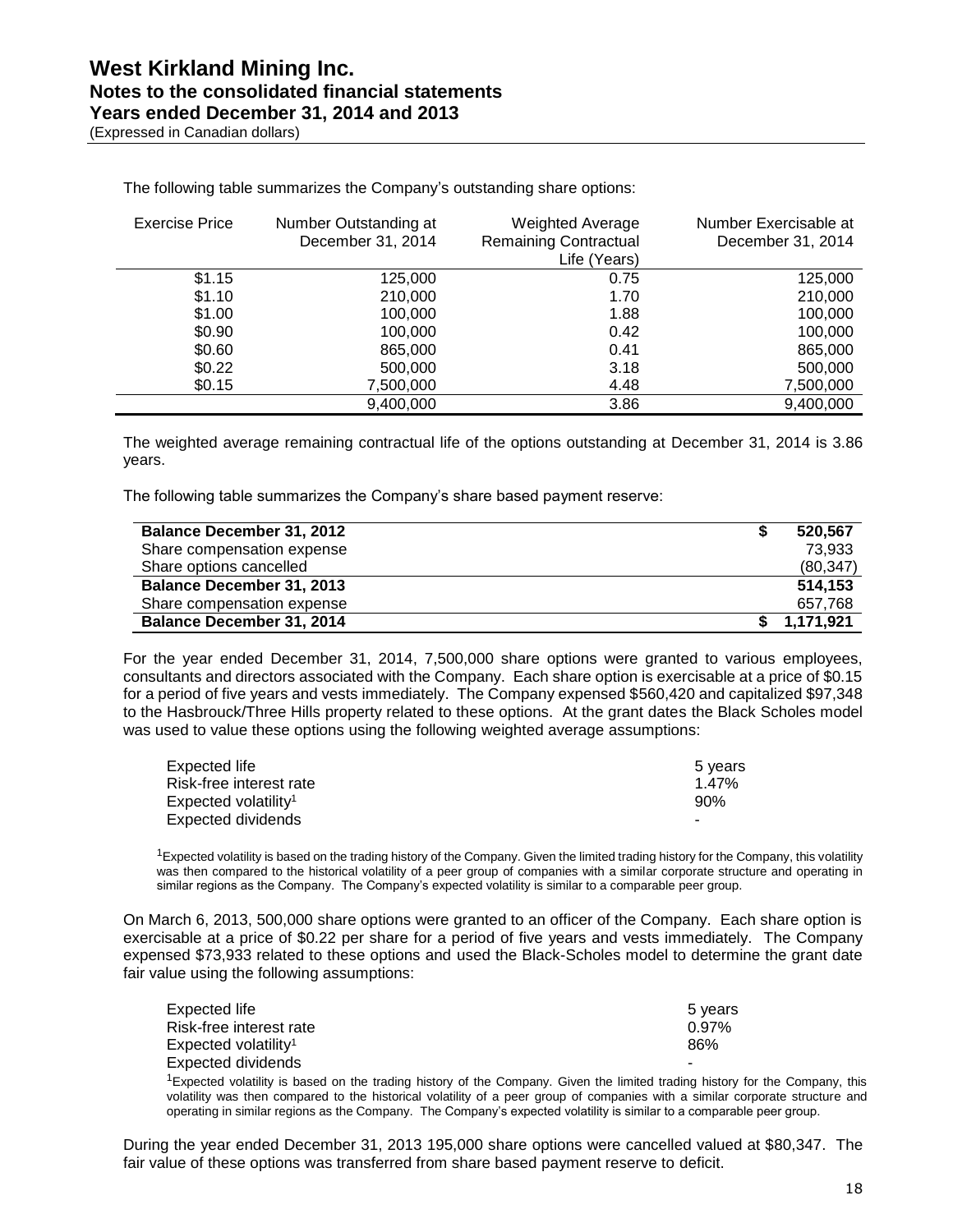As at December 31, 2014, the weighted average fair value per option outstanding was \$0.12

|                                  | <b>Number</b> | <b>Weighted average</b><br>exercise price |
|----------------------------------|---------------|-------------------------------------------|
| Balance December 31, 2012        | 1,595,000     | \$0.81                                    |
| Granted                          | 500,000       | \$0.22                                    |
| Cancelled                        | (195,000)     | \$1.03                                    |
| Balance December 31, 2013        | 1,900,000     | \$0.63                                    |
| Granted                          | 7,500,000     | \$0.15                                    |
| <b>Balance December 31, 2014</b> | 9,400,000     | \$0.25                                    |

The weighted average exercise price for both the outstanding and exercisable shares at December 31, 2014 is \$0.25.

### **9. Capital Risk Management**

The Company's objectives in managing its liquidity and capital are to safeguard the Company's ability to continue as a going concern and to provide financial capacity to meet its strategic objectives. The capital structure of the Company consists of equity attributable to common shareholders, comprising of issued share capital, reserves and accumulated deficit.

The Company manages the capital structure and makes adjustments to it in light of changes in economic conditions and the risk characteristics of the underlying assets. To maintain or adjust the capital structure, the Company may attempt to issue new shares, issue new debt and acquire or dispose of mineral rights.

As at December 31, 2014 the Company does not have any long-term debt and is not subject to any externally imposed capital requirements.

#### **10. Financial Risk Management**

The Company examines the various financial instrument risks to which it is exposed and assesses the impact and likelihood of those risks.

*(a) Fair Value*

As at December 31, 2014, the Company's financial instruments consist of cash, accounts receivable, reclamation bonds, accounts payable and accrued liabilities. The fair values of accounts receivable and accounts payable approximate their carrying values due to the short-term nature of these instruments and the fair value of the reclamation bonds approximates their fair value due to the fact they earn interest at rates approximating market rates.

#### *(b) Interest Rate Risk*

Interest rate risk is the risk that the fair value or future cash flows of a financial instrument will fluctuate because of changes in market interest rates. The Company is exposed to the short-term interest rates through the interest earned on cash balances; however, management does not believe this exposure is significant.

*(c) Credit Risk*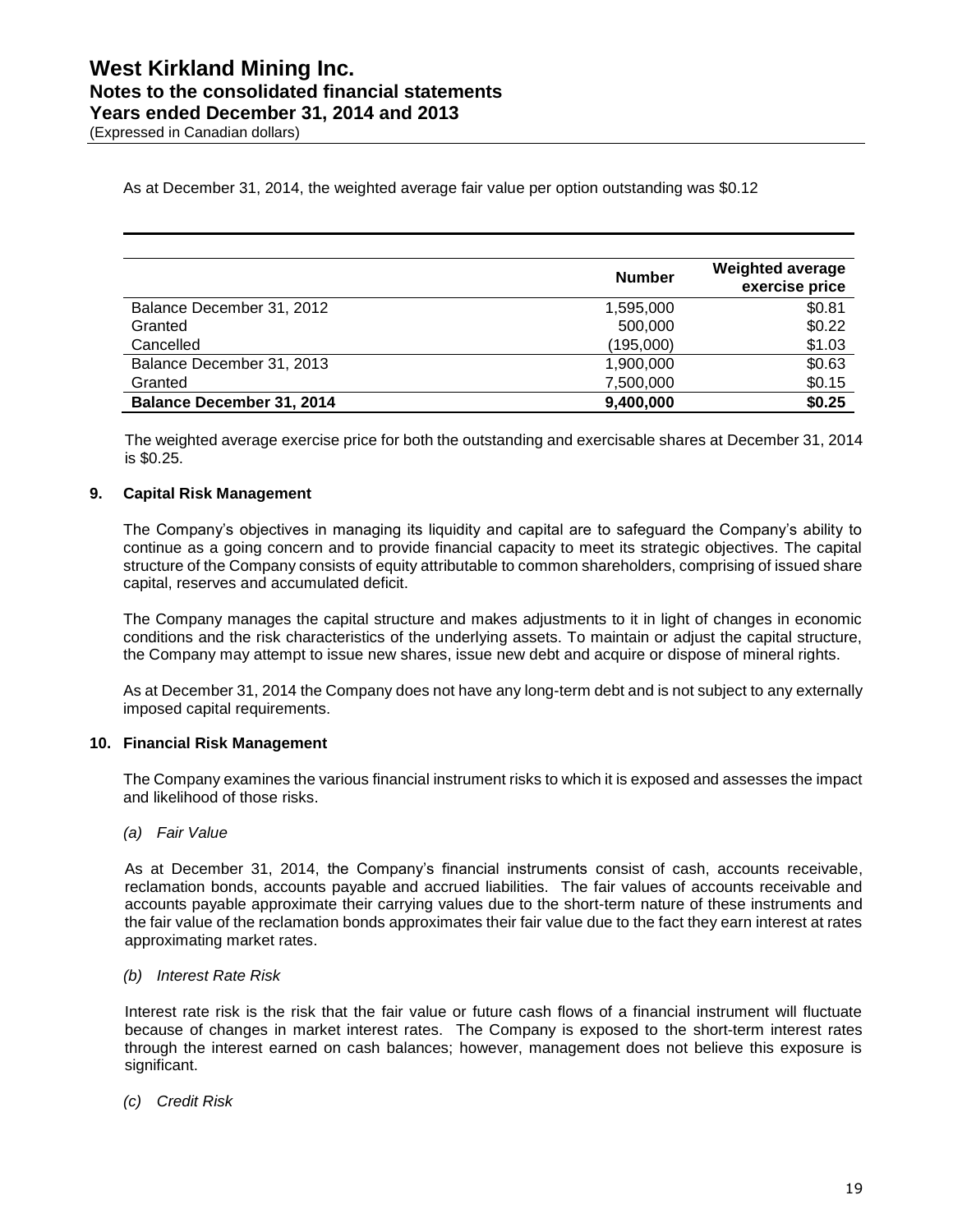(Expressed in Canadian dollars)

Credit risk is the risk of financial loss to the Company if a customer fails to meet its contractual obligations. The Company is exposed to credit risk through its cash which is held in large Canadian financial institutions and accounts receivable. The Company believes this credit risk is insignificant.

### *(d) Foreign Currency Risk*

Foreign currency risk is the risk that the fair value of financial instruments or future cash flows will fluctuate as a result of changes in foreign exchange rates. The Company operates in Canada and the United States and is therefore exposed to foreign currency risk arising from transactions denominated in U.S. dollars. Certain amounts of the Company's accounts payable and accrued liabilities are denominated in U.S. dollars. A 10% change in the exchange rate between the Canadian and United States dollar would have an effect on the loss before income taxes for the period ended December 31, 2014 of approximately \$540,709. The Company monitors its net exposure to foreign currency fluctuations and adjusts its cash held in U.S. dollars accordingly. The following table lists the Canadian dollar equivalent of financial instruments and other current assets denominated in U.S. dollars as of December 31, 2014:

|                                          | December 31, 2014 | December 31, 2013 |         |  |
|------------------------------------------|-------------------|-------------------|---------|--|
|                                          |                   |                   |         |  |
| Cash                                     | \$<br>277.470     | S                 | 200,892 |  |
| Accounts receivable                      | 19.782            |                   | 125     |  |
| Prepaid expenses and other               | 80.401            |                   | 7.636   |  |
| <b>Reclamation bond</b>                  | 238,011           |                   | 111,802 |  |
| Accounts payable and accrued liabilities | 577.074           |                   | 181.421 |  |

#### *(e) Liquidity Risk*

Liquidity risk is the risk that the Company will not be able to meet its financial obligations as they fall due. The Company manages liquidity risk through the management of its capital structure.

Accounts payable and accrued liabilities are due within the current operating period.

#### **11. Segmented Information**

The Company currently operates in one segment, being the exploration of mineral properties in Nevada and Western Utah, USA. The Company's cumulative mineral property expenditures since inception in Nevada and Western Utah totaled \$43,312,316. The Company's executive and head office is located in Vancouver, British Columbia, Canada.

| As at December 31, 2014                  | Canada          | <b>United States</b> |   | Total      |
|------------------------------------------|-----------------|----------------------|---|------------|
| <b>Current Assets</b>                    | \$<br>4,146,731 | \$<br>377,652        |   | 4,524,383  |
| <b>Mineral Properties</b>                | -               | 31,033,768           |   | 31,033,768 |
| <b>Other Assets</b>                      | 46.014          | 302,809              |   | 348,823    |
| <b>Total Assets</b>                      | 4,192,745       | 31,714,229           |   | 35,906,974 |
| Accounts Payable and accrued liabilities | 97.470          | 577.074              |   | 674,544    |
| Net loss                                 | 1,883,827       | 5,407,087            |   | 7,290,914  |
| Write-down of exploration projects       | \$<br>۰         | 5,072,677            | S | 5,072,677  |

| As at December 31, 2013   | Canada        | <b>United States</b> | Total     |
|---------------------------|---------------|----------------------|-----------|
| <b>Current Assets</b>     | \$<br>384.033 | \$<br>208.653        | 592.686   |
| <b>Mineral Properties</b> | ۰             | 8,198,706            | 8,198,706 |
| <b>Other Assets</b>       | 50.730        | 161.962              | 212.692   |
| <b>Total Assets</b>       | 434.763       | 8,569,321            | 9.004.084 |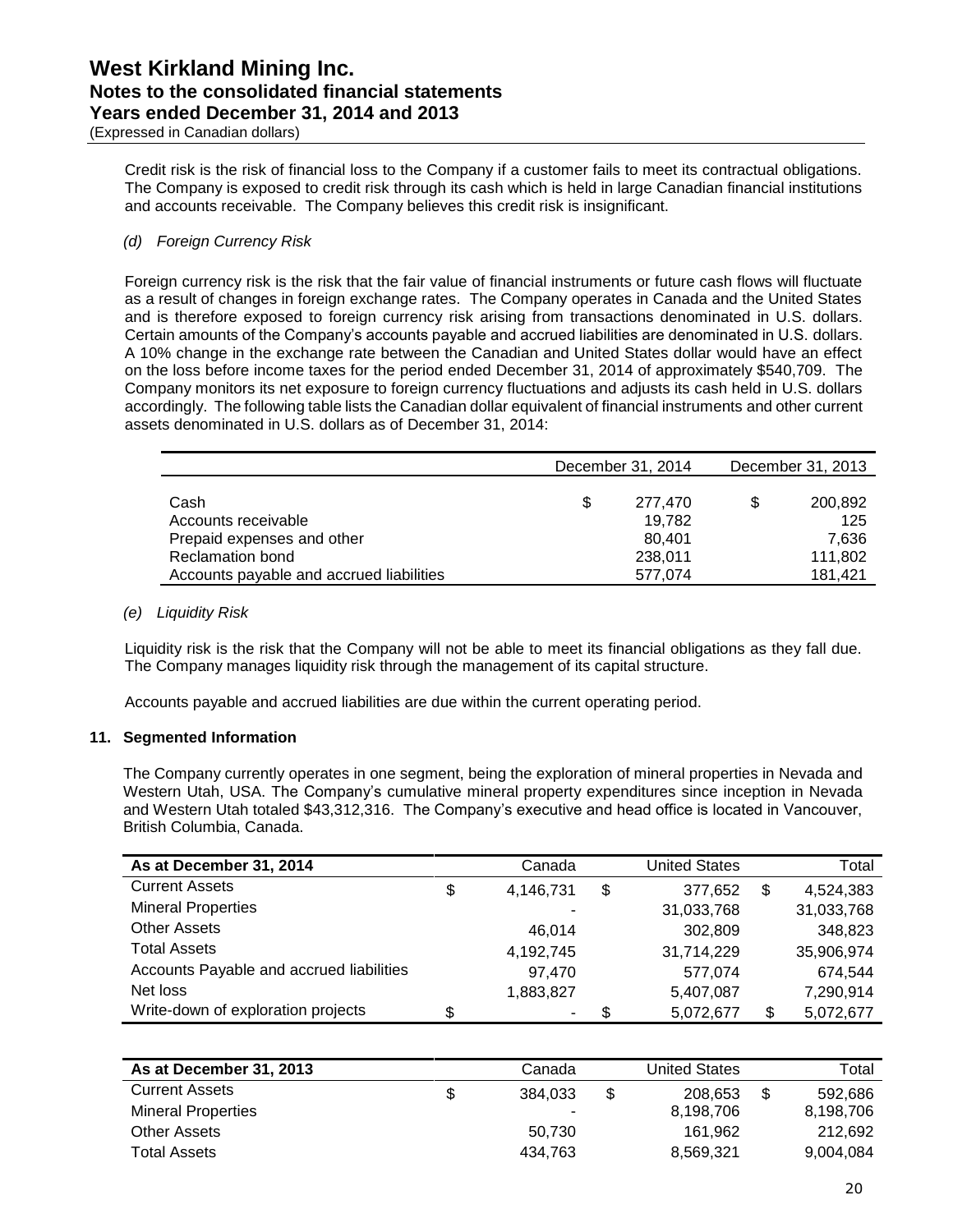(Expressed in Canadian dollars)

| Accounts Payable and accrued liabilities | 262.527   | 181.421   | 443.948   |
|------------------------------------------|-----------|-----------|-----------|
| Net loss                                 | 4.247.792 | 2.979.506 | 7.227.298 |
| Write-down of exploration projects       | 3.197.179 | 2.374.096 | 5.571.275 |

### **12. Related Party Transactions**

The Company paid remuneration for the following items with companies related by way of directors in common:

|                                                                                                | December 31,<br>2014                        | December 31,<br>2013                                 |
|------------------------------------------------------------------------------------------------|---------------------------------------------|------------------------------------------------------|
| Administration fees<br>Professional fees<br>Rent<br>Directors Fees<br>Interest on Note Payable | \$<br>42,000<br>60,000<br>54,306<br>121,566 | \$<br>42,000<br>60,000<br>72,399<br>125,000<br>2,249 |
| <b>Total Related Party Transactions</b>                                                        | 277,872                                     | \$<br>301,648                                        |

For the year ended December 31, 2014, the Company accrued and paid \$42,000 (December 31, 2013 - \$42,000) for day-to-day administration, reception and secretarial services and \$60,000 (December 31, 2013 - \$60,000) for accounting services; and \$54,306 (December 31, 2013 - \$22,720) for rent to Platinum Group Metals Ltd., a company related by virtue of common directors and officers. Amounts payable at year end include an amount of \$30,686 to Platinum Group Metals (2013 - \$132,617).

For the year ended December 31, 2014, the Company paid \$Nil (December 31, 2013 - \$49,679) for office rent to Anthem Properties Group Ltd. ("Anthem"), a company related by virtue of a common director. Past rental paid to Anthem was negotiated on an arm's length basis and was set at a fair market rate. The Company has no future plans to rent office space from Anthem. No amounts were owing to Anthem at December 31, 2014 or 2013.

These transactions are in the normal course of operations and are measured at the exchange amount of consideration established and agreed to by the parties.

#### Compensation of Key Management Personnel

|                                                                        | December<br>31.2014           | December<br>31, 2013                |
|------------------------------------------------------------------------|-------------------------------|-------------------------------------|
| Salaries and management fees<br>Directors fees<br>Share-based payments | 547.281<br>121.566<br>451,661 | \$.<br>352.748<br>125,000<br>73,933 |
| Total compensation of key management personnel                         | \$1,120,508                   | 551,681                             |

#### **13. Commitments and Contingencies**

To acquire certain other mineral property interests in Nevada the Company must make optional acquisition and exploration expenditures in order to satisfy the terms of existing option agreements, failing which the rights to such mineral properties will revert back to the property vendors. For details of the Company's mineral property acquisitions and optional expenditure commitments see Note 5. The Company has no other identified commitments or contingencies.

#### **14. Deferred Taxes**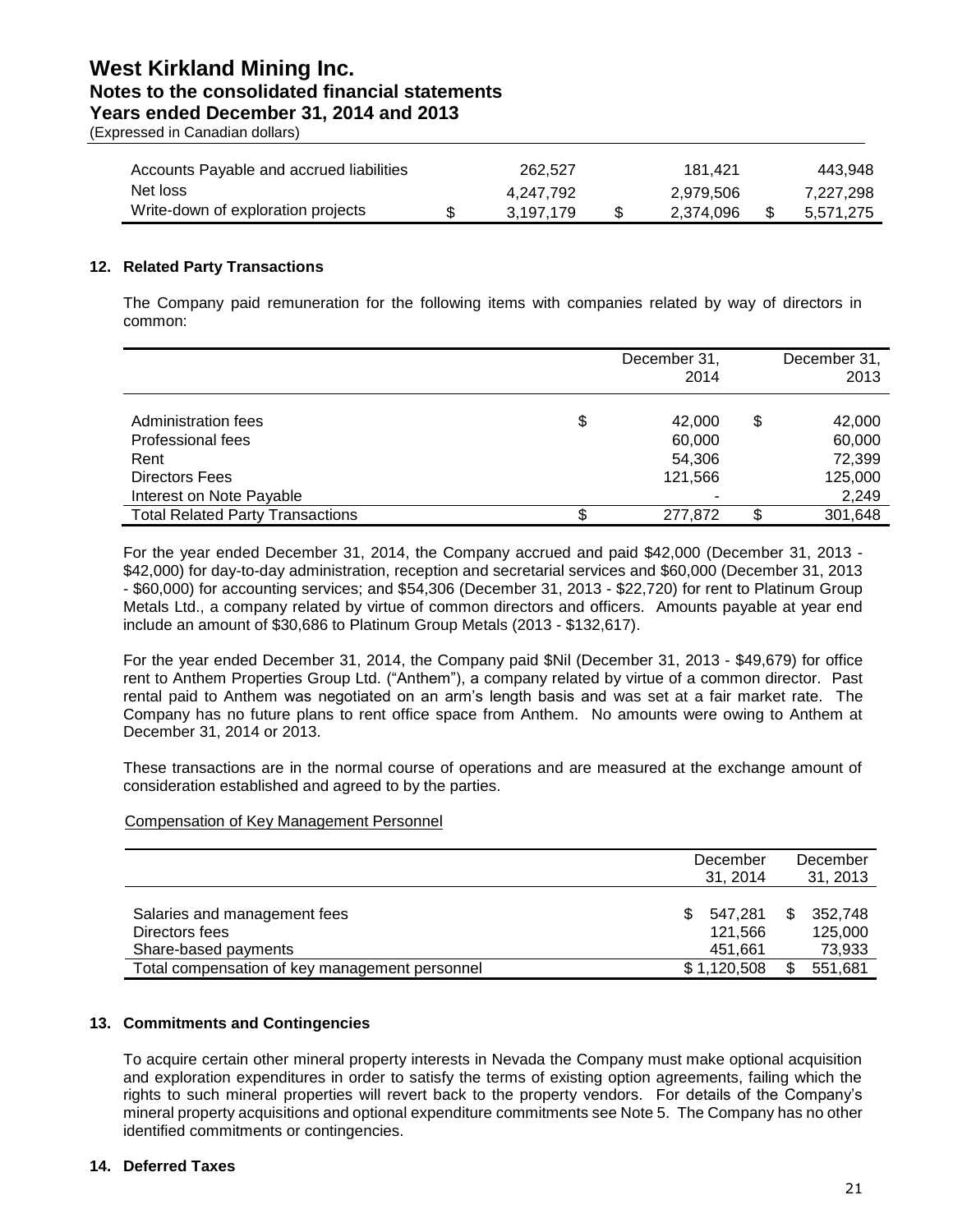(Expressed in Canadian dollars)

The income tax expense differs from what would have been computed using the combined Canadian federal (15%) and provincial (11%) statutory income tax rate of 26% in 2014 (2013 – 15% and 10.9% respectively, 25.9% combined). The reconciliation of total income tax expense for the years ended December 31 was as follows:

|                                                         | 2014                |    | 2013          |
|---------------------------------------------------------|---------------------|----|---------------|
| Net loss before income taxes                            | \$<br>(7, 290, 914) | \$ | (7, 354, 571) |
| Canadian federal and provincial income tax rates        | 26%                 |    | 25.9%         |
|                                                         |                     |    |               |
| Income tax expense based on Canadian federal and        |                     |    |               |
| provincial income tax rates                             | (1,895,638)         |    | (1,904,834)   |
| Increase (decrease) attributable to:                    |                     |    |               |
| Non-deductible (taxable) expenditures                   | (341,174)           |    | 1,504         |
| Non-deductible share based payments                     | 145,709             |    | 19,289        |
| Changes in unrecognized deferred tax assets             | 1,851,945           |    | 2,215,546     |
| Effect of items recognized directly in equity           |                     |    | (127, 273)    |
| Effects of different statutory tax rates on earnings of |                     |    |               |
| subsidiaries                                            | (98,160)            |    | (230, 363)    |
| Effect of foreign currency exchange rate change         | 454.954             |    | (84, 807)     |
| Impact of deferred income tax rates applied versus      |                     |    |               |
| current statutory rates                                 | (2,818)             |    | (8,953)       |
| Impact of change in deferred income tax rates           |                     |    | (19,263)      |
| Other                                                   | (114,818)           |    | 11,881        |
| Income tax recovery                                     | \$                  | S  | (127,273)     |

The significant components of the Company's deferred tax assets and liabilities are as follows:

|                                                         |    | December 31,<br>2014 |    | December 31,<br>2013    |
|---------------------------------------------------------|----|----------------------|----|-------------------------|
| Deferred tax assets                                     |    |                      |    |                         |
| Non-capital and net operating loss carry forwards       | S  | 1,643,596            | \$ | 1,985,165               |
| Total deferred tax assets                               |    | 1,643,596            |    | 1,985,165               |
| Deferred tax liabilities<br>Mineral properties<br>Other | \$ | $(1,643,596)$ \$     |    | (1,953,798)<br>(31,367) |
| Total deferred tax liabilities                          |    | (1,643,596)          |    | (1,985,165)             |
| Net deferred taxes                                      | \$ |                      | S  |                         |

Unrecognized deductible temporary differences, unused tax losses, and unused tax credits are attributable to the following:

|                                                                | 2014       |     | 2013       |
|----------------------------------------------------------------|------------|-----|------------|
| Non-capital and net operating loss carry forwards <sup>1</sup> | 18.291.157 | -\$ | 11.605.757 |
| Share issuance costs                                           | 2.990.877  |     | 1,098,338  |
| Mineral properties                                             | 1.771.918  |     | 1.776.862  |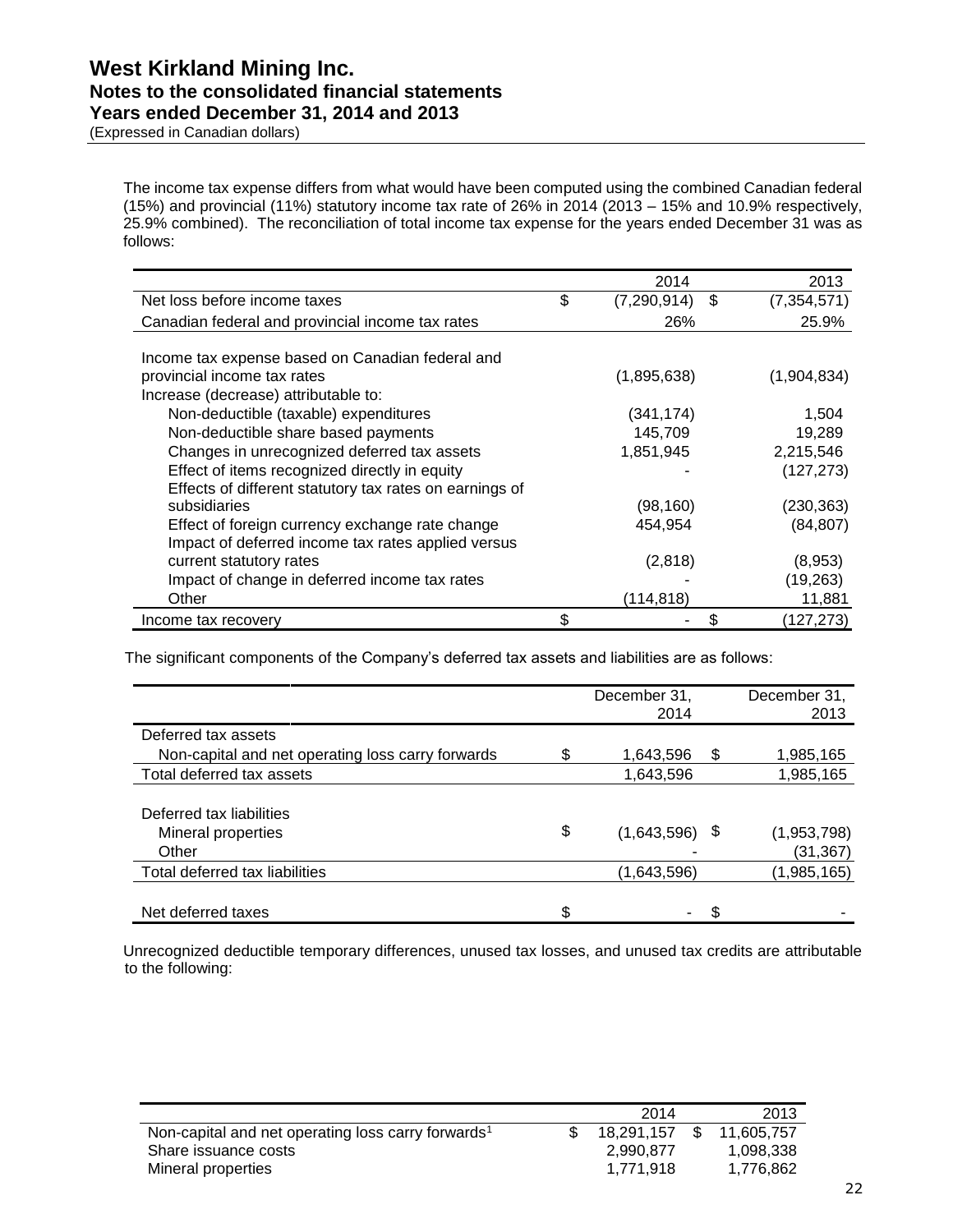(Expressed in Canadian dollars)

| Pre-production investment tax credits                 | 86.537        | 91.503     |
|-------------------------------------------------------|---------------|------------|
| Tax value of property and equipment in excess of book | 104.470       | 95.903     |
| Other temporary differences                           | 64.417        | 411.525    |
|                                                       | 23,309,376 \$ | 15,079,888 |

<sup>1</sup>The unrecognized tax losses and investment tax credits will expire between 2029 and 2034

### **15. Subsequent Events**

The following event occurred subsequent to year end. This event and other non-material subsequent events may be mentioned elsewhere in the financial statements.

On March 10, 2015, ANV announced that it had filed for Chapter 11 bankruptcy protection in the U.S. and was implementing a financial restructuring of its debt. The bankruptcy of ANV does not alter the Company's legal rights or interests in the Hasbrouck Project and the Company continues to hold title to the properties. The Company's U.S. legal counsel has taken appropriate steps to monitor the process to ensure that the Company is in position to take appropriate action to protect its rights and interests if needed.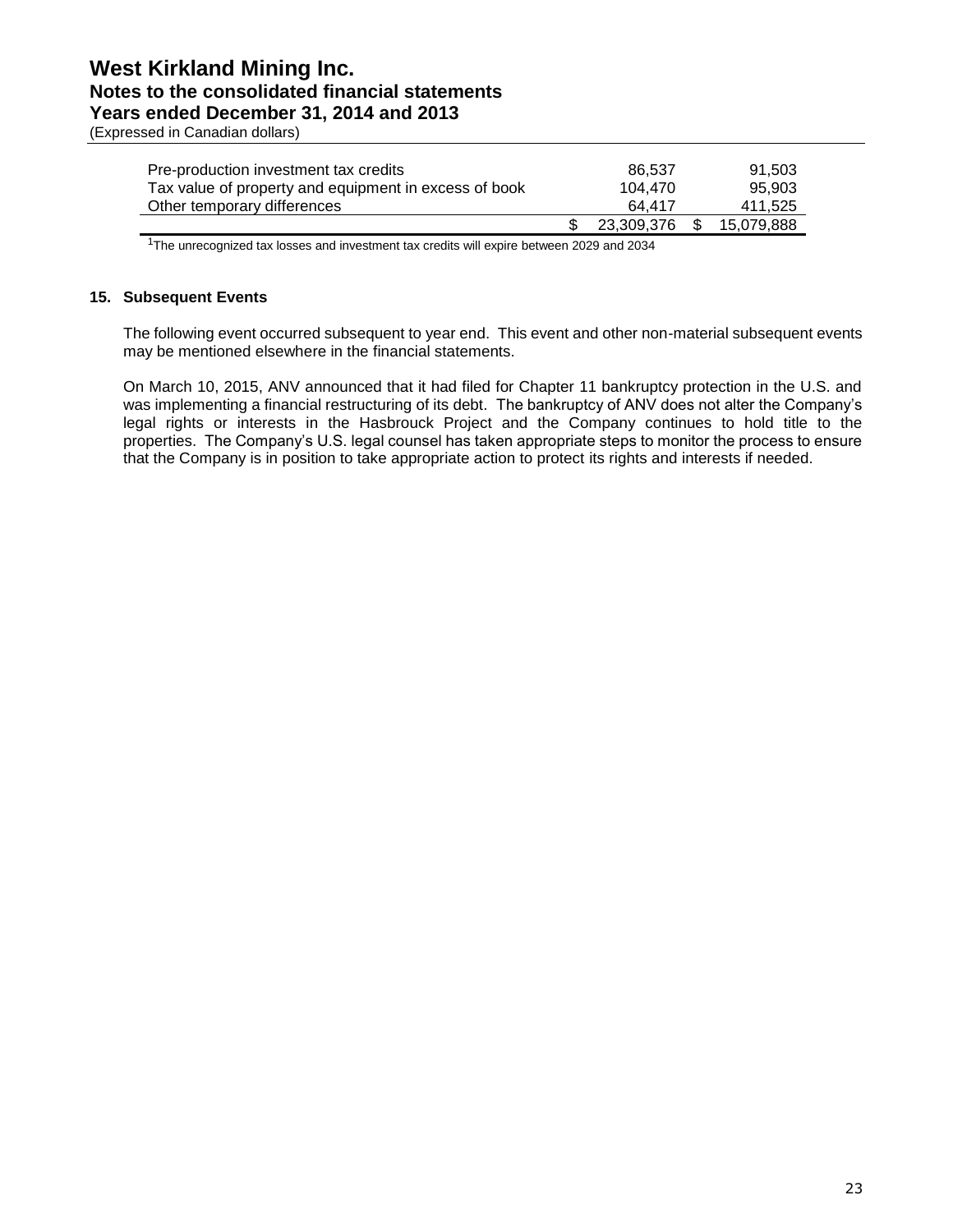

# **MANAGEMENT'S DISCUSSION AND ANALYSIS of**

# **WEST KIRKLAND MINING INC.**

**For the Year Ended December 31, 2014**

Office: Suite 788 550 Burrard Street Vancouver, BC V6C 2B5 Canada

TSXV: WKM Phone: (604) 685-8311 Fax: (604) 484-4710 [info@wkmining.com](mailto:info@wkmining.com) www.wkmining.com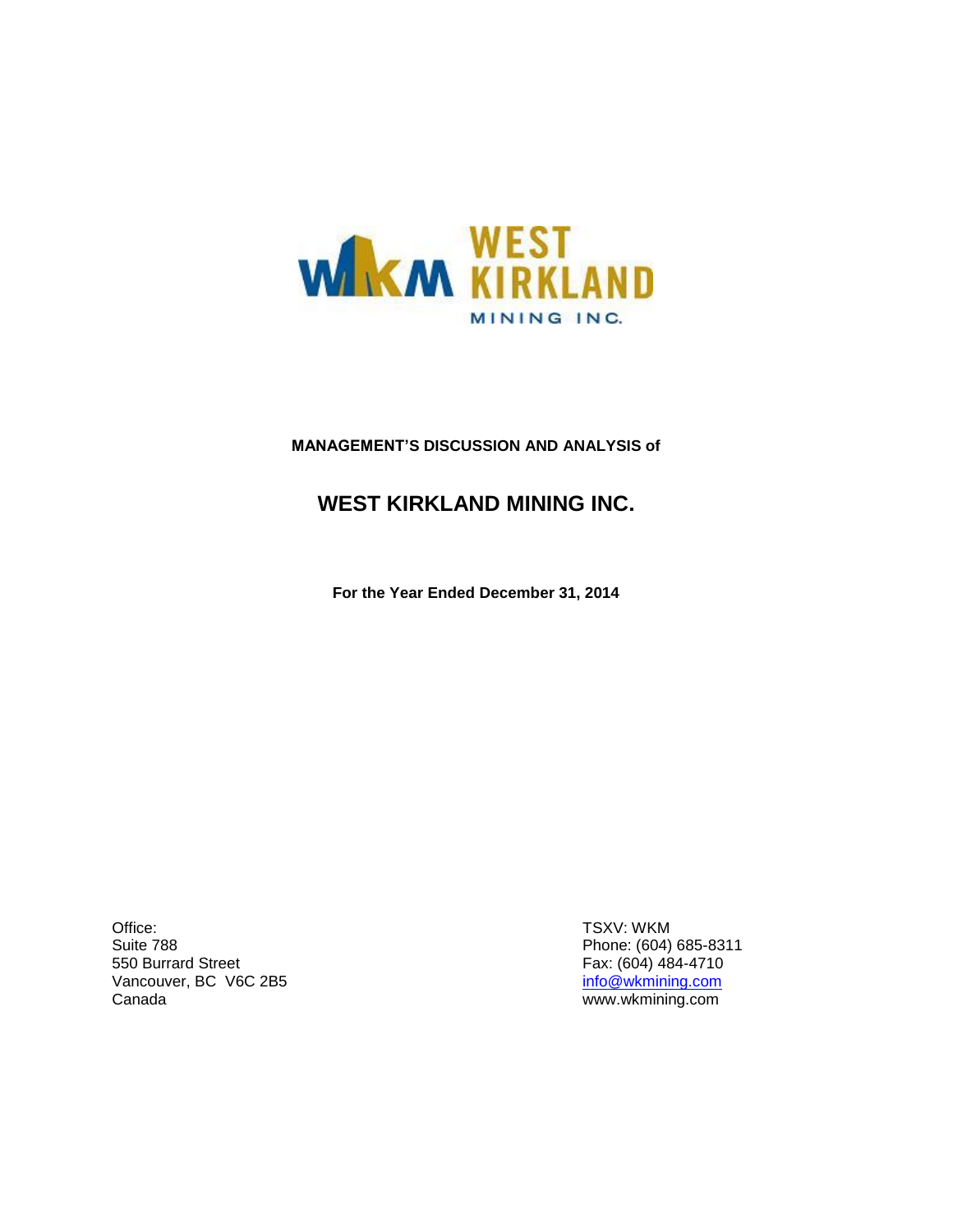## **Management's Discussion and Analysis For the year ended December 31, 2014**

### **Overview**

West Kirkland Mining Inc. ("West Kirkland" or the "Company") is a mineral exploration and development company focused on the acquisition, exploration and development of gold projects in Nevada and Utah with its flagship asset being the Hasbrouck Project, which consists of the Hasbrouck and Three Hills properties. The Company is based in Vancouver, British Columbia, Canada and its common shares trade on the TSX Venture Exchange under the symbol, "WKM". The Company is a reporting issuer in the each of the provinces of Canada except Quebec.

The following Management Discussion and Analysis ("MD&A") focuses on the financial condition and results of operations of the Company for the years ended December 31, 2014 and 2013. The MD&A is prepared as of April 30, 2015 and should be read in conjunction with the audited annual consolidated financial statements of the Company for the years ended December 31, 2014 and 2013, together with the notes thereto.

The Company prepares its financial statements in accordance with International Financial Reporting Standards ("IFRS"). All dollar figures included therein and in the following discussion and analysis are quoted in Canadian dollars unless otherwise noted.

### **Forward-Looking Information**

Certain statements made and information contained herein may constitute "forward-looking statements" or "forward-looking information" within the meaning of applicable securities legislation (collectively, "Forward-Looking Statements"). Forward-Looking Statements are typically identified by words such as: believe, expect, anticipate, intend, estimate, postulate and similar expressions, or are those, which, by their nature, refer to future events. Forward-Looking Statements in this MD&A include, but are not limited to, statements with regard to:

- Planned exploration activity including both expected drilling and geological and geophysical related activities;
- Impact of increasing competition;
- Future foreign currency exchange rates;
- The Company's ability to obtain additional financing on satisfactory terms;
- Future sources of liquidity, cash flows and their uses; and
- The completion of the prefeasibility study.

Forward-Looking Statements are necessarily based on a number of estimates and assumptions that, while considered reasonable by the Company based on the information available to it, are inherently subject to significant business, economic and competitive uncertainties and contingences. The Company cautions investors that any Forward-Looking Statements provided by the Company are not a guarantee of future results or performance, and that actual results may differ materially from those in Forward-Looking Statements as a result of various estimates, assumptions, risks, and uncertainties, including, but not limited to, the state of the financial markets for the Company's equity securities, the state of the market for gold or other minerals that may be produced generally, recent market volatility; variations in the nature, quality and quantity of any mineral deposits that may be located, the Company's ability to obtain any necessary permits, consents or authorizations required for its activities, to raise the necessary capital or to be fully able to implement its business strategies and other risks associated with the exploration and development of mineral properties.

Although the Company has attempted to identify risks and uncertainties (section 9) that may cause actual actions, events or results to differ materially from those described in Forward-Looking Statements, there may be other factors that cause actual results, performances, achievements or events to not be as anticipated, estimated or intended. Also, many of the factors are beyond the Company's control. As actual results and future events could differ materially from those anticipated in Forward-Looking Statements, readers should not place undue reliance on such statements. Except as may be required by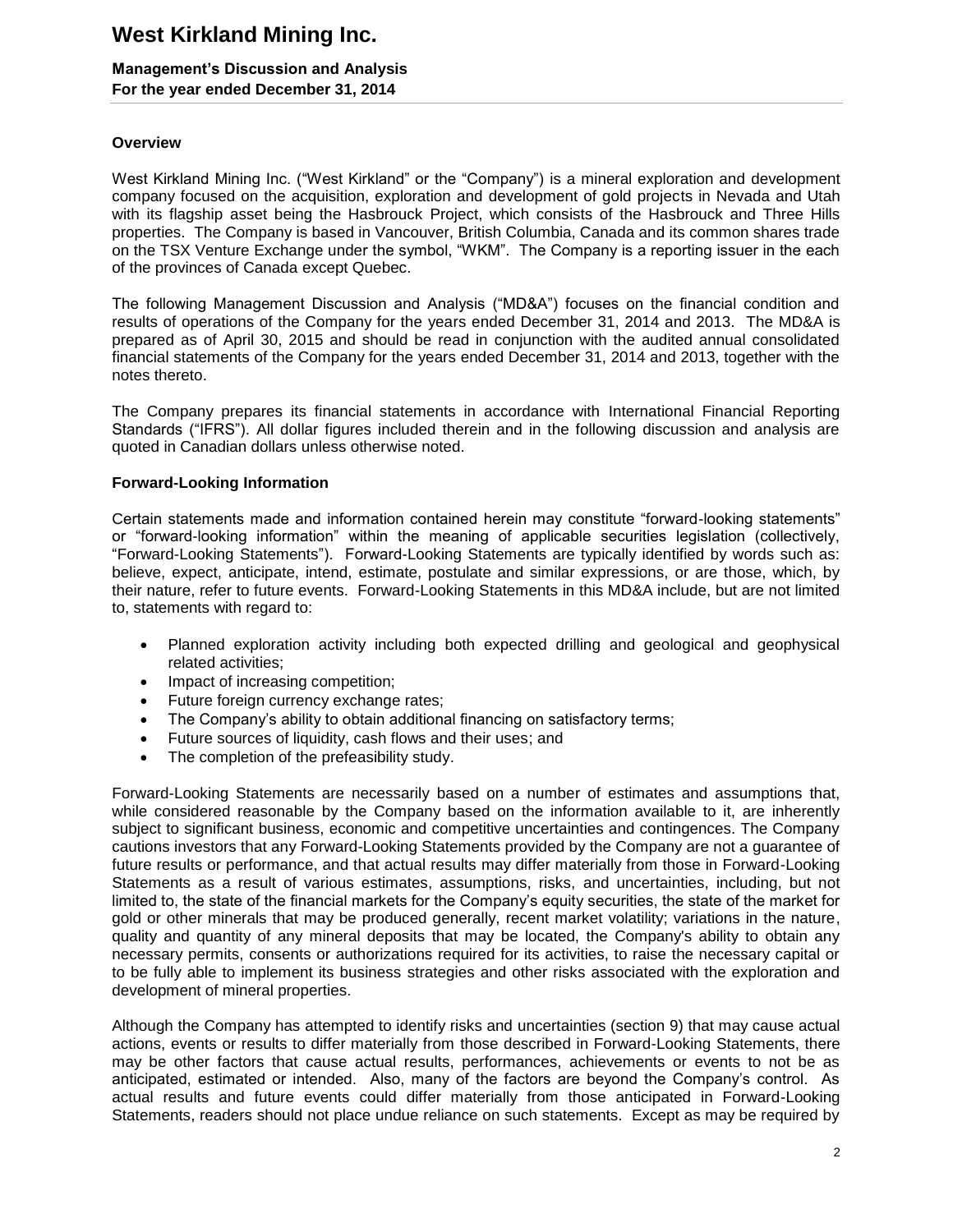### **Management's Discussion and Analysis For the year ended December 31, 2014**

law, the Company undertakes no obligation to publicly update or revise any Forward-Looking Statements, whether as a result of new information, future events or otherwise.

#### **Highlights for the year ended December 31, 2014**

On January 24, 2014 the Company entered into a binding letter agreement with Allied Nevada Gold Corp. ("ANV") to acquire ANV's Hasbrouck and Three Hills properties in southwestern Nevada for consideration of up to US\$30 million. A US\$0.5 million non-refundable cash deposit was paid to ANV upon execution of the letter agreement, then a further US\$19.5 million cash payment was paid on April 23, 2014, at which time the Company acquired a 75% interest in the properties. The Company has the option to acquire the remaining 25% interest in the properties by paying an additional US\$10 million to ANV within 30 months (by October 23, 2016) in accordance with the terms and conditions of the letter agreement. If the Company does not make the additional payment to ANV, or if the Company offers the payment and ANV chooses to decline the payment, the properties shall be transferred into a joint venture with the Company retaining a 75% interest and ANV retaining a 25% interest.

On January 29 and 31, 2014 the Company completed the first and second tranche of a non-brokered private placement at \$0.10 per common share by issuing 6,500,000 shares and 5,400,000 shares for gross proceeds of \$650,000 and \$540,000 respectively. Finders fees paid totaled \$43,500 for both tranches in addition to legal fees incurred.

On April 17, 2014 the Company closed a fully marketed prospectus offering of units of the Company and the first tranche of a non-brokered private placement. On May 2, 2014 the Company closed the second tranche of the non-brokered private placement offering and on May 8, 2014 the Company closed the overallotment option of the prospectus offering. Pursuant to the offerings the Company issued a total of 220,940,833 units at a price of \$0.15 each for aggregate gross proceeds of \$33.1 million. Each unit in the offerings consisted of one common share of the Company and one common share purchase warrant exercisable for one common share at a price of \$0.30 at any time prior to April 17, 2019. After legal fees and a cash commission paid to brokers representing 6% of the gross proceeds raised, the net proceeds of the offerings to the Company was approximately \$30.3 million.

From the proceeds of the offerings, US\$19.5 million was paid on April 23, 2014 to ANV to complete the purchase of a 75% interest in the Hasbrouck and Three Hills properties (C\$21.44 million at April 23, 2014).

The Company has commenced a prefeasibility study on the properties and has initiated permitting procedures in Nevada. As part of this work, the Company is now carrying out exploration and condemnation drilling, geotechnical and hydrological investigations and metallurgical studies on the properties. This work commenced in June 2014 and continues.

On June 12, 2014, the Company announced the collection of a 20 ton Run-of-Mine ("ROM") bulk sample from the Three Hills deposit. On December 3, 2014 the Company announced that from this material a bulk run-of-mine column test of 12 tons achieved 81.1% gold recovery after 133 days of leach and rinse; 75% of the gold was recovered after 100 days of leach. The column tests were performed by Kappes Cassiday & Associates, Reno, to determine the gold recovered from run-of-mine material. Run-of-mine refers to ore sized as it would be after drilling and blasting without further crushing. Previous test work indicated similar recoveries but had been performed on 1-1/2 inch crushed material. For financial modelling purposes in the upcoming prefeasibility study the Company has applied a 79% recovery rate to ore mined from Three Hills.

On September 9, 2014, the Company announced results of exploration drilling on the Hasbrouck and Three Hills deposits. Highlights include an intercept of 50.29 meters of 0.73 g/t gold ("Au") within a northwest structure to the east of the Three Hills deposit and a new near surface gold discovery on the northeast flank of the Hasbrouck deposit. A second phase of drilling was announced on October 22, 2014. Results were announced January 27, 2015 with 610 meters of drilling at Three Hills highlighted by hole TH14R-007 which intercepted 16.8 meters of 1.24 g/t Au starting from 106.7 meters down the hole.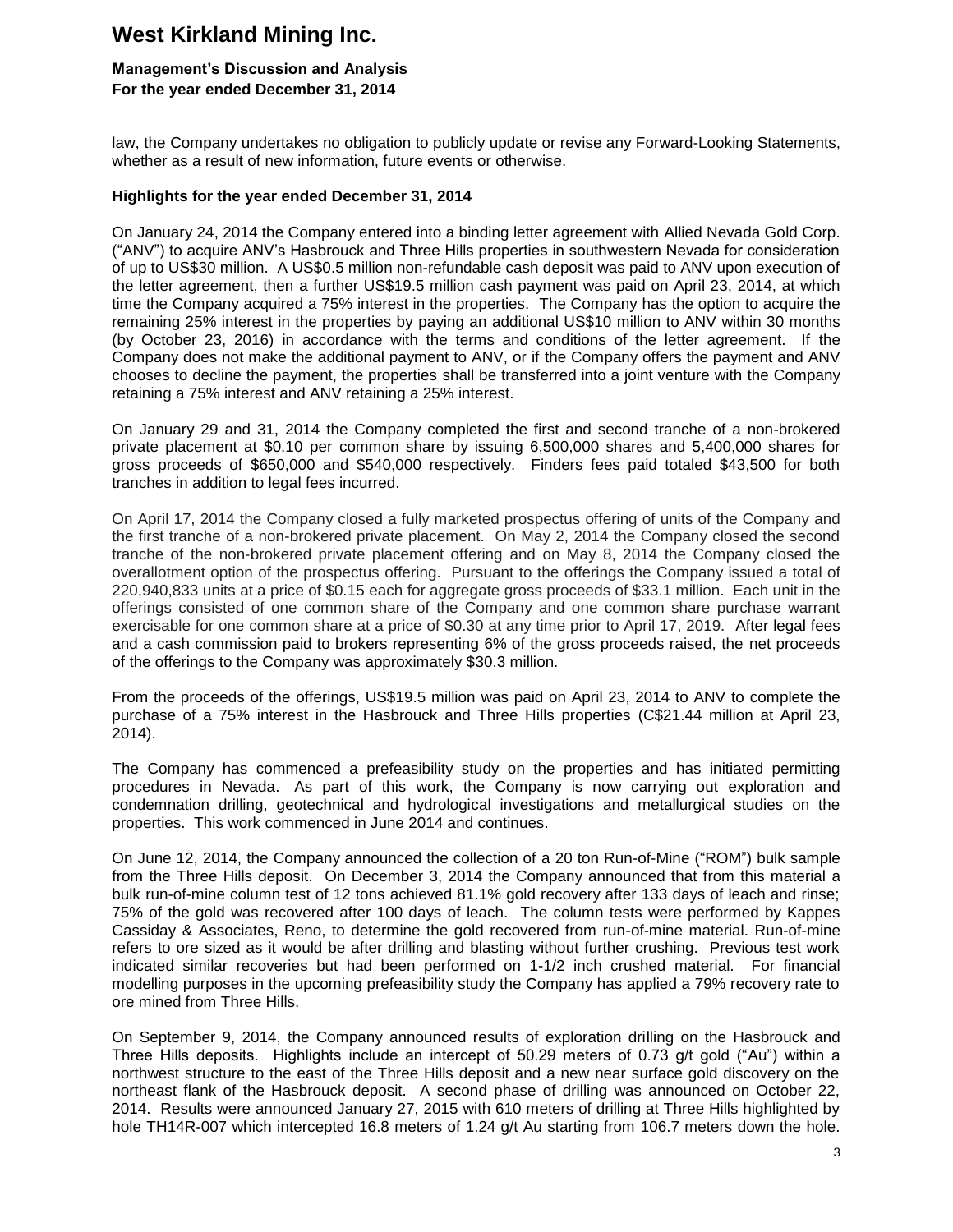### **Management's Discussion and Analysis For the year ended December 31, 2014**

Drilling from Hasbrouck was highlighted by hole HSB14R-011 which cut 7.6 meters of 0.55 g/t Au at shallow depths and within 100 meters of the conceptual pit rim.

On November 17, 2014, the Company announced the gold results from hole MW14-01. This hole was drilled as a monitoring well as part of the Company's permitting process, but was positioned to also test the northwest structure for additional mineralization. The hole returned 1.36 g/t Au over 39.6 meters starting 54.9 meters down the hole. This hole is approximately 300 meters to the east of the defined resource and highlights the potential for additional exploration successes on the property.

On November 25, 2014 the Company submitted its Mine Plan of Operations ("MPO") for the Three Hills project to the Bureau of Land Management ("BLM") and the Nevada Department of Environmental Protection ("NDEP"). Due to the small footprint and low environmental impact of the proposed Three Hills mine, the plan of operations conforms to the requirements of an environmental assessment ("EA") and the BLM may opt to evaluate the project under this criteria. If the BLM elects the EA process the Company could potentially start mine construction within 13 months. A decision is expected from the BLM during the second quarter of 2015.

On March 9, 2015 the Company announced that a 72.6% recovery rate had been achieved on the Hasbrouck property using a high pressure grinding roll technology ("HPGR"). Previous test work at Hasbrouck had achieved a 60% recovery using conventional crushing methods. The Company confirmed that using HPGR for tertiary crushing at the Hasbrouck deposit will improve project economics and will be incorporated into the upcoming prefeasibility study.

#### **Discussion of Operations and Financial Results**

#### **1. Results of Operations**

Since incorporation, the Company has been engaged in the acquisition and exploration of mineral properties in North America.

#### *For the year ended December 31, 2014*

For the year ended December 31, 2014, the Company incurred a net loss of \$7.29 million (2013 - \$7.23 million loss). Both years are significantly affected by the write-down of mineral property acquisition and deferred exploration costs amounting to \$5.1 million and \$5.6 million respectively. Salaries and benefits totaled \$478,447 (December 31, 2013 - \$624,772), with the decrease due to severance pay in the prior year and increased wages capitalized to mineral properties in the current year. Professional fees totaled \$304,812 (2013 - \$326,275). Office and general expenses totaled \$194,110 (2013 - \$185,582), management and consulting fees totaled \$153,645 (2013 – \$125,600), while shareholder relation expenses were \$163,469 (2013 - \$108,537). Other expenses have increased due to increased overall activity in the Company due to the work done on the Hasbrouck project in the current year.

#### *For the three months ended December 31, 2014*

For the three months ended December 31, 2014, the Company incurred a net loss of \$1.94 million (2013 - \$2.62 million), with both quarters being significantly affected by write-downs of \$1.66 million and \$2.4 million respectively. Salaries and benefits totaled \$73,320 (2013 - \$145,799) with this decrease due to a larger proportion of salaries being capitalized to mineral properties in the current period. Other expenses have increased in 2014 as compared to the prior year due to higher overall activity levels resulting from the work being done on the Hasbrouck properties.

#### *Selected Information*

The following tables set forth selected financial data from the Company's consolidated financial statements and should be read in conjunction with those financial statements: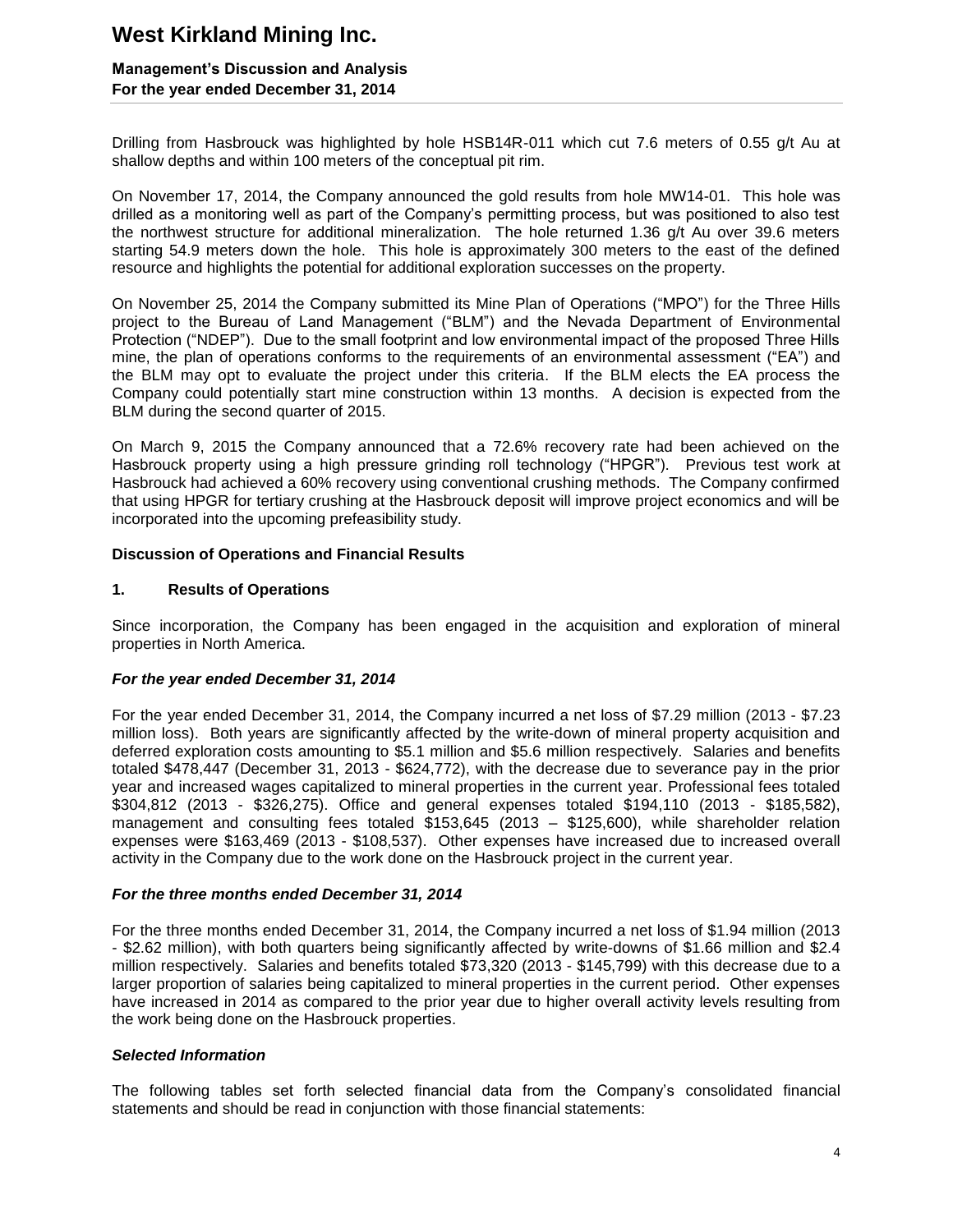## **Management's Discussion and Analysis For the year ended December 31, 2014**

|                                  | Year ended<br>December 31,<br>2014 | Year ended<br>December 31,<br>2013 | Year ended<br>December 31,<br>2012 |
|----------------------------------|------------------------------------|------------------------------------|------------------------------------|
| Interest Income                  | \$44,677                           | 4,985                              | 9,159                              |
| <b>Comprehensive Loss</b>        | \$5,397,891                        | 6,653,229                          | 4,304,015                          |
| Basic and Diluted Loss per Share | \$.03                              | \$0.12                             | \$0.12                             |
| <b>Total Assets</b>              | \$35,906,974                       | \$9,004,084                        | \$11,645,078                       |
| Long Term Debt                   | \$Nil                              | <b>SNil</b>                        | \$Nil                              |
| <b>Dividends</b>                 | \$Nil                              | \$Nil                              | \$Nil                              |

The following table sets forth selected quarterly financial information for each of the last eight (8) quarters.

| <b>Quarter Ending</b> | <b>Interest &amp; Other</b><br><b>Income</b> | <b>Comprehensive</b><br>Loss $(1)$ | <b>Net Basic Loss</b><br>per Share |
|-----------------------|----------------------------------------------|------------------------------------|------------------------------------|
| December 31, 2014     | \$12,395                                     | \$964,159                          | \$0.00                             |
| September 30, 2014    | \$20,368                                     | \$2,274,821                        | \$0.01                             |
| June 30, 2014         | \$11,892                                     | \$2,031,846                        | \$0.00                             |
| March 31, 2014        | \$22                                         | \$127,065                          | \$0.01                             |
| December 31, 2013     | \$207                                        | \$2,356,529                        | \$0.05                             |
| September 30, 2013    | \$48                                         | \$3,763,029                        | \$0.06                             |
| June 30, 2013         | \$3,045                                      | \$50,952                           | \$0.00                             |
| March 31, 2013        | \$1,685                                      | \$482,719                          | \$0.01                             |

Explanatory Notes:

(1) Comprehensive loss by quarter is often materially affected by the timing and recognition of large non-cash income, expenses, write-offs or changes in foreign exchange rates.

### **Exploration Programs and Expenditures**

For more detailed information regarding the Company's mineral properties please refer to note 5, "Mineral Properties" in the Company's consolidated financial statements for the year ended December 31, 2014. As of December 31, 2014, total accumulated exploration and evaluation expenditures for each mineral property are summarized as follows: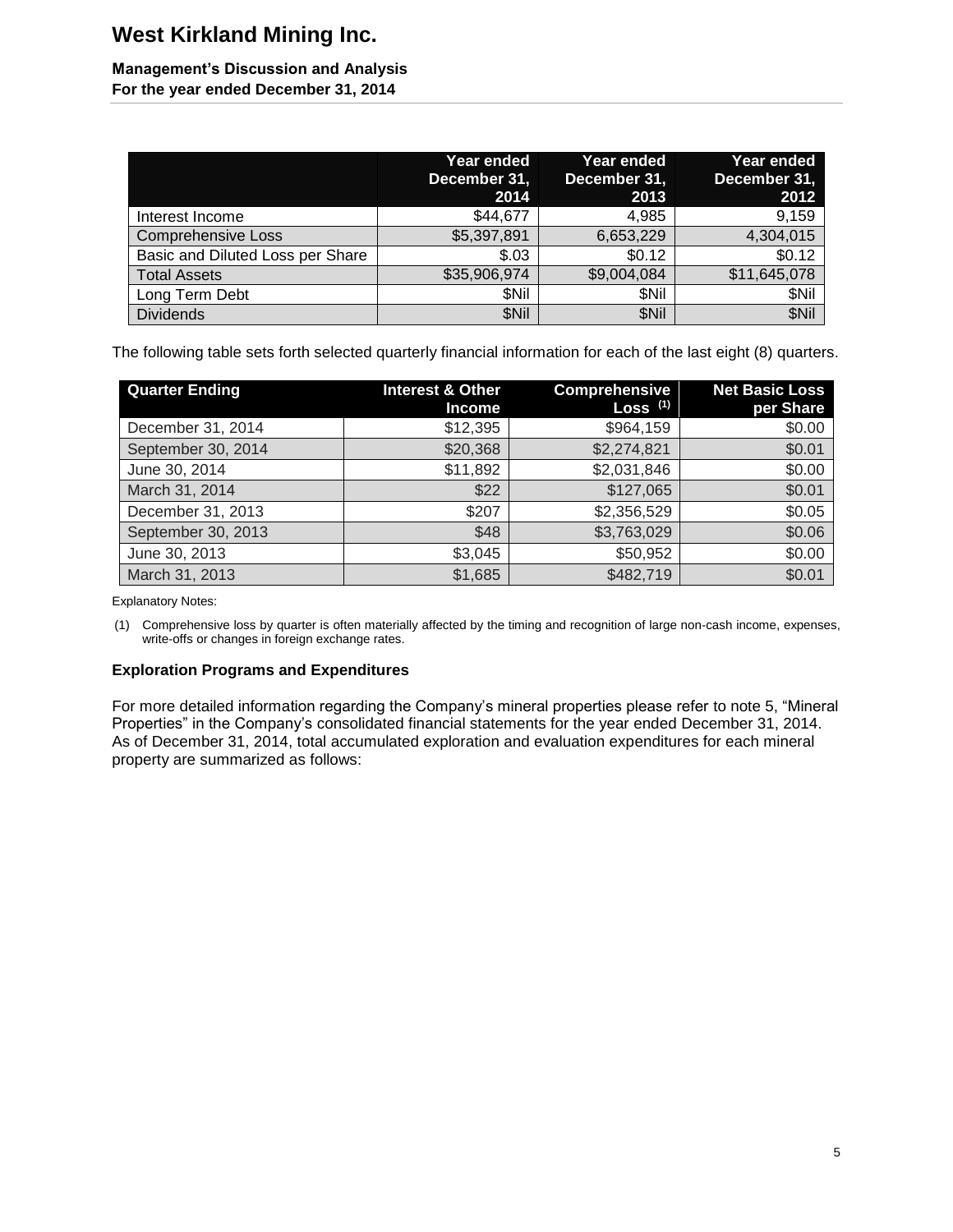# **Management's Discussion and Analysis**

| For the year ended December 31, 2014 |  |  |  |
|--------------------------------------|--|--|--|
|--------------------------------------|--|--|--|

| Resource                                                        | <b>Balance</b>              | <b>Additions 2013</b> |                              |                             |           | Foreign                  | <b>Write-off</b>         | <b>Balance</b>              |
|-----------------------------------------------------------------|-----------------------------|-----------------------|------------------------------|-----------------------------|-----------|--------------------------|--------------------------|-----------------------------|
| Property                                                        | 31-Dec-12                   | Q <sub>1</sub>        | Q2                           | Q3                          | Q4        | Exchange                 | 2013                     | 31-Dec-13                   |
| Hasbrouck                                                       | \$                          | ۰                     | $\qquad \qquad \blacksquare$ |                             |           |                          | $\blacksquare$           | \$                          |
| <b>TUG</b>                                                      | \$5,689,038                 | 485,954               | 455,987                      | 96,462                      | 86,780    | 419,108                  | (2,298,240)              | \$4,935,089                 |
| Rubicon                                                         | \$2,064,236                 | 452,194               | 343,478                      | 5,906                       | (10, 835) | 142,539                  | $\blacksquare$           | \$2,997,518                 |
| <b>Kirkland Lake</b>                                            | \$2,895,688                 | 71,086                | 3,656                        | 5,185                       | -         | $\overline{\phantom{a}}$ | (2,975,615)              | \$                          |
| Total                                                           | \$10,648,962                | 1,009,234             | 803,121                      | 107,553                     | 75,945    | 561,647                  | (5,273,855)              | \$7,932,607                 |
|                                                                 |                             |                       |                              |                             |           |                          |                          |                             |
| Resource<br>Property                                            | <b>Balance</b><br>31-Dec-13 | Q1                    | Q <sub>2</sub>               | <b>Additions 2014</b><br>Q3 | Q4        | Foreign<br>Exchange      | <b>Write-off</b><br>2014 | <b>Balance</b><br>31-Dec-14 |
| Hasbrouck                                                       | \$                          | 94,820                | 520,044                      | 1,480,312                   | 1,693,990 |                          | $\blacksquare$           | \$3,789,166                 |
| <b>TUG</b>                                                      | \$4,935,089                 | 18,069                | 4,301                        | 103,497                     | (14, 700) | 308,800                  | (1,662,697)              | \$3,692,359                 |
| Rubicon                                                         | \$2,997,518                 | ۰                     | $\qquad \qquad \blacksquare$ |                             |           | 158,950                  | (3, 156, 468)            | \$                          |
| <b>Kirkland Lake</b>                                            | \$                          | $\blacksquare$        | $\blacksquare$               |                             |           |                          | $\overline{\phantom{0}}$ | \$                          |
| Total<br>Note: Acquisition costs are not included in this table | \$7,932,607                 | 112,889               | 524,345                      | 1,583,809                   | 1,679,290 | 467,750                  | (4,819,165)              | \$7,481,525                 |

### *Hasbrouck and Three Hills*

On January 24, 2014 the Company entered into a binding letter agreement to acquire ANV's Hasbrouck and Three Hills properties in southwestern Nevada for consideration of up to US\$30 million. A US\$0.5 million non-refundable cash deposit was paid to ANV upon execution of the letter agreement. A further US\$19.5 million cash payment was paid on April 23, 2014, at which time the Company acquired a 75% interest in the properties. The Company has the option to acquire the remaining 25% interest in the properties by paying an additional US\$10 million to ANV within 30 months (by October 23, 2016) in accordance with the terms and conditions of the letter agreement. If the Company does not make the additional payment to ANV, or if the Company offers the payment and ANV chooses to decline the payment, the properties shall be transferred into a joint venture with the Company retaining a 75% interest and ANV retaining a 25% interest.

The Company has advanced the properties to a prefeasibility study and has initiated permitting procedures in Nevada. During 2014 the Company conducted exploration and condemnation drilling, geotechnical and hydrological investigations and metallurgical studies on the properties. Prefeasibility engineering and modelling as well as permitting activities have continued into 2015.

On September 9, 2014, the Company drilled four exploration holes on the eastern flank of the Three Hills deposit. Results included 50.29 meters grading 0.73 g/t Au and 3.22 g/t silver ("Ag") within a zone of intersecting structures. This drilling confirmed the Three Hills deposit remains open to the east and provided a high grade structural corridor of mineralization that will be tested with follow up work.

On September 9, 2014, the Company also announced that drilling at an area within 100 meters of the conceptual pit outline at Hasbrouck returned 6.09 meters of 0.38 g/t Au with 12.2 g/t Ag starting at a depth of 7.62 meters. A second phase of mapping, sampling and trenching was completed in areas of thicker Siebert formation towards the potential pit area, with the goal of establishing refined drill targets with potential for thicker mineralized intercepts.

On November 17, 2014, the Company announced the assay results from hole MW14-01. This hole was drilled as a monitoring well as part of the Company's permitting process, but was positioned to also test the northwest structure for additional mineralization. The hole returned 1.36 g/t Au over 39.6 meters starting 54.9 meters down the hole. This hole is approximately 300 meters to the east of the defined resource and highlights the potential for additional exploration successes on the property.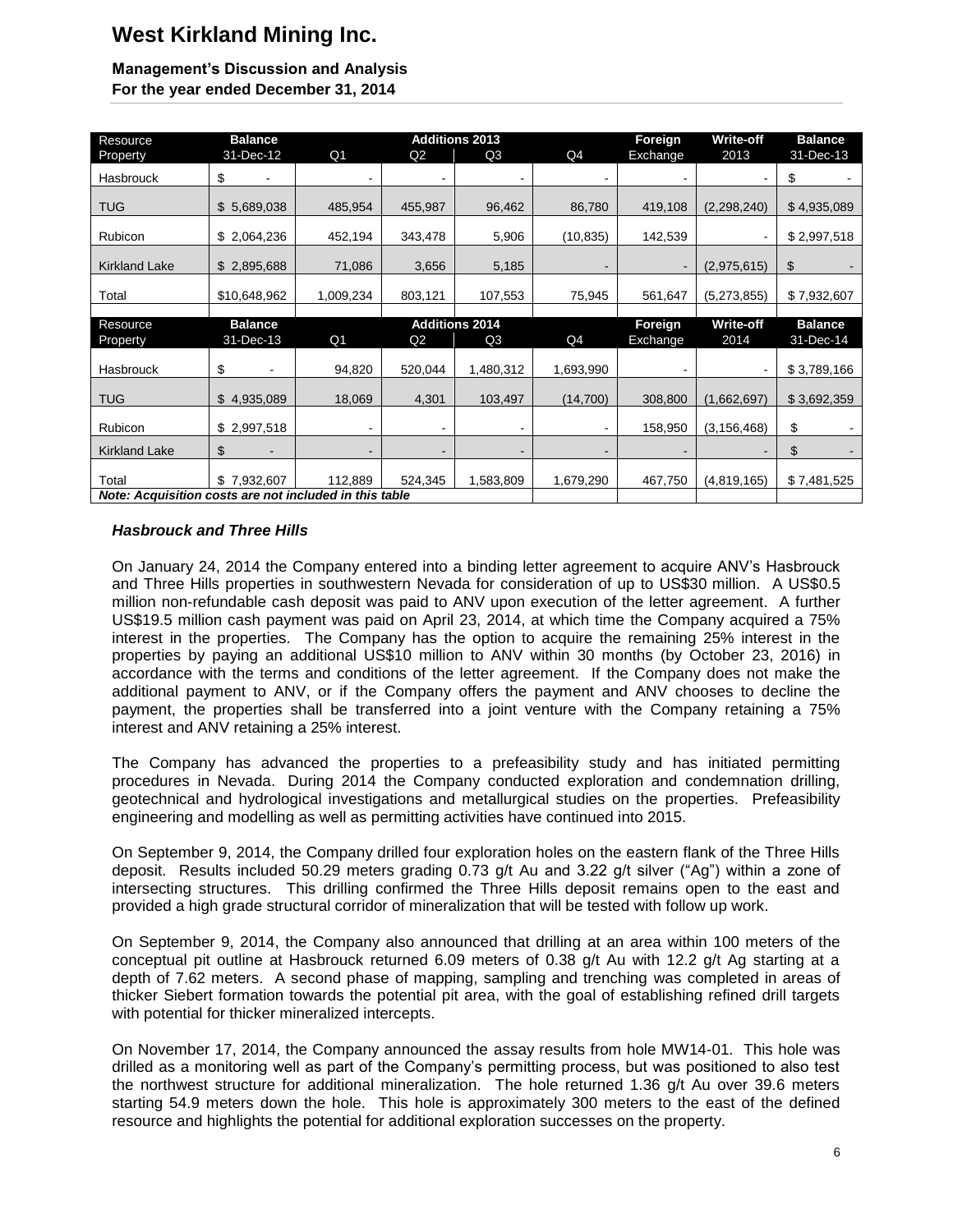### **Management's Discussion and Analysis For the year ended December 31, 2014**

On December 3, 2014 the Company announced that a bulk run-of-mine column test of 12 tons from the Three Hills deposit achieved 81.1% gold recovery after 133 days of leach and rinse; 75% of the gold was recovered after 100 days of leach. Previous test work indicated similar recoveries but had been performed on 1-1/2 inch crushed material. For financial modelling purposes in the upcoming prefeasibility study the Company has applied a 79% recovery rate to ore mined from Three Hills.

On January 27, 2015, the Company announced results from its phase two exploration program at Hasbrouck and Three Hills. Drilling at Three Hills was highlighted by hole TH14R-007 which intercepted 16.8 meters of 1.24 g/t Au starting from 106.7 meters down the hole. Hasbrouck drilling was highlighted by hole HSB14R-011 which cut 7.6 meters of 0.55 g/t Au.

On March 9, 2015 the Company announced gold recovery rates for the Hasbrouck deposit as part of the ongoing prefeasibility study. A 72.6% recovery was predicted with the use of HPGR technology, with 60% recovery being indicated by earlier tests using conventional crushing methods.

On March 10, 2015, ANV announced that it had filed for Chapter 11 bankruptcy protection in the U.S. and was implementing a financial restructuring of its debt. The bankruptcy of ANV does not alter the Company's legal rights or interests in the Hasbrouck Project and the Company continues to hold title to the properties. The Company's U.S. legal counsel has taken appropriate steps to monitor the process to ensure that the Company is in position to take appropriate action to protect our rights and interests if needed.

### *Fronteer, Nevada Property Option*

On December 14, 2010, the Company entered into an agreement with Fronteer Gold Inc. ("Fronteer") to option 11 properties which total approximately 234 km<sup>2</sup> in north eastern Nevada and Utah. On February 3, 2011 Fronteer was acquired by Newmont Mining Corporation ("Newmont"). The acquisition of Fronteer had no effect on the agreement with the Company. Under the agreement the Company had the option of earning a 60% interest on any of the properties by spending an aggregate \$4,000,000 over two years or completing a pre-feasibility study on any designated property. The Company completed sufficient work to earn a 60% interest in the TUG property. The Company did not earn or retain interests in any other of the Fronteer properties and all such properties except TUG were written off at December 31, 2013.

# TUG

The TUG deposit is exposed or near surface for the most part and is shallow dipping, making it a suitable target for open pit mining methods. An NI 43-101 PEA technical report was completed by Roscoe Postle Associates Inc. The study predicted a 26% after-tax IRR and a US\$9 million NPV(8%) at US\$1,525 gold/ US\$28 silver and an in-pit indicated resource of 114,000 ounces gold plus 5.4 million ounces silver with an inferred resource of 3,000 ounces gold plus 298,000 ounces of silver.

The Company is in the process of negotiating a Joint Venture arrangement with Newmont to establish the operational and management framework for the TUG property going forward. The Company will be the manager and project operator of the Joint Venture. The Company as the project operator would have the right to determine programs and expenditures. A technical steering committee comprised of members from Newmont and West Kirkland will be established so that the project may benefit from the collective knowledge and expertise of both companies. Given current gold prices and the Company's focus on the Hasbrouck Project, the carrying value of the TUG property was written down to \$3.7 million at year end.

### *Rubicon, Nevada Property Option*

On June 23, 2011, the Company entered into an agreement with Rubicon Minerals Corporation ("Rubicon") to option 909 km<sup>2</sup> in northeastern Nevada by spending US\$15,000,000 over four years. During the year the Company chose to focus on other properties and all deferred acquisition and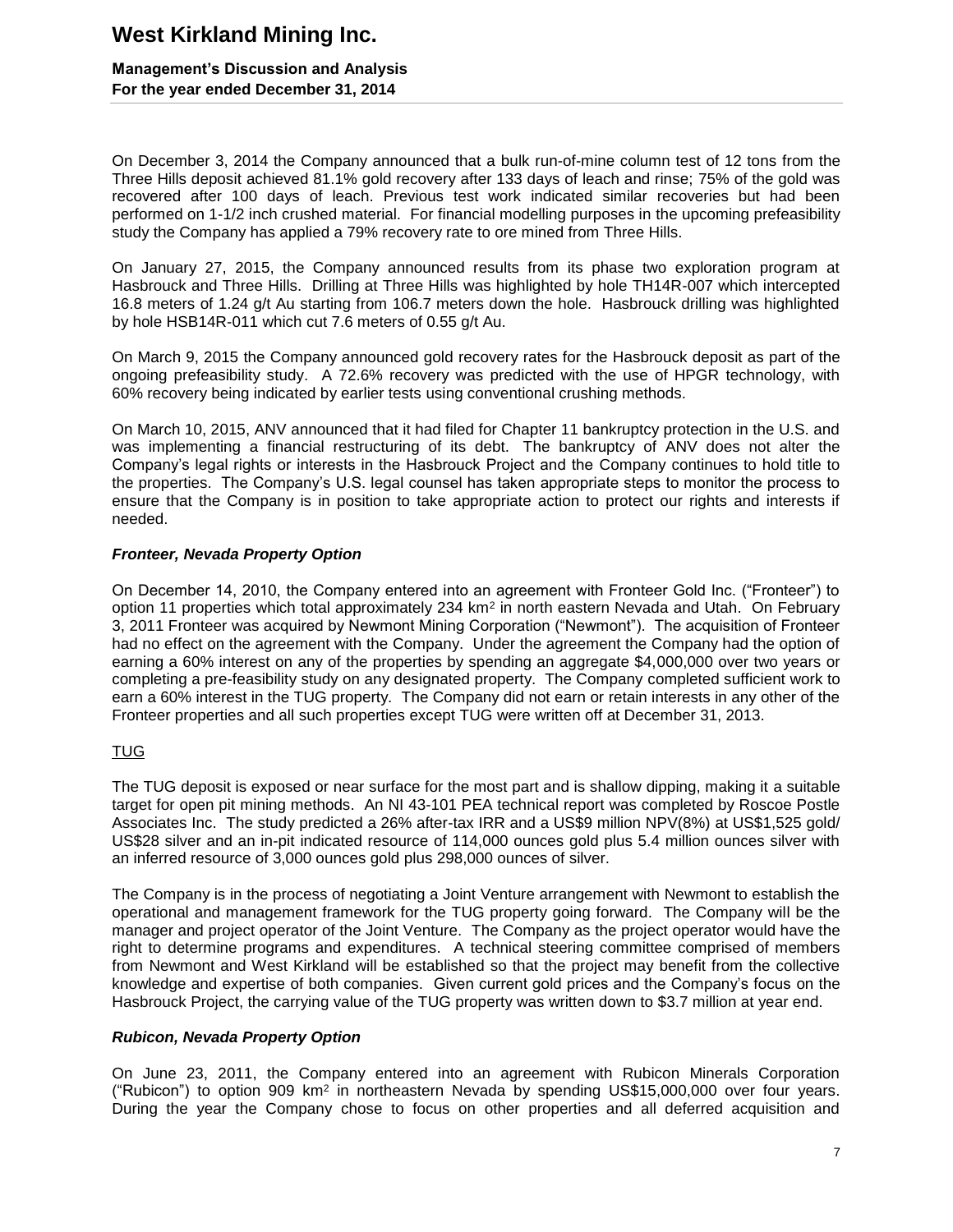### **Management's Discussion and Analysis For the year ended December 31, 2014**

exploration costs were written off. As the minimum yearly spend requirements were not fulfilled the agreement has now officially lapsed and the Company retains no interest in these properties.

### **2. Liquidity and Capital Resources**

During the year ended December 31, 2014, the Company closed two separate financings. On January 29 and 31, 2014 the Company closed a non-brokered private placement of 11,900,000 shares at a price of \$0.10 per share for gross proceeds of \$1,190,000. Of the gross proceeds, US\$500,000 was paid on January 24, 2014 to ANV as a non-refundable deposit on the Hasbrouck and Three Hills properties.

On April 17, 2014 the Company closed a fully marketed prospectus offering of units of the Company and the first tranche of a non-brokered private placement. On May 2, 2014 the Company closed the second tranche of the non-brokered private placement offering and on May 8, 2014 the Company closed the overallotment option of the prospectus offering. Pursuant to the offerings the Company issued a total of 220,940,833 units at a price of \$0.15 each for aggregate gross proceeds of \$33.1 million. Each unit in the offerings consists of one common share of the Company and one common share purchase warrant exercisable for one common share at a price of \$0.30 at any time prior to 5:00 pm on April 17, 2019. Including legal fees and a cash commission paid to brokers representing 6% of the gross proceeds raised, the cost of the offerings to the Company was approximately \$2.9 million. Of the net proceeds from the offerings, \$21.44 million (US\$19.50 million) was paid on April 23, 2014 to ANV to finalize the purchase of the Hasbrouck and Three Hills properties.

The Company has no long term debt or loan obligations. Liabilities consist primarily of trade payables of \$674,544 at December 31, 2014 (\$443,948 – December 31, 2013) incurred at market rates with arm's length third party suppliers, primarily for goods and services related to the Company's exploration of its mineral rights, and also for professional fees and other overhead expenses incurred in the normal course of operations. The Company is not aware of any contingencies as at December 31, 2014.

#### **3. Off Balance Sheet Arrangements**

The Company does not have any special purpose entities nor is it party to any arrangements that would be excluded from the balance sheet.

### **4. Transactions with Related Parties**

The Company paid remuneration for the following items with companies related by way of directors in common:

|                                         | Year ended<br>December<br>31.2014 |      | Year ended<br>December<br>31, 2013 |
|-----------------------------------------|-----------------------------------|------|------------------------------------|
|                                         |                                   |      |                                    |
| Administration fees                     | \$<br>42,000                      | - \$ | 42,000                             |
| Professional fees                       | 60,000                            |      | 60,000                             |
| Rent                                    | 54.306                            |      | 72,399                             |
| Directors Fees                          | 121,566                           |      | 125,000                            |
| Interest on Note Payable                |                                   |      | 2,249                              |
| <b>Total Related Party Transactions</b> | 277.872                           | \$   | 301,648                            |

For the year ended December 31, 2014, the Company accrued and paid \$42,000 (December 31, 2013 - \$42,000) for day-to-day administration, reception and secretarial services and \$60,000 (December 31, 2013 - \$60,000) for accounting services; and \$54,306 (December 31, 2013 - \$22,720) for rent to Platinum Group Metals Ltd., a company related by virtue of common directors and officers.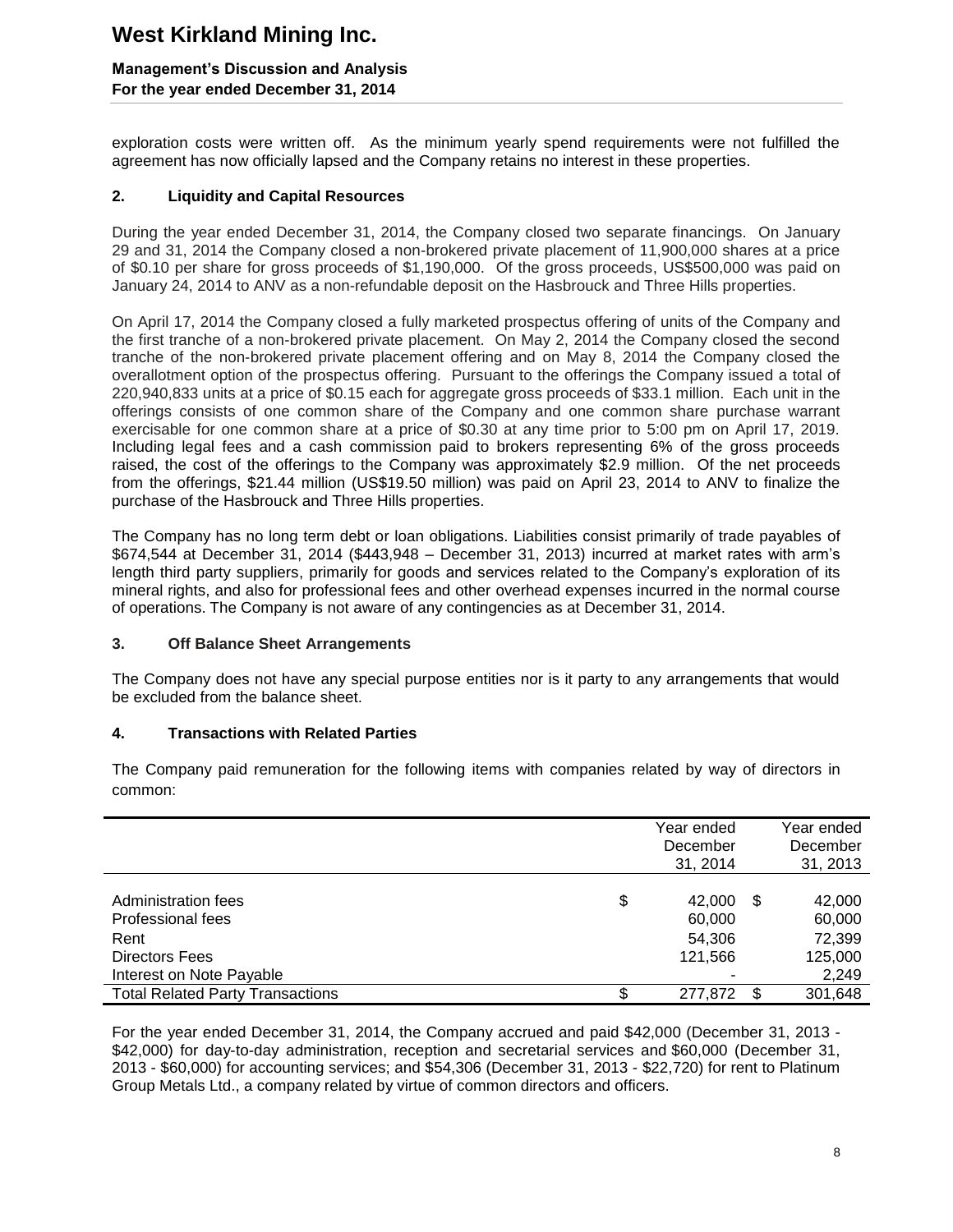### **Management's Discussion and Analysis For the year ended December 31, 2014**

For the year ended December 31, 2014, the Company paid \$Nil (December 31, 2013 - \$49,679) for office rent to Anthem Properties Group Ltd. ("Anthem"), a company related by virtue of a common director. Past rental paid to Anthem was negotiated on an arm's length basis and was set at a fair market rate. The Company has no future plans to rent office space from Anthem.

These transactions are in the normal course of operations and are measured at the exchange amount of consideration established and agreed to by the parties.

#### Compensation of Key Management Personnel

|                                                                        | December<br>31.2014                 | December<br>31, 2013              |
|------------------------------------------------------------------------|-------------------------------------|-----------------------------------|
| Salaries and management fees<br>Directors fees<br>Share-based payments | 547.281<br>S.<br>121.566<br>451,661 | 352,748<br>S<br>125,000<br>73,933 |
| Total compensation of key management personnel                         | \$1,120,508                         | 551,681<br>S                      |

### **5. Proposed Transactions**

As is typical of the mineral exploration and development industry, the Company periodically reviews potential merger, acquisition, investment, joint venture and other opportunities that could enhance shareholder value.

### **6. Critical Accounting Estimates**

The preparation of financial statements in conformity with IFRS requires management to make estimates and assumptions that affect the reported amount of assets and liabilities and disclosure of contingent liabilities at the date of the financial statements, and the reported amounts of revenues and expenditures during the reporting period. Management has identified (i) mineral property acquisition and deferred exploration costs (ii) provision for environmental reclamation and closure costs, (iii) deferred tax provision (iv) share-based compensation and (v) recoverability of its interest in mineral properties as the main estimates for the following discussion. Please refer to Note 2 of the Company's 2014 audited annual consolidated financial statements for a description of the significant accounting policies and critical accounting estimates.

Under IFRS, the Company defers all costs relating to the acquisition and exploration of its mineral properties. Any revenues received from such properties are credited against the costs of the property. When commercial production commences on any of the Company's properties, any previously capitalized costs would be charged to operations using a unit-of-production method. The Company reviews the carrying value of its mineral properties for recoverability when events or changes in circumstances indicate that the properties may be impaired. If such a condition exists and the carrying value of a property exceeds the estimated net recoverable amount, provision is made for impairment in value.

The existence of uncertainties during the exploration stage and the lack of definitive empirical evidence with respect to the feasibility of successful commercial development of any exploration property does create measurement uncertainty concerning the estimate of the amount of impairment and related fair value of any mineral property. The Company relies on its own or independent estimates of further geological prospects of a particular property and also considers the likely proceeds from a sale or assignment of the rights before determining whether or not impairment in value has occurred.

Environmental reclamation and closure costs have been estimated based on the Company's interpretation of current regulatory requirements, however changes in regulatory requirements and new information may result in revisions to estimates. The Company recognizes the fair value of liabilities for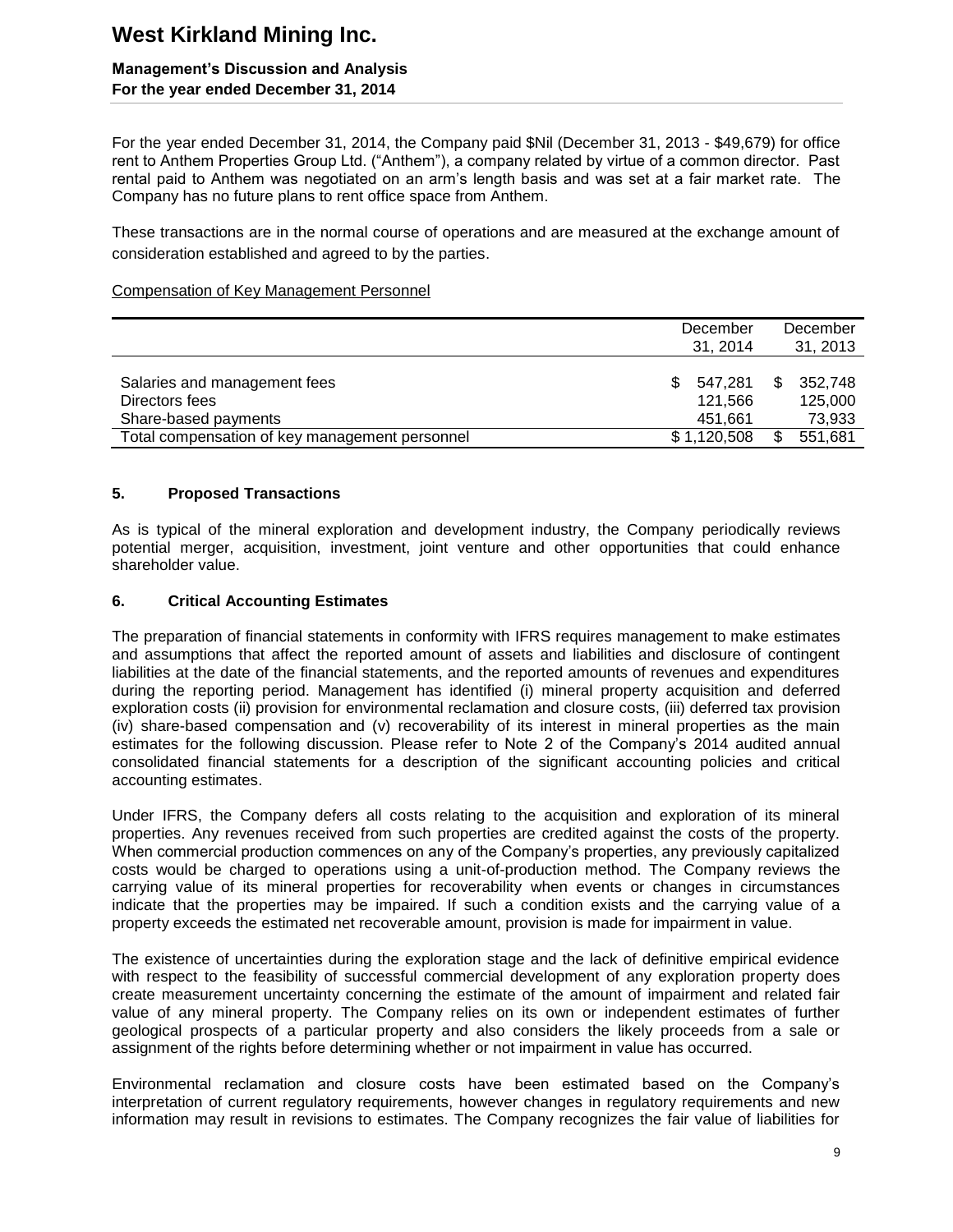## **Management's Discussion and Analysis For the year ended December 31, 2014**

reclamation and closure costs in the period in which they are incurred. A corresponding increase to the carrying amount of the related assets is generally recorded and depreciated over the life of the asset.

The deferred tax provision is based on the liability method. Future taxes arise from the recognition of the tax consequences of temporary differences by applying enacted or substantively enacted tax rates applicable to future years to differences between the financial statement carrying amounts and the tax bases of certain assets and liabilities. The Company does not recognize any deferred tax assets unless it is probable that the deferred tax amount will be realized in the foreseeable future.

### **7. Changes in Accounting Policies**

The accounting policies applied in preparation of the audited annual consolidated financial statements are consistent with those applied and disclosed in the Company's consolidated financial statements for the year ended December 31, 2013 with the exception of certain amendments to accounting standards issued by the International Accounting Standards Board ("IASB"), which were applicable from January 1, 2014. For the purpose of preparing and presenting the financial information for the relevant year, the Company has adopted all the following new standards relevant to the current year:

The IASB has amended *IAS 32, Financial Instruments: Presentation* to clarify requirements for offsetting financial assets and liabilities, effective for annual periods beginning on or after January 1, 2014.

*IFRIC 21, Levies:* IFRIC 21 is an interpretation of *IAS 37 – Provisions, Contingent Liabilities and Contingent Assets,* on the accounting for levies imposed by governments. IAS 37 sets out criteria for the recognition of a liability, one of which is the requirement for the entity to have a present obligation as a result of a past event ("obligation event"). IFRIC 21 clarifies that the obligation event that gives rise to a liability to pay a levy is the activity described in the relevant legislation that triggers the payment of the levy. IFRIC 21 is effective for annual periods commencing on or after January 1, 2014.

These amendments did not have a significant impact on the Company's consolidated financial statements.

#### **8. Financial Instruments and Other Instruments**

The Company has designated its cash as loans and receivables, and it is measured at cost which approximates fair value. Accounts receivable are classified as loans and receivables and are measured at amortized cost. Reclamation bonds are classified as held to maturity and are measured at amortized cost, adjusted for current exchange rates. Trades payable and other liabilities are classified as other financial liabilities and are recorded at amortized cost. Unless otherwise noted, it is management's opinion that the Company is not exposed to significant interest, currency or credit risks arising from financial instruments. The fair value of these financial instruments approximates their carrying value due to their capacity for prompt liquidation.

#### **9. Risks and Uncertainties**

The Company's securities should be considered a highly speculative investment and investors should carefully consider all of the information disclosed in the Company's Canadian regulatory filings prior to making an investment in the Company. For a discussion of risk factors applicable to the Company, see the section entitled "Risk Factors" in the Company's most recent annual information form filed with the Canadian provincial securities regulators.

Without limiting the foregoing, the most significant risks and uncertainties faced by the Company are: the inherent risk associated with mineral exploration and development activities; the uncertainty of mineral resources and their development into mineable reserves; uncertainty as to potential project delays from circumstances beyond the Company's control; as well as title risks; political risks; risks associated with fluctuations in foreign exchange rates; risks associated with fluctuations in metal prices; risks associated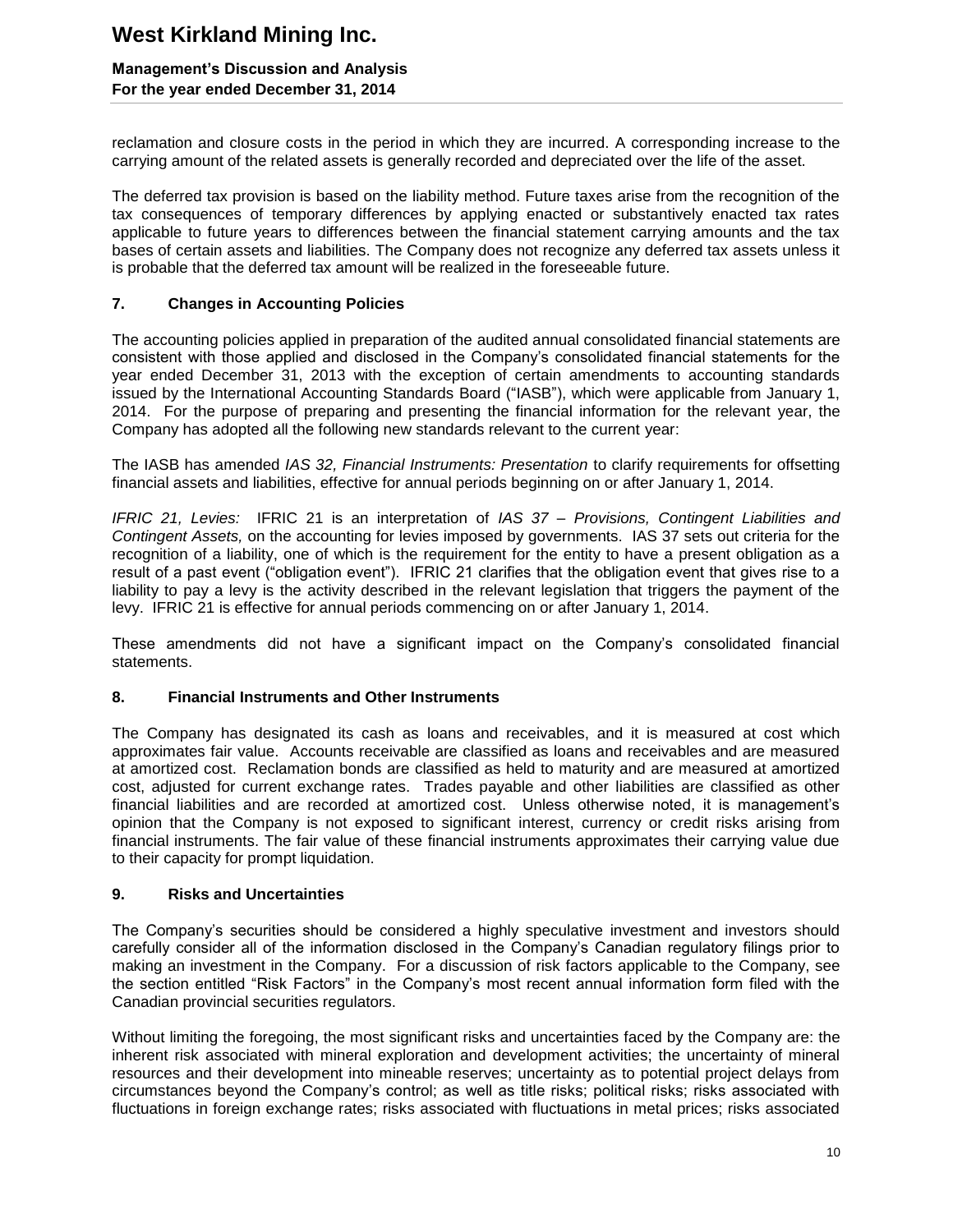### **Management's Discussion and Analysis For the year ended December 31, 2014**

with the possible failure to obtain mining licenses and/or obtain the capital required for project and mine development.

### **10. Disclosure on Internal Controls**

Management has established processes to provide them sufficient knowledge to support representations that they have exercised reasonable diligence that (i) the consolidated financial statements do not contain any untrue statement of material fact or omit to state a material fact required to be stated or that is necessary to make a statement not misleading in light of the circumstances under which it is made, as of the date of and for the periods presented by the audited financial statements; and (ii) the consolidated financial statements fairly present in all material respects the financial condition, results of operations and cash flows of the Company, as of the date of and for the periods presented.

In contrast to the certificate required for non-venture issuers under National Instrument 52-109 Certification of Disclosure in Issuers' Annual and Interim Filings ("NI 52-109"), this Venture Issuer Basic Certificate does not include representations relating to the establishment and maintenance of disclosure controls and procedures ("DC&P") and internal control over financial reporting ("ICFR"), as defined in NI 52-109. In particular, the certifying officers filing this certificate are not making any representations relating to the establishment and maintenance of: i) controls and other procedures designed to provide reasonable assurance that information required to be disclosed by the issuer in its annual filings, interim filings or other reports filed or submitted under securities legislation is recorded, processed, summarized and reported within the time periods specified in securities legislation; and ii) a process to provide reasonable assurance regarding the reliability of financial reporting and the preparation of financial statements for external purposes in accordance with the issuer's accounting policies.

The issuer's certifying officers are responsible for ensuring that processes are in place to provide them with sufficient knowledge to support the representations they are making in this certificate. Investors should be aware that inherent limitations on the ability of certifying officers of a venture issuer to design and implement on a cost effective basis DC&P and ICFR as defined in NI 52-109 may result in additional risks to the quality, reliability, transparency and timeliness of interim and annual filings and other reports provided under securities legislation.

#### **11. Outstanding Share Data**

The Company has an unlimited number of common shares authorized for issuance without par value. At December 31, 2014 there were 294,134,169 common shares outstanding, 9,400,000 incentive share options outstanding and 220,940,833 common share purchase warrants outstanding. At April 30, 2015 the Company has 294,134,169 common shares outstanding, 9,280,000 incentive share options outstanding and 220,940,833 common share purchase warrants outstanding. During the year the Company made no changes to the exercise price of outstanding options through cancellation and reissuance or otherwise.

#### **12. Outlook**

In conjunction with the completion of the Company's offerings of securities in April and May 2014 as described above, the Company acquired a 75% interest in the Hasbrouck and Three Hills properties in Nevada, USA. The Company is now focusing its efforts and resources on the engineering, permitting, development and operation of these projects.

Currently the Company has approximately \$2.5 million dollars in cash. The following are the business objectives that the Company plans to accomplish in the next 9 to 15 months and the significant events that have, or must occur, for such objectives to be accomplished:

(i) The Company is advancing the Hasbrouck and Three Hills properties through a prefeasibility study. Sufficient engineering, environmental and planning work has been completed to finalize an MPO for Three Hills. The proposed Three Hills MPO was